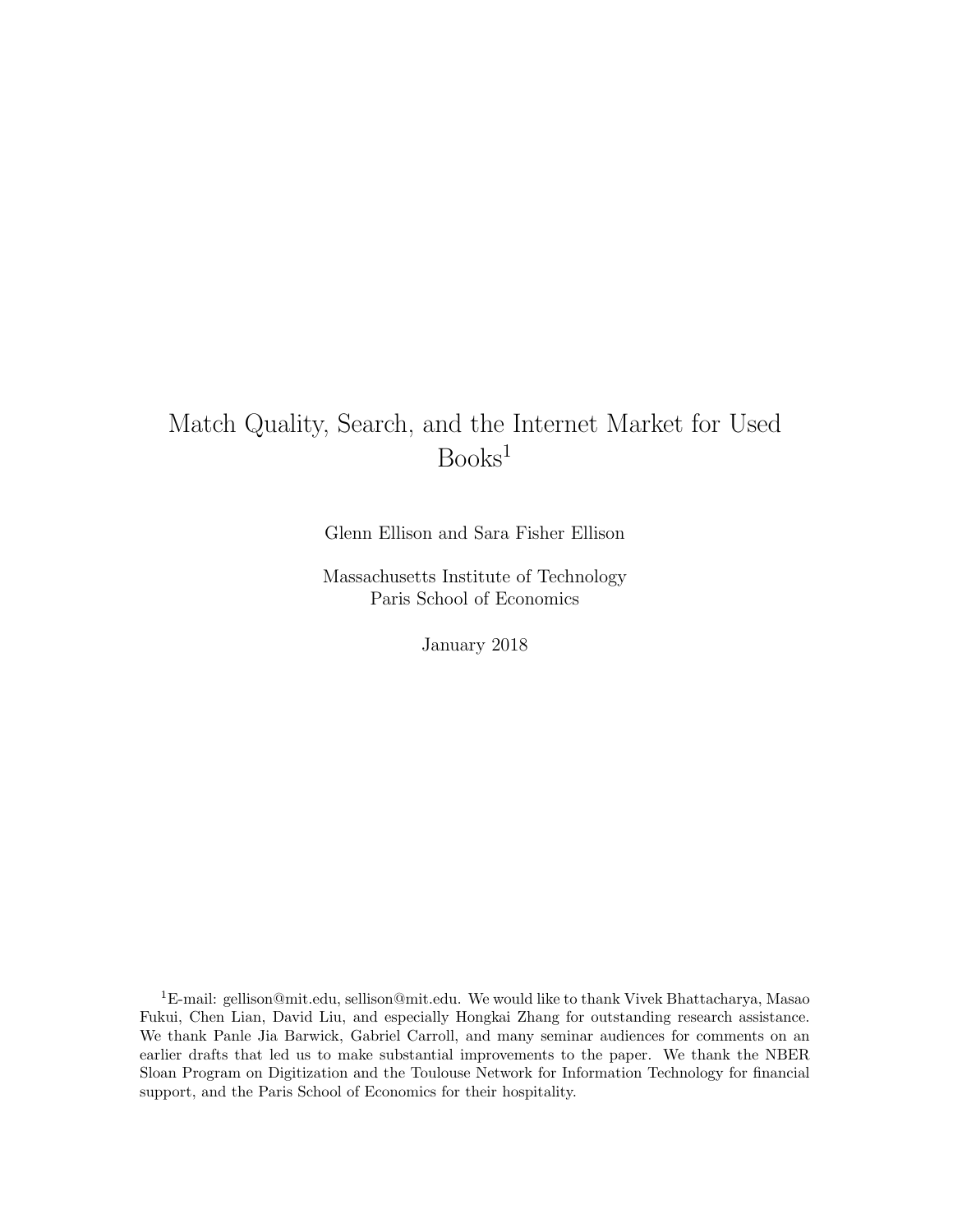#### Abstract

This paper examines the effect of the Internet on markets in which match-quality is important, including an analysis of the market for used books. A model in which sellers of unusual objects wait for high-value buyers to arrive brings out match quality and competition effects through which improved search technologies may increase both price dispersion and social welfare. A reduced-form empirical analysis finds support for a number of more nuanced predictions of the model in the context of the used book market, exploiting both cross-sectional differences across books and time-series differences in the wake of Amazon's acquisition and incorporation of a large used book marketplace. The paper develops a framework for structural estimation of a model based on the theory. The estimates suggest that the shift to Internet sales substantially increased both seller profits and consumer surplus.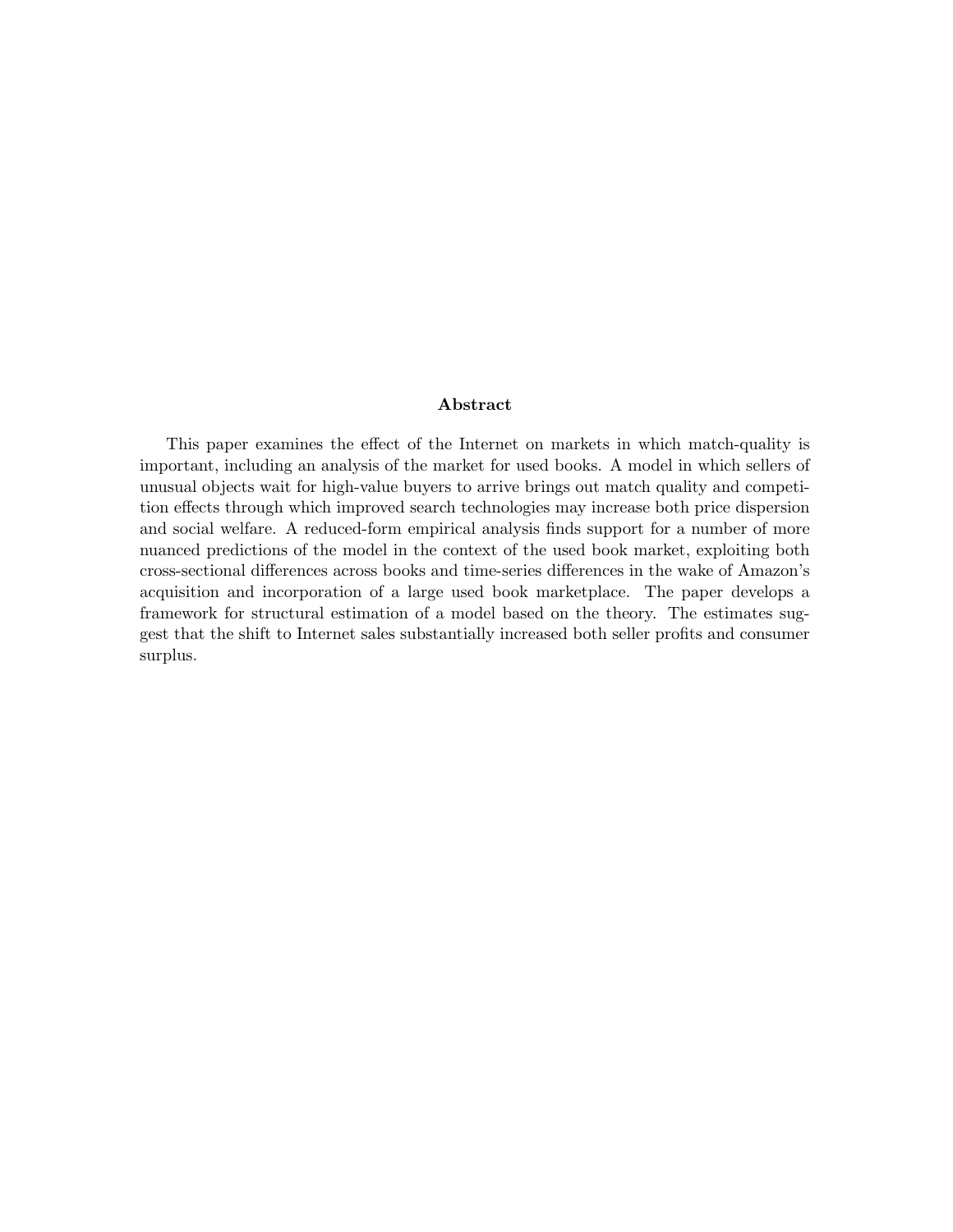# 1 Introduction

The empirical literature on Internet pricing has found that improved search technologies did not have the dramatic price-lowering and law-of-one-price-reinforcing effects that some had forecast.<sup>1</sup> Ellison and Ellison (2009) argued that one explanation was that the Internet provides sellers with the means and motivation to keep markets inefficient by engaging in "obfuscation." The literature now includes a variety of models of obfuscation and empirical studies.<sup>2</sup> This paper can be seen as a Chicago-school critique of this literature.<sup>3</sup> We point out that in other markets, ones where match quality is very important, high and dispersed prices can also be a sign that search is becoming more efficient and producing welfare gains. We take advantage of features of the used book market to test a number of more nuanced predictions of our match-quality theory and find that they are borne out. We then discuss how models like ours can be structurally estimated, and estimate a model which suggests that Internet sales substantially increased both seller profits and consumer welfare.

This paper focuses on the market for used books, which is an extreme example of the Internet's failure to lead to low, uniform prices. Online prices are typically higher than offline prices had been, and are also extremely dispersed.<sup>4</sup> One particularly salient feature of the used book market is the importance of match quality: most people would derive zero utility from owning most used books but positive utility from owning a few specific titles. Our basic argument is that when search costs are reduced, the few people who would value owning any particular used book are more likely to come across it. This phenomenon is akin to an increase in demand. And with supply fixed (or at least highly inelastic), prices increase. We see dispersion as a separate phenomenon arising at the same time due to the Internet being an inherently asymmetric environment. Firms with many repeat customers or who are ranked highly by Google will exploit this advantage by setting a high price and

<sup>&</sup>lt;sup>1</sup>Brynjolfsson and Smith (2000) found that online book and CD prices were just 9-16% lower than offline prices and price dispersion was actually greater online. Baye, Morgan and Sholten (2004) found an average range of over \$100 for consumer electronics products and noted that the more refined law-of-one-price prediction that at least the two lowest prices in a market should be identical also fails dramatically. Search technologies might also be expected to reduce price dispersion at physical stores, but Kaplan and Menzio's (2015) study of a broad sample of products sold (mostly) through traditional retail stores in 2004-2009 finds substantial dispersion even after one takes out store quality effects and within-store cross-time variation.

 $2$ See among others Ellison (2005), Spiegler (2006), Wilson (2010), Ellison and Wolitzky (2012), Piccione and Spiegler (2012), Chioveanu and Zhou (2013), Grubb (2015), Armstrong and Zhou (2016), and Celerier and Vallee (2017).

<sup>3</sup>Moraga Gonzalez, Sandor, and Wildenbeest (2017) offer another critique in noting that in models with heterogeneous search costs, reductions in search costs can sometimes lead to higher equilibrium price distributions.

<sup>&</sup>lt;sup>4</sup>The first online vs. offline comparison paper we know of, Bailey (1998), reported that online prices for CDs were higher than offline prices, but we have not seen such a finding in any later papers.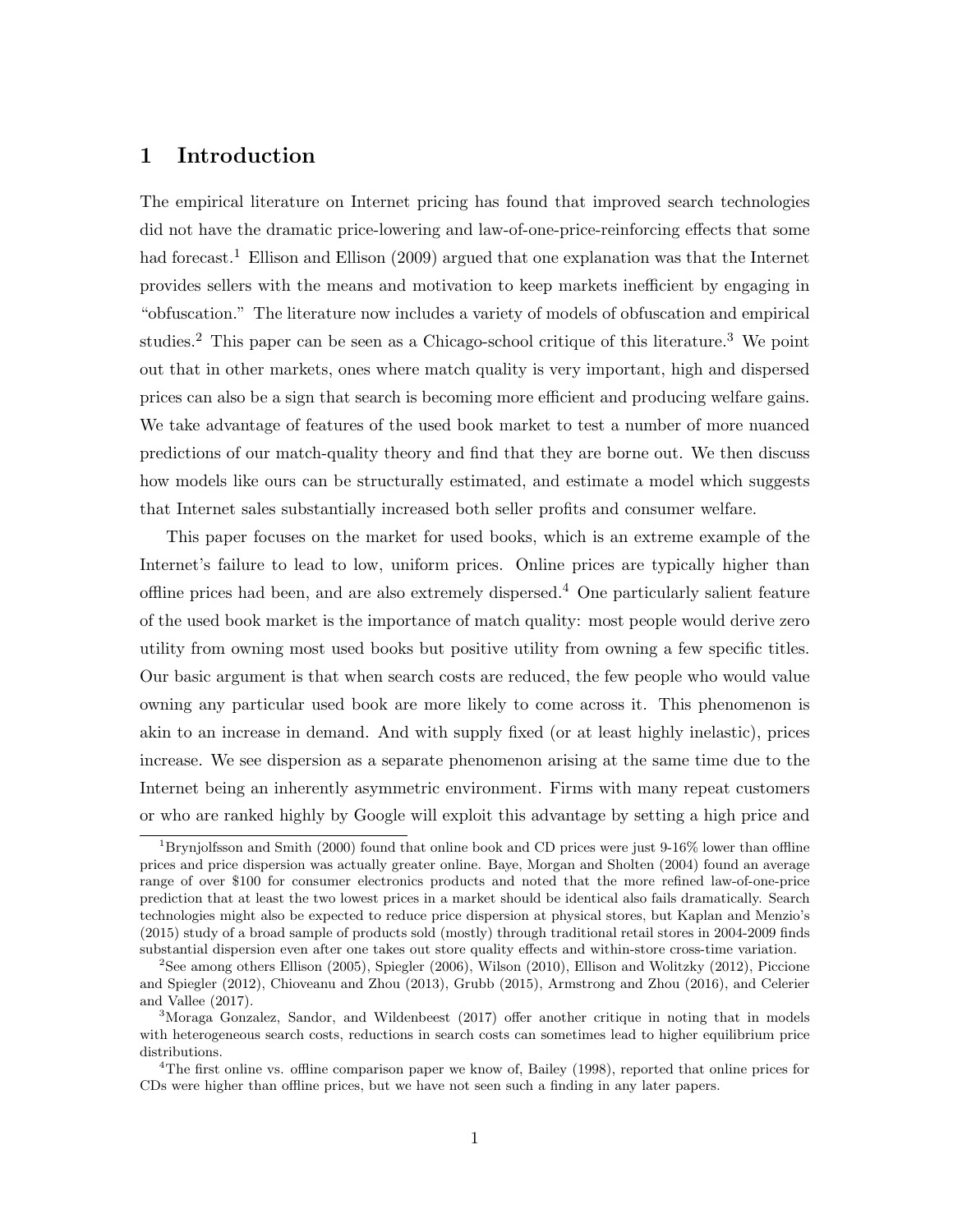waiting for a (relatively uninformed) high value consumer to arrive; whereas, less-visible sellers will need to enter the aggressive competition to serve highly informed consumers.

From a theory perspective, our story is a simple one, but one that has yet to be spelled out in detail, as far as we can tell. Accordingly, our paper is divided into three main parts. We first formalize the model of used book shopping and price-setting that we have described verbally. Then we try to establish that it is the right story for used books, through a series of reduced-form tests of more nuanced implications of our model using data we collected over several years in both online and brick and mortar used book stores. Finally, we develop a structural model along the lines of our theoretical model that is amenable to estimation, even with our limited data set, and present estimates of the parameters. In doing so, we draw out our model's implications for welfare effects.

A personal anecdote may be illustrative. Several years ago, one of us wanted a thirty year old academic book on the pharmaceutical market which the MIT library did not have. The book had long been out of print, and looking for a used copy in brick and mortar stores would be like looking for a needle in a haystack. A quick search on Alibris, however, produced four or five copies for sale. A copy was ordered, for around \$20, and it arrived shortly, with \$0.75 written in pencil on the inside front cover and subsequently erased!<sup>5</sup> The book had evidently been languishing on the shelf of some used book store for years, and not a single customer who noticed it was willing to pay even \$0.75. A researcher needing the book happily paid \$20 and would have paid significantly more.

While this story and the empirical estimates we present are about used books, we think that similar insights should apply to the Internet's impact on a range of retail and labor markets. A wide variety of collectibles and used goods exist in limited supply and would be highly valued only by a tiny fraction of the population. For instance, eBay's founder has said that an important early experience was when he encountered a collector of broken laser pointers (Cohen, 2002). The two Boeing 747's recently sold in an online auction also fit this basic description, as might the labor of many individual craftsmen, home repair contractors, or Upwork freelancers, or the couches rented on Airbnb.

Section 2 uses simple models to bring out observations about match-quality markets. We start with a model in which sellers of unique items post prices and wait for sufficiently high-valuation buyers to arrive. The model highlights a "match-quality effect." If improved search technologies increase customer flows, then sellers will increase their prices. But this is not a bad thing: increased equilibrium match quality between buyers and items leads to

<sup>&</sup>lt;sup>5</sup>The exact details of this story are lost to history, but the basic facts are correct.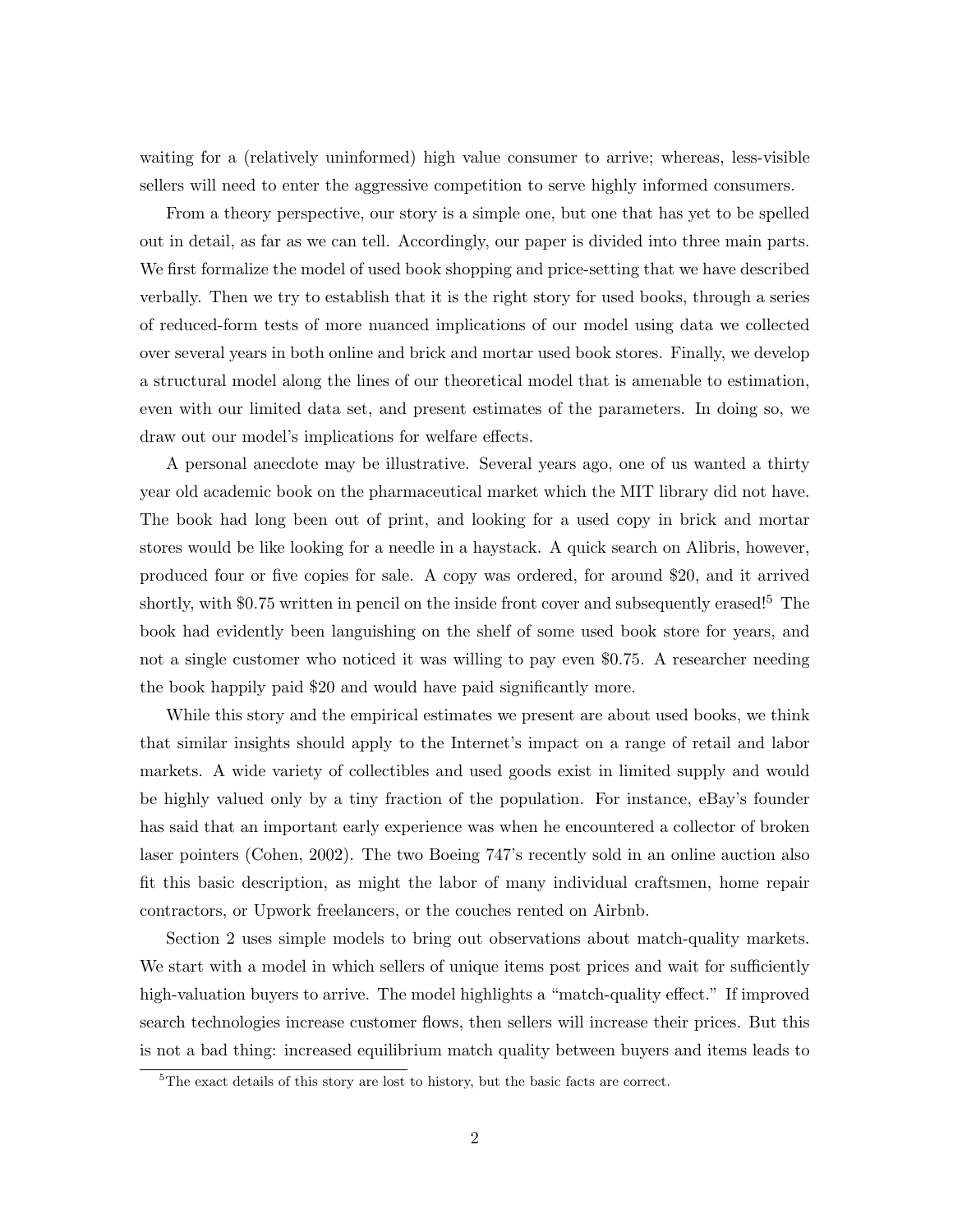increases in social welfare. We also note that price dispersion will naturally be present if some sellers are more visible than others, and we present a sufficient statistic result relevant to the estimation of welfare gains. We then use an oligopoly model in which sellers are in competition for some more sophisticated consumers to highlight a "competition effect," which tends to pull down prices at the low-end of the price distribution and can be a second channel through which improvements in search technologies lead to increased price dispersion.

Section 3 discusses the market for used books. Match quality is obviously very important in this market – most people have zero interest in owning most of the millions of books in this world – and the market has been dramatically affected by the Internet. We think that the market is of interest in its own right in part because Amazon plays a major role. An additional strong motivation for studying the market is that several features make it a natural setting for a general empirical study of match-quality markets: the fact that books have ISBN numbers makes it easy identify each offered item as one of a well-defined set of "products"; it is feasible to collect the prices at which thousands of merchants offer (or do not offer) any particular product; and there is natural variation both across titles and within-titles over time that one can examine to gain insights on models and their applicability. In particular, we highlight four sets of more nuanced predictions of the theory that one can examine in the used books context.

Section 4 discusses our dataset. We began by visiting several physical used book stores to construct a pseudo-random sample of books intended to be representative of what those stores were offering in 2009, with one group oversampled, as we will describe later. Shortly thereafter, we collected data on the prices at which a large number of online bookstores were offering the same titles by scraping data from a website, AbeBooks.com, which aggregated listing from thousands of Internet bookstores. At that time, Amazon had recently acquired AbeBooks, but the site was still operating independently. Amazon subsequently launched a program to have AbeBooks' listings appear under the "buy used" link on Amazon's site, which presumably increased the number of well-informed consumers in the market. Motivated by this change we collected listing prices for the same set of titles in November of 2012. And we collected listings again two months later so that we could get a proxy for sales by looking for listings that sellers removed over the Christmas season. Combining data from our various collection efforts, we can make several types of comparisons: within-title online versus offline prices in 2009; within-title 2009 versus 2012 online price distributions; within-time comparisons of price distributions for different types of books; and analyses of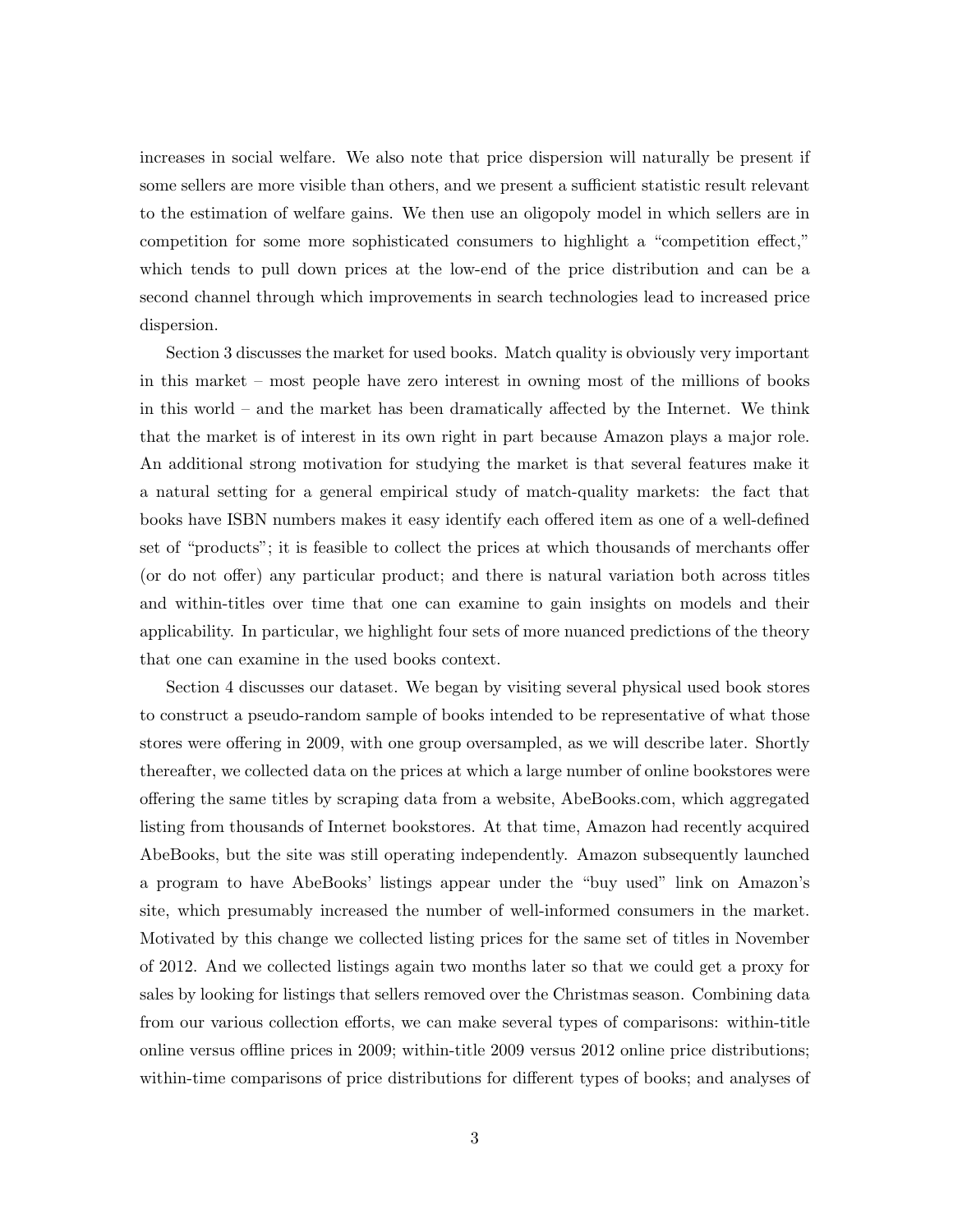demand.

Section 5 presents our most basic observations about online used book prices which we mentioned at the very start. By 2009 online prices were substantially higher on average than contemporaneous offline prices for the same titles. And price dispersion was also much greater online than offline. (By necessity we only have a single offline price for each title in our dataset, but can still place bounds on how much offline dispersion there could have been by exploiting a variance decomposition.) The majority of the section is then devoted to examining the four sets of more nuanced cross-sectional and cross-time implications of the theory discussed at the end of section 3. In several cases we find very strong support for the predictions, bolstering the case that the model is providing a good description of the basic economics of the market.

Section 6 then develops and estimates a structural model. This model is closely based on the theoretical model of secton 2: well-informed and less well-informed potential consumers arrive at Poisson rates, firms are heterogeneous in the arrival processes they face, and products are sufficiently differentiated so that pure strategy dispersed price equilibria exist. In the model there is a one-to-one correspondence between prices and arrival rates. This fact makes it possible to back out firm-specific arrival rates from observed prices, which makes the model relatively easy to estimate via simulated maximum likelihood and lets us avoid some difficulties associated with endogeneity while using our demand data. Given the limited size of our dataset we must estimate a fairly parsimonious model, but are able to give the model some flexibility to estimate most quantities of interest. Our structural estimates indicate that arrival rates for a particular title are substantially higher at online stores than offline stores (although arrival rates are still very low for some titles), that online demand includes a very price-sensitive "shopper" segment, and that firms also receive small inflows of much less price sensitive "nonshoppers." When we use these primitives to estimate profit and welfare effects we find strong support for the view that the Internet's tranformation of the used book market has been welfare enhancing. We estimate that the shift to online sales increased sellers' discounted per-title revenues by about 80% and that welfare gains are roughly evenly shared between firms and consumers. Per-listing profit levels appear to have declined somewhat between 2009 and 2012, perhaps due to an Amazon-driven increased use of price comparison tools, but there is also at the same time an increase in the number of listed titles.

Our paper is related to a number of other literatures, both theoretical and empirical. One related empirical literature explores facts similar to those that motivate our analysis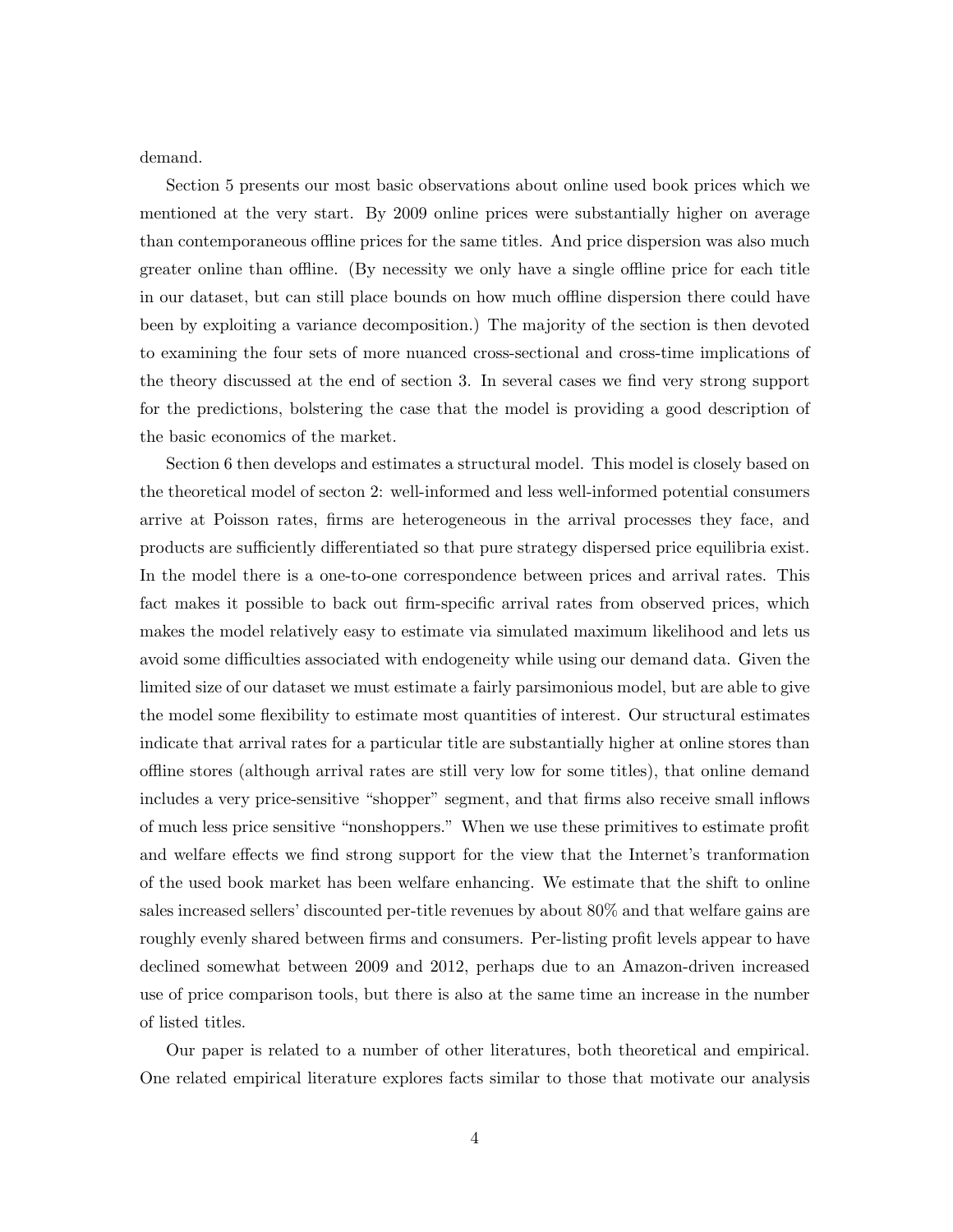– comparing online and offline prices for various products and documenting substantial online price dispersion.<sup>6</sup> Another (much smaller) related literature provides reduced-form evidence that price distributions appear consistent with models of heterogeneous search. Two noteworthy papers here are Baye, Morgan, and Scholten (2004), which discusses the implications of several theoretical models and notes that dispersion is empirically smaller when the number of firms is larger, and Tang, Smith, and Montgomery (2010), which documents that prices and dispersion are lower for more frequently searched books. A number of other papers explore other issues in the book market including Chevalier and Goolsbee (2003), Brynjolfsson, Hu, and Smith (2003), Ghose, Smith, and Telang (2006), and Chevalier and Goolsbee (2009). The focus of Brynjolfsson, Hu, and Smith (2003) is most similar in that it also estimates welfare gains from Internet book sales. In their case, the consumer surplus improvement results from Amazon making books available to consumers that they would have been unable to purchase at traditional brick and mortar stores.

Our theoretical section is intended primarily to bring out some basic intuitions as simply as possible, but we have not found an exact antecedent in the literature for our simple initial analysis of monopoly pricing with Poisson arrivals.<sup>7</sup> We also have not seen another derivation of our sufficient statistic result about welfare estimation, although Stiglitz (1976) does have the related fact that monopoly pricing is socially optimal in our model with constant elasticity demand. Our subsequent consideration of oligopoly pricing follows the literature on pricing and price dispersion with consumer search, including Salop and Stiglitz (1977), Reinganum (1979), Varian (1980), Burdett and Judd (1983), Stahl (1989), and Baye and Morgan  $(2001)$ .<sup>8</sup> Relative to many of these papers, we simplify our model by focusing exclusively on the firm pricing problem without rationalizing the consumer search. Our approach of focusing on pure-strategy equilibria with heterogeneous firms harkens back to Reinganum (1979), although the structure of the population is more similar to that of Baye and Morgan (2001).

Another active recent literature demonstrates how one can back out estimates of search costs from data on price distributions under rational search models. An early paper was

<sup>6</sup>See, for example, Bailey (1998) Brynjolfsson and Smith (2000), Clay, Krishnan, and Wolff (2001), Baye, Morgan, and Scholten (2004), and Ellison and Ellison (2009).

<sup>7</sup>The model could be thought of as a simplified special case of the dynamic inventory model of Arrow, Harris, and Marschak (1951). Also, similar stopping time problems with price offers made by buyers rather than sellers are in a number of papers, including Karlin (1962) and McCall (1970). In addition, there are substantial literatures covering more complex dynamic monopoly problems with inventory costs, finite time horizons, learning about demand, etc. See Talluri and Van Ryzen (2004).

<sup>8</sup>See Baye, Morgan, and Scholten (2006) for a survey that brings together many of these models.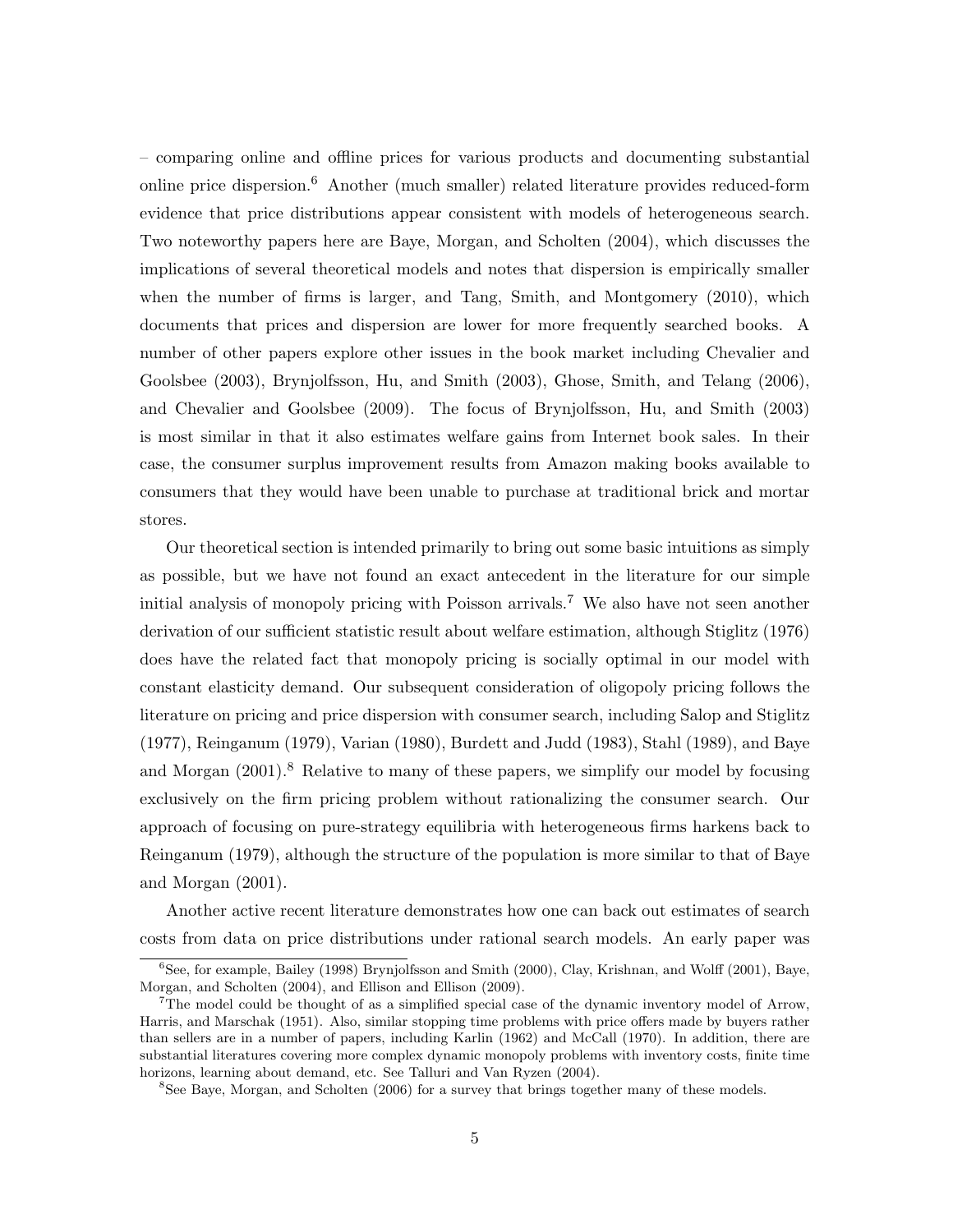Sorensen (2001), which performed such an estimation in the context of prescription drug prices. Hortacsu and Syverson (2004) examine index mutual funds. Hong and Shum (2006) discuss both a nonparametric methodology and an application involving used book prices. Subsequent papers extending the methodology and examining other applications include Moraga Gonzalez and Wildenbeest (2008), Kim, Albuquerque, and Bronnenberg (2010), Brynjolfsson, Dick, and Smith (2010), De los Santos, Hortacsu, and Wildenbeest (2012) (which also studies consumers shopping for books), Moraga Gonzalez, Sandor, and Wildenbeest (2013), and Koulayev (2014). Relative to this literature, we will not try to estimate search costs to rationalize demand and we will not posit identical firms – instead we focus on estimating a consumer arrival process from price distributions (and some quantity data) in a model that allows for substantial firm-level heterogeneity. Our motivation is also quite different: these papers focus on estimating the distribution of search costs which rationalizes price distributions, whereas we are most interested in what we can learn about consumer demand and welfare from those price distributions.

# 2 A Model

In this section we discuss monopoly and duopoly models of markets with fixed supply in which match quality is important. The models are quite simple, but illustrate several ways in which search technology improvements may affect price levels and price dispersion, and also bring out some important observations related to the estimation of welfare effects.

#### 2.1 A monopoly model

We begin with a simple dynamic monopoly model. One can think of it as a model of a brick-and-mortar store or of an Internet store serving customers unaware of any other sites that offer the same product. It will also serve as a starting point for our subsequent analysis of an oligopoly model in which some consumers do also search across stores.

Suppose that a monopolist has a single unit of a good to sell. It may store the good in inventory at zero cost, but earnings from sales at any future date t will be discounted by a factor of  $e^{-rt}$ . Consumers randomly arrive at the monopolist's store according to a Poisson process with rate  $\gamma$ . The valuation v of each arriving consumer is an independent draw from a distribution with CDF  $F(v)$ . Consumers buy if and only if their value exceeds the firm's price so the probability that a consumer who arrives will buy is  $D(p) = 1 - F(p)$ . Assume that  $\lim_{p\to\infty} pD(p) = 0$ , which implies that optimal prices are finite.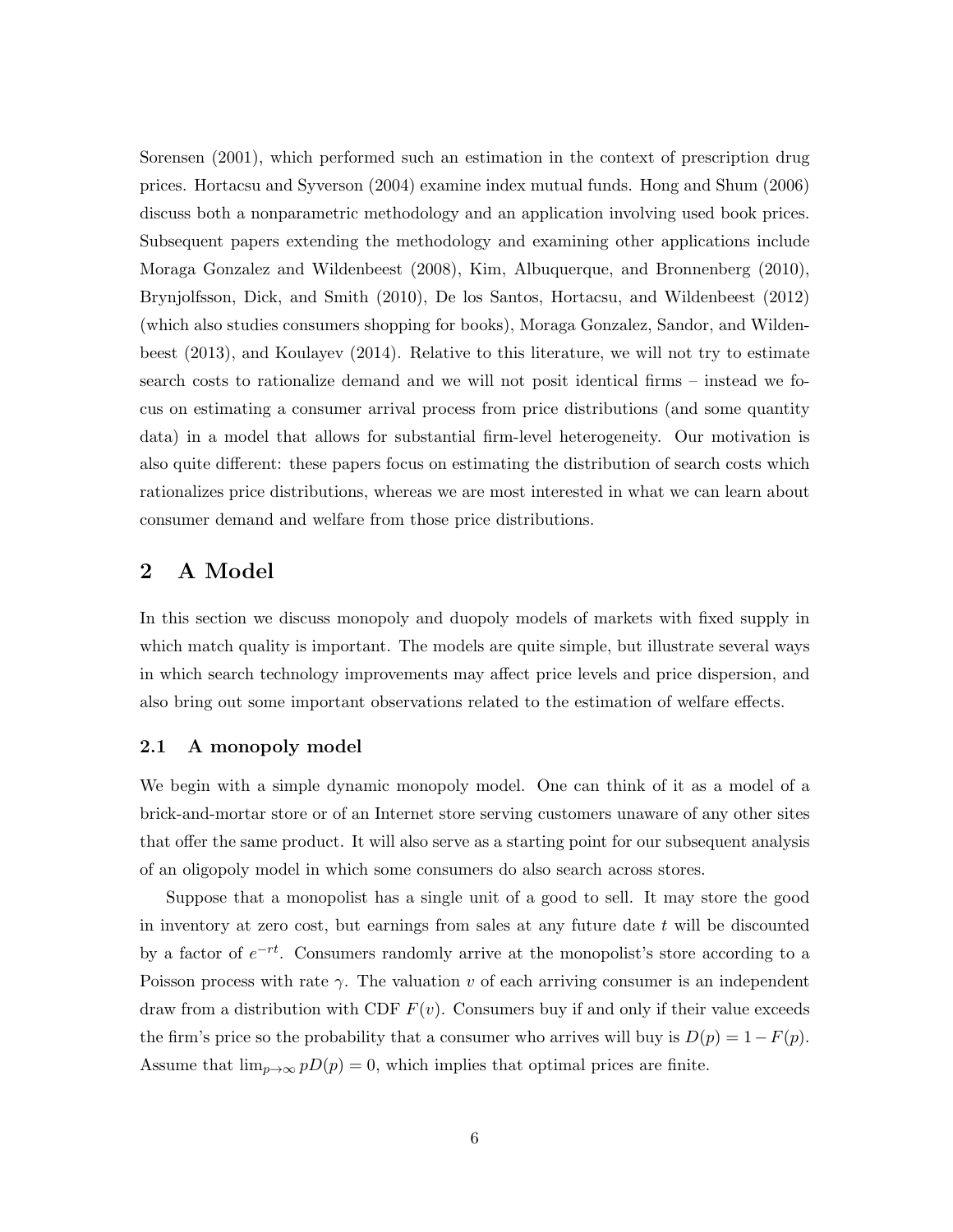One can think about the dynamic optimal monopoly price in two different ways. One is simply to compute the discounted expected profit  $\pi(p)$  obtained from any fixed price p. Intuitively, expected profit is simply  $E(pe^{-r\tilde{t}})$  where  $\tilde{t}$  is the random variable giving the time at which the good is sold and  $r$  is a discount rate. Consumers willing to pay at least  $p$ arrive at Poisson rate  $\gamma D(p)$ . The density of the time of sale is then  $f(t|p) = \gamma D(p)e^{-\gamma D(p)t}$ and the expected profit is

$$
\pi(p) = \int_0^\infty p e^{-rt} f(t|p) dt
$$
  
= 
$$
\int_0^\infty p e^{-rt} \gamma D(p) e^{-\gamma D(p)t} dt
$$
  
= 
$$
\frac{\gamma p D(p)}{r + \gamma D(p)}
$$

Hence, one way to think of the dynamic optimal monopoly price  $p^m$  is as the maximizer of this expression:

$$
p^{m} = \underset{p}{\operatorname{argmax}} \pi(p) = \underset{p}{\operatorname{argmax}} \frac{\gamma p D(p)}{r + \gamma D(p)}.
$$

Note that expected profits are zero in both the  $p \to 0$  and  $p \to \infty$  limits, so an interior optimum exists if  $D(p)$  is continuous. The monopoly price will satisfy the first-order condition obtained from differentiating the above expression if  $D(p)$  is differentiable. Note also that  $\pi(p)$  only depends on  $\gamma$  and r through the ratio  $\gamma/r$ . This is natural because the scaling of time is only meaningful relative to these two parameters, arrival rate and discount rate.

The second way to think about the dynamic profit maximization problem is as a dynamic programming problem. Let  $\pi^*$  (which depends on  $\gamma$ , r, and  $D()$ ) be the maximized value of  $\pi(p)$ . This is the opportunity cost that a monopolist incurs if it sells the good to a consumer who has arrived at its shop. Hence, the dynamic optimal monopoly price is also the solution to

$$
p^{m} = \underset{p}{\operatorname{argmax}} (p - \pi^{*}) D(p).
$$

Looking at the problem from these two perspectives gives two expressions relating the dynamic monopoly price to the elasticity of demand:

**Proposition 1** Suppose  $D(p)$  is differentiable. The dynamic monopoly price  $p^m$  and the elasticity of demand  $\epsilon$  at this price are related by

$$
\frac{p^m - \pi^*}{p^m} = -\frac{1}{\epsilon},
$$

and

$$
\epsilon = -\left(1 + \frac{\gamma}{r}D(p^m)\right).
$$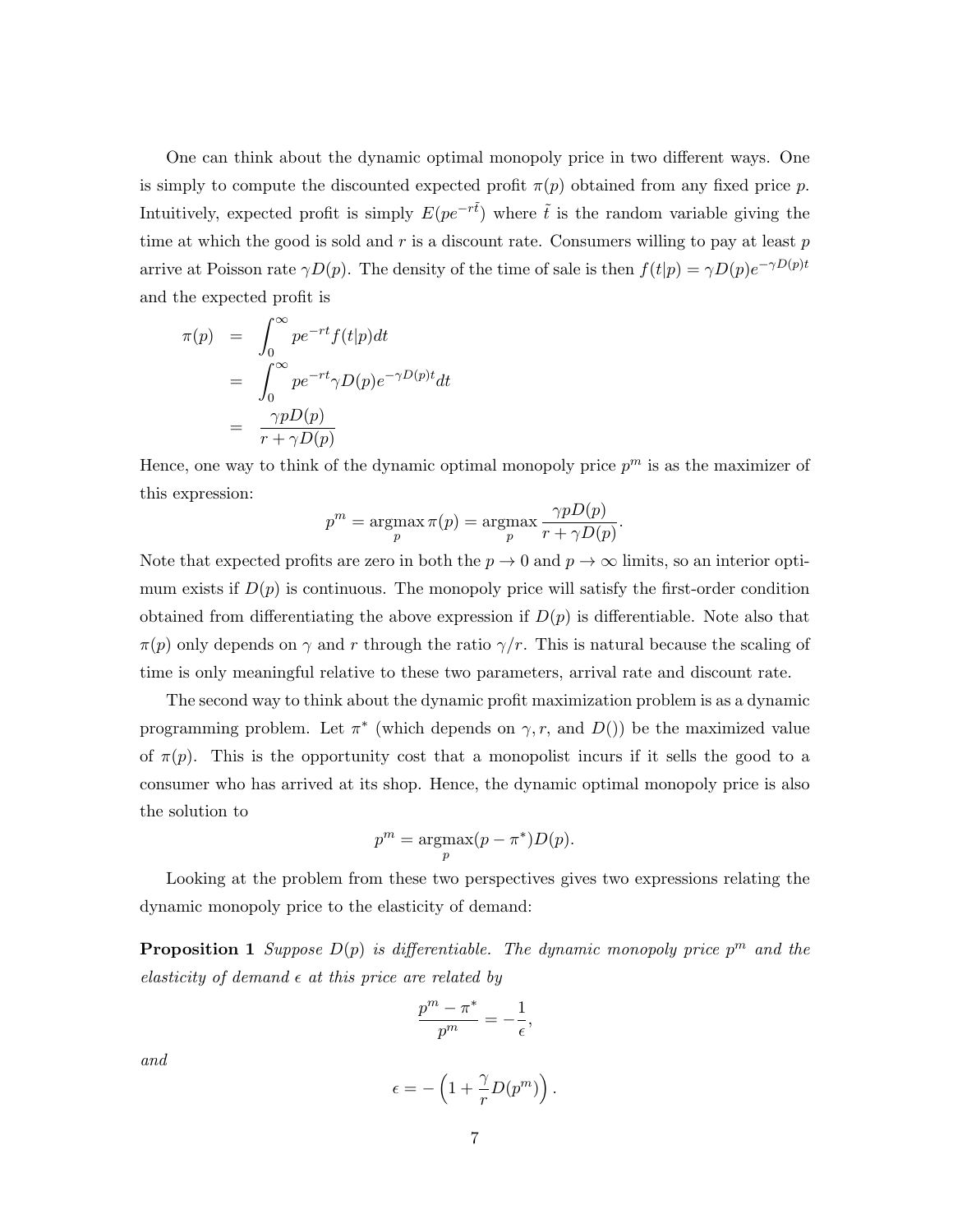We leave the proof of this and other propositions to the appendix to streamline the presentation.

Remarks:

- 1. In contrast to the static monopoly pricing problem with zero costs where a monopolist chooses p so that  $\epsilon = -1$ , the monopolist in this problem prices on the elastic portion of the demand curve to reflect the opportunity cost of selling the good.
- 2. The expressions in Proposition 1 are first-order conditions that one can solve to obtain expressions for the monopoly price given a particular  $D(p)$ . For example, if values are uniform on [0, 1] so  $D(p) = 1 - p$ , they can be solved to find  $p^m = \frac{\sqrt{1 + (\gamma/r)}}{1 + \sqrt{1 + (\gamma/r)}}$ . Another tractable example is a truncated constant elasticity demand curve:  $D(p)$  =  $\min\{1, hp^{-\eta}\}\.$  Here, the monopoly price is

$$
p^{m} = \begin{cases} \left(\frac{h}{\eta-1}\right)^{1/\eta} \left(\frac{\gamma}{r}\right)^{1/\eta} & \text{if } \frac{\gamma}{r} > \eta - 1\\ h^{1/\eta} & \text{otherwise} \end{cases}
$$

If more consumers visit online stores than offline stores, then the comparative statics with respect to the arrival rate are relevant to online-offline price differences.

**Proposition 2** The monopoly price  $p^m$  is weakly increasing in  $\frac{\gamma}{r}$ .

#### Remarks:

- 1. The  $\gamma/r \to \infty$  limit of the monopoly price depends on the support of the consumer value distribution. When the value distribution has an upper bound, the monopoly price will approach the upper bound. When there is no upper bound on consumer valuations, the monopoly price will go to infinity as  $\gamma/r \to \infty$ .<sup>9</sup>
- 2. The rate at which  $p^m$  increases in  $\gamma/r$  depends on the thickness of the upper tail of the distribution of consumer valuations. In the uniform example, the monopoly price increases rapidly when  $\gamma/r$  is small, but the effect also diminishes rapidly. In the truncated constant elasticity example, the monopoly price is proportional to  $(\gamma/r)^{1/\eta}$ . In the extremely thick-tailed version of this distribution with  $\eta$  slightly larger than

<sup>&</sup>lt;sup>9</sup>To see this, note that for any fixed p and  $\epsilon$ ,  $\pi(p+\epsilon,\gamma/r) = \frac{p+\epsilon}{1+r/(\gamma D(p+\epsilon))} \to p+\epsilon$  as  $\gamma/r \to \infty$ . Hence, the monopoly price must be larger than p for  $\gamma/r$  sufficiently large.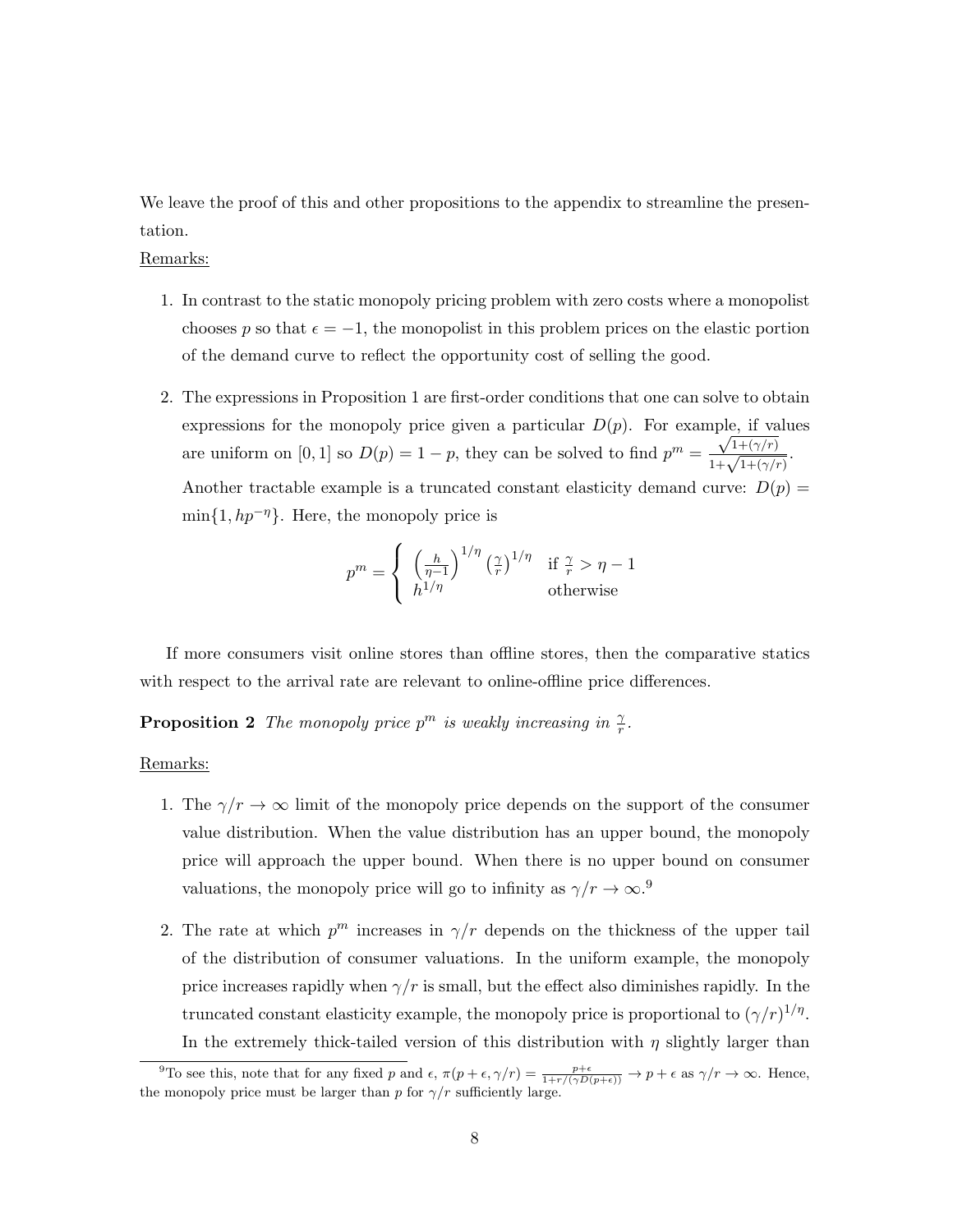1, the monopoly price is almost proportional to the arrival rate. When the tail is thinner, i.e., when  $\eta$  larger, it increases more slowly.

Online and offline used book dealers may also differ in the distribution of consumer values. For example, the probability that a consumer searches for a particular book online may be increasing in the consumer's valuation, whereas consumers who are browsing in a physical bookstore will come across titles for which they have low and high valuations. One way to capture such an effect would be to assume that offline searchers' valuations are random draws from  $f(v)$ , while consumers with value v only search online with probability  $q(v)$ , so the density of valuations in the online searcher population will be  $g(v) = af(v)q(v)$ for some constant a. If  $q(v)$  in increasing, then g is higher than f both in the sense of first-order stochastic dominance and in having a thicker upper tail:  $\frac{1-G(x)}{1-F(x)}$  is increasing in x. The following proposition shows that shifts in the distribution satisfying the latter condition increase the monopoly price holding the arrival rate constant.

**Proposition 3** Let  $p^{m}(\gamma/r, F)$  be the monopoly price when the distribution of valuations is  $F(x)$ . Let  $G(x)$  be a distribution with  $\frac{1-G(x)}{1-F(x)}$  increasing in x. Then  $p^m(\gamma/r, G) \ge$  $p^m(\gamma/r, F)$ .

The monopoly model with constant elasticity demand has some important welfare properties relevant to our and other empirical implementations. The first is an alignment result related to Stiglitz's (1976) observation about monopolistic exploitation of exhausible resources. The second is a sufficient statistic result about computing social welfare.

**Proposition 4** Suppose that the distribution of consumer valuations is such that demand has the truncated constant elasticity form and that the monopolist's price is not at the kink in the demand curve. Then,

- (i) The monopoly price maximizes social welfare.
- (ii) Expected social welfare is  $E(W) = p^m$ .

Result (i) is part of the motivation for our earlier description of this paper as a Chicagoschool critique. It suggests that market power need not lead to inefficiency.

On the positive side, result (ii) can be seen as a powerful observation for estimating social welfare. Any given price can be rationalized by a variety of  $(\gamma, h, \eta)$  combinations, but the proposition implies we do not need to estimate these underlying parameters to estimate social welfare. We also, however, view the result as an important cautionary note. Assuming that firms are pricing optimally and that demand has the constant elasticity form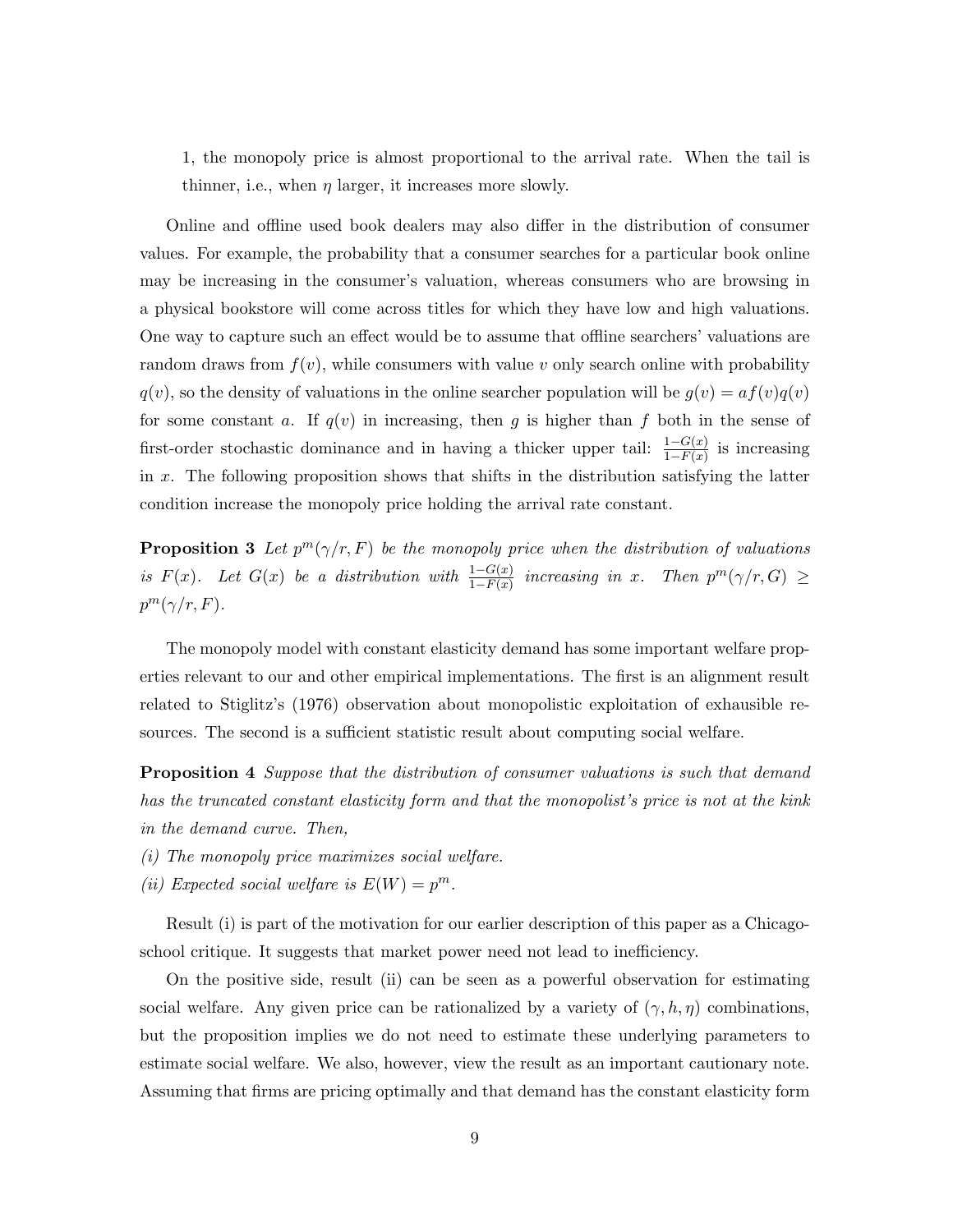are strong assumptions. Welfare would not be parameter-independent if we depart from these assumptions. But estimated welfare in a rational-seller model will be approximately equal to the price of the good unless one estimates a demand equation that is sufficiently flexible so that  $E(v - p^m | v > p^m)$  need not be approximately equal to what it would be with a constant elasticity demand curve that matched the estimated demand elasticity at the observed price. Estimating demand flexibly for prices outside the range of most of the data will typically be extremely difficult.

#### 2.2 An oligopoly model

We now discuss related oligopoly models. We begin with a simple symmetric full-information model which serves as a building block. And we then discuss an asymmetric oligopoly model in which firms serve both comparison shoppers and a local market.

Suppose that there are  $N$  firms in the market. Suppose there is a flow arrival rate  $\gamma_0$  of shoppers who visit all N firms. Assume that shoppers buy from firm i with probability  $D(p_i, p_{-i})$  and that this demand function is symmetric, twice-differentiable, weakly decreasing in  $p_i$ , and weakly increasing in  $p_{-i}$ . Assume also that the set of feasible prices is a compact interval so  $\operatorname{argmax}_p pD(p, p_{-i})$  always exists. As in the monopoly model, we are interested in modeling a firm endowed with a single unit of the good to sell that faces a dynamic waiting-time problem. In the oligopoly case it is natural that the dynamic problem would have a time-varying component: a firm should anticipate that competition will become more and less intense as additional sellers enter and current sellers sell their goods. Optimal pricing in such a setting could be an interesting topic to explore, but in this paper we consider a simpler stationary model: we assume that whenever one of a firm's rivals makes a sale, the rival is instantaneously replaced by an identical entrant.<sup>10</sup> Profits in the dynamic model then relate to those of the static model as in the monopoly case:

$$
\pi(p_i, p_{-i}) = \frac{\gamma_0 p_i D(p_i, p_{-i})}{r + \gamma_0 D(p_i, p_{-i})}.
$$

In the static version of this model with a nonzero marginal cost  $c$ , it is common to assume that demand is such that  $\pi^{s}(p) = (p_i - c)D(p_i, p_{-i})$  has increasing differences in  $p_i$ and  $p_{-i}$ . The game is then one with strategic complements: best response correspondences  $BR<sub>i</sub>(p<sub>-i</sub>)$  are increasing, and results on supermodular games imply that a symmetric pure

<sup>&</sup>lt;sup>10</sup>Our model can also be thought of as a model of boundedly rational sellers who are able to estimate the expected rate of arrival of consumers willing to buy from them at  $p$  given the observed set of rival prices (which is probably already unrealistically demanding), but who are not sophisticated enough to be able to assign probabilities to future paths of rival prices and integrate expected demand over all such paths.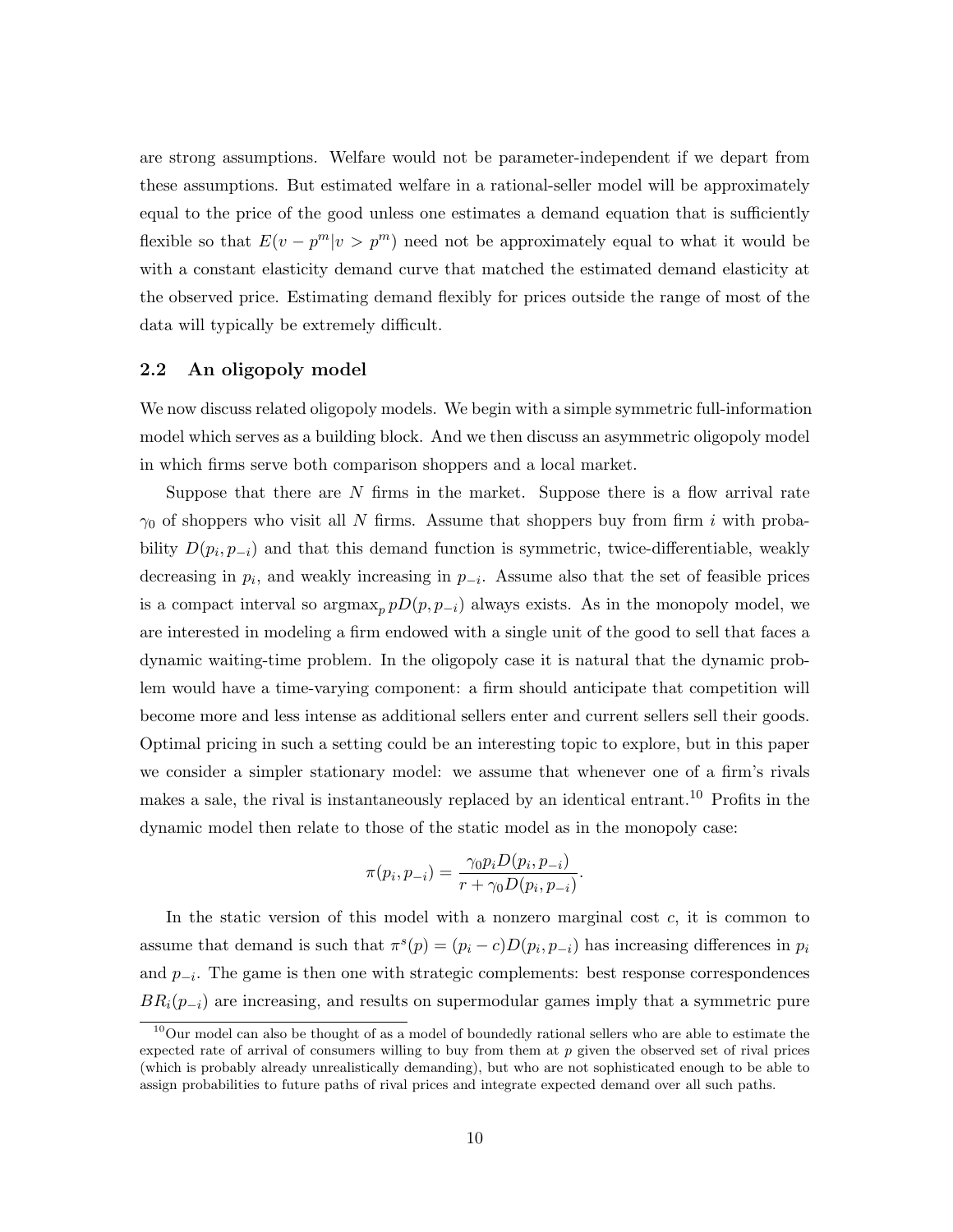strategy Nash equilibrium always exists (Milgrom and Roberts, 1990). These results would carry over to our dynamic model.

**Proposition 5** Suppose  $\pi^{s}(p) = (p_i - c)D(p_i, p_{-i})$  has increasing differences in  $p_i$  and  $p_{-i}$ when  $p_i > c$ . Then, best response correspondences in the the dynamic oligopoly model are weakly increasing, and a symmetric pure strategy Nash equilibrium exists.

#### Remarks:

- 1. As in the monopoly model, equilibrium prices in the full information oligopoly model are increasing in the arrival rate  $\gamma_0$ . Each individual best response is increasing in  $\gamma_0$ by the same argument as in the monopoly case. And then the comparison of equilibria follows as in Milgrom and Roberts (1990). The static oligopoly model corresponds to  $\gamma_0 = 0$ , so this implies that prices in the dynamic oligopoly model are higher than those in the static model.
- 2. A more precise statement of the previous remark is that the set of Nash equilibrium prices increases in  $\gamma_0$  in the strong set order. The dynamic oligopoly model may have multiple equilibria even when the static model has an unique Nash equilibrium. For example, in a duopoly model with  $D_i(p_1, p_2) = \frac{1}{9}(1 - p_i + \frac{3}{2})$  $(\frac{3}{2}p_{-i}),$  the static  $(\gamma_0 = 0)$ model has  $p^* = 2$  as its unique symmetric PSNE, whereas the dynamic model with  $\gamma_0/r=1$  has both  $p^*=4$  and  $p^*=10$  as symmetric PSNE. Intuitively, the dynamic effect creates an additional complementarity between the firms' prices: when firm 2's price increases, firm 1's opportunity cost of selling the good increases, which provides an additional motivation for increasing  $p_1$ .
- 3. Although it is common to assume that demand is such that  $(p c)D(p_i, p_{-i})$  has increasing differences, it is implausible that the assumption would hold at all price levels. For example, the assumption is globally satisfied in the linear demand case  $D_i(p_i, p_{-i}) = 1 - p_i + ap_{-i}$ , but assuming that this formula holds everywhere involves assuming that demand is negative for some prices. $11$  In such static models it is common to modify the demand function in some cases, for example assuming demand is zero whenever the formula gives a negative answer. The modifications only affect cases that are unimportant so the equilibrium set is unchanged and best

 $11$ Prices for which demand is greater than one are also inconvenient for our interpretation of demand as a probability of purchase, but this can often be dealt with by scaling demand down by a constant and increasing all arrival rates by the same constant.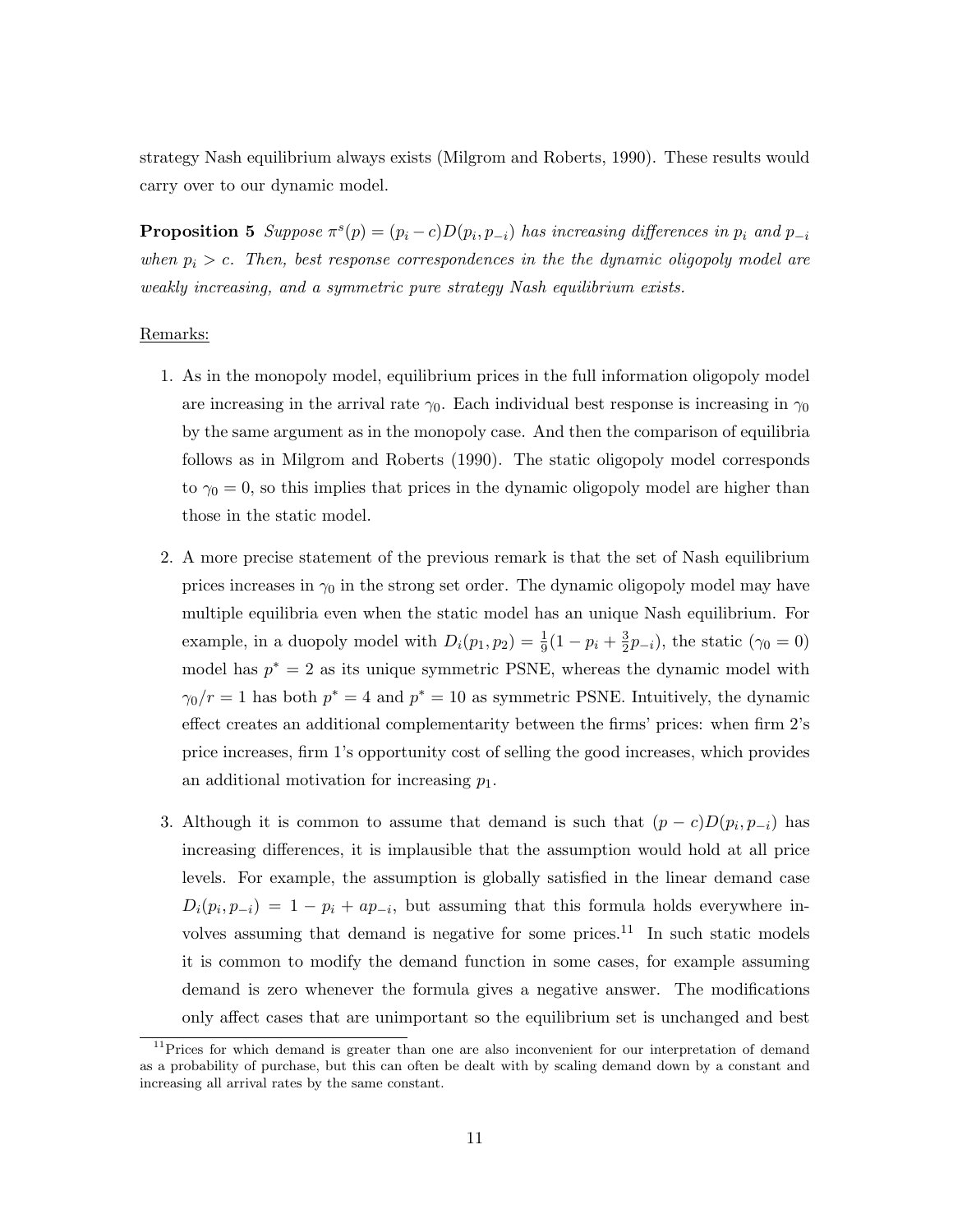responses remain upward sloping. Similar modifications should also typically produce a more plausible dynamic oligopoly model without affecting the equilibrium or the best response functions. But the modified models will not globally have the increasing differences property.

In practice, there is a great deal of price dispersion in markets for used books (and other items). The most common approach to explain such dispersion in the IO theory literature is to assume that some consumers are not fully informed about prices.<sup>12</sup> A simple way to incorporate a similar mechanism in the above framework is to consider a hybrid of the monopoly and full-information oligopoly models above and the gatekeeper model of Baye and Morgan (2001). In particular, let us assume that there are  $N + 1$  populations of consumers. There is a flow with arrival rate  $\gamma_0$  of shoppers who visit all N online firms. And for each  $i \in \{1, 2, ..., N\}$ , assume there is a flow with arrival rate  $\gamma_i$  of nonshoppers who visit only firm  $i$ . Assume that nonshoppers again buy from firm  $i$  with probability  $D^m(p_i) \equiv 1 - F(p_i)$  as in the monopoly model. Assume that shoppers buy from firm i with probability  $D(p_i, p_{-i})$  as in the full information oligopoly model. So, in other words, online stores have a flow of consumers for whom they are effectively monopolists, the nonshoppers, and a flow of consumers for whom they are effectively oligopolists competing with other stores carrying the same title, the shoppers. We treat offline stores as only having a flow of nonshoppers.

Again, we assume each firm that makes a sale is immediately replaced by an identical entrant. Expected firm profits can then be calculated just as in the monopoly model:

$$
\pi_i(p_i, p_{-i}) = \frac{p_i(\gamma_i D^m(p_i) + \gamma_0 D(p_i, p_{-i}))}{r + \gamma_i D^m(p_i) + \gamma_0 D(p_i, p_{-i})}
$$

For the reason noted in the final remark after Proposition 5, this objective function would not be expected to satisfy increasing differences at all prices. And here the departures are consequential: the model will not have a pure strategy Nash equilibrium for some parameter values. Intuitively, if the oligopoly demand function is very price sensitive and two firms have nearly identical  $\gamma_i$ , then there cannot be an equilibrium where both firms set nearly identical high prices because each would then like to undercut the other. There also cannot be an equilibrium with nearly identical low prices because the firms would then gain from jumping up to the monopoly price to exploit their nonshoppers. For other parameters, however, there will be a pure strategy equilibrium in which firms with more nonshoppers

 $12$ Among the classic papers in this literature are Salop and Stiglitz (1977), Reinganum (1979), Varian (1980), Burdett and Judd (1983), Stahl (1989).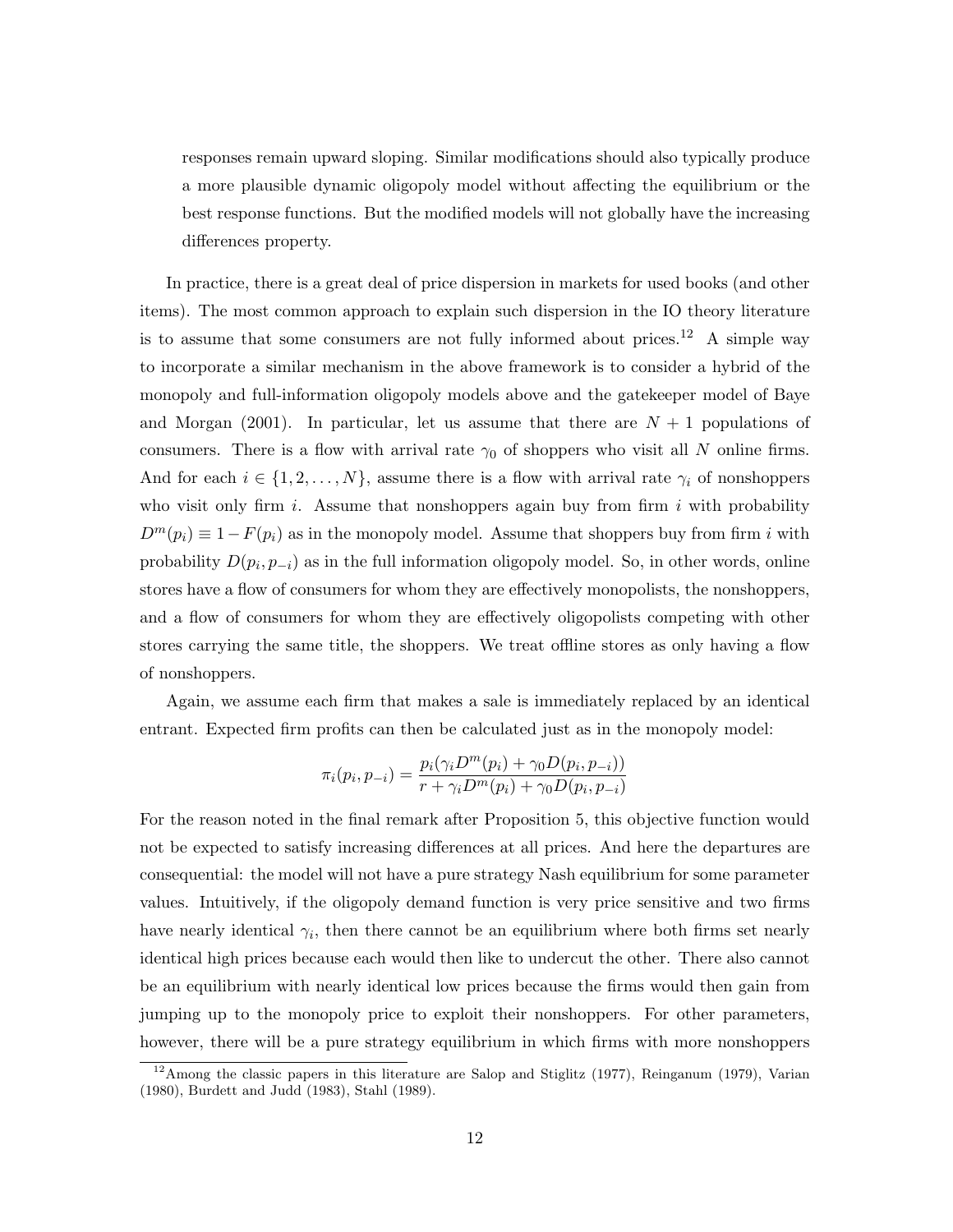set a higher price. This will occur when the oligopoly demand is less price sensitive, the shopper population is relatively small, and/or when arrival rates  $\gamma_i$  of nonshoppers are farther apart.

When a pure strategy Nash equilibrium exists, the equilibrium prices  $p_i^*$  will satisfy the first-order conditions which can be written as:

$$
0 = r p_i^* \gamma_i D^{m'}(p_i^*) + r \gamma_i D^{m}(p_i^*) + \gamma_i^2 D^{m}(p_i^*)^2 + r p_i^* \gamma_0 \frac{\partial D}{\partial p_i} (p_i^*, p_{-i}^*) + r \gamma_0 D(p_i^*, p_{-i}^*) + \gamma_0^2 D(p_i^*, p_{-i}^*)^2 + 2 \gamma_0 \gamma_i D^{m}(p_i^*) D(p_i^*, p_{-i}^*).
$$

Note that the first line of this expression is  $\gamma_i$ , the nonshopper arrival rate, times the expression from the monopoly first-order condition. If the monopoly demand function is single peaked, it is positive for  $p \leq p^m$  and negative for  $p > p^m$ . The second line of the FOC is  $\gamma_0$ , the shopper arrival rate, times the first-order condition from the oligopoly model in which all consumers are shoppers. When the shoppers-only oligopoly game has single-peaked profit functions and increasing best responses, this term will be positive for the player i setting the lowest price  $p_i$  if  $p_i$  is less than the lowest equilibrium price of the full-information oligopoly game. The third term is everywhere positive. Hence, when the monopoly price  $p^m$  is above the equilibrium price in the shoppers-only oligopoly model, all solutions to this  $N+1$  population model will have firms setting prices above the shoppersonly oligopoly level.

Roughly, one can think of the solution as being that firms with  $\gamma_i$  large relative to  $\gamma_0$ (with many nonshoppers relative to shoppers), will set prices close to  $p^m(\gamma_i)$ .<sup>13</sup> Meanwhile, firms with  $\gamma_i$  small will set prices somewhat above shoppers-only oligopoly level both because of the third term in the FOC and because some of their rivals are mostly ignoring the shopper population and pricing close to  $p^{m}(\gamma_{-i})$ .

Note that the mechanism behind the price dispersion is somewhat different from that of Baye and Morgan's (2001) gatekeeper model. In Baye and Morgan's model price dispersion is a mixed strategy outcome made possible by the fact that there is a positive probability that no other firms will be listed with the clearinghouse. We have modified the model in two ways to get dispersion as a pure strategy phenomenon: we add product differentiation in the shopper segment to eliminate the discontinuity in demand; and we add exogenous firm heterogeneity (in the consumer arrival rates) to make asymmetric pricing natural. Given

<sup>&</sup>lt;sup>13</sup>Prices may be lower than  $p^m(\gamma_i)$  because of the oligopoly demand, but may also be higher because the shoppers also constitute an increase in the arrival rate.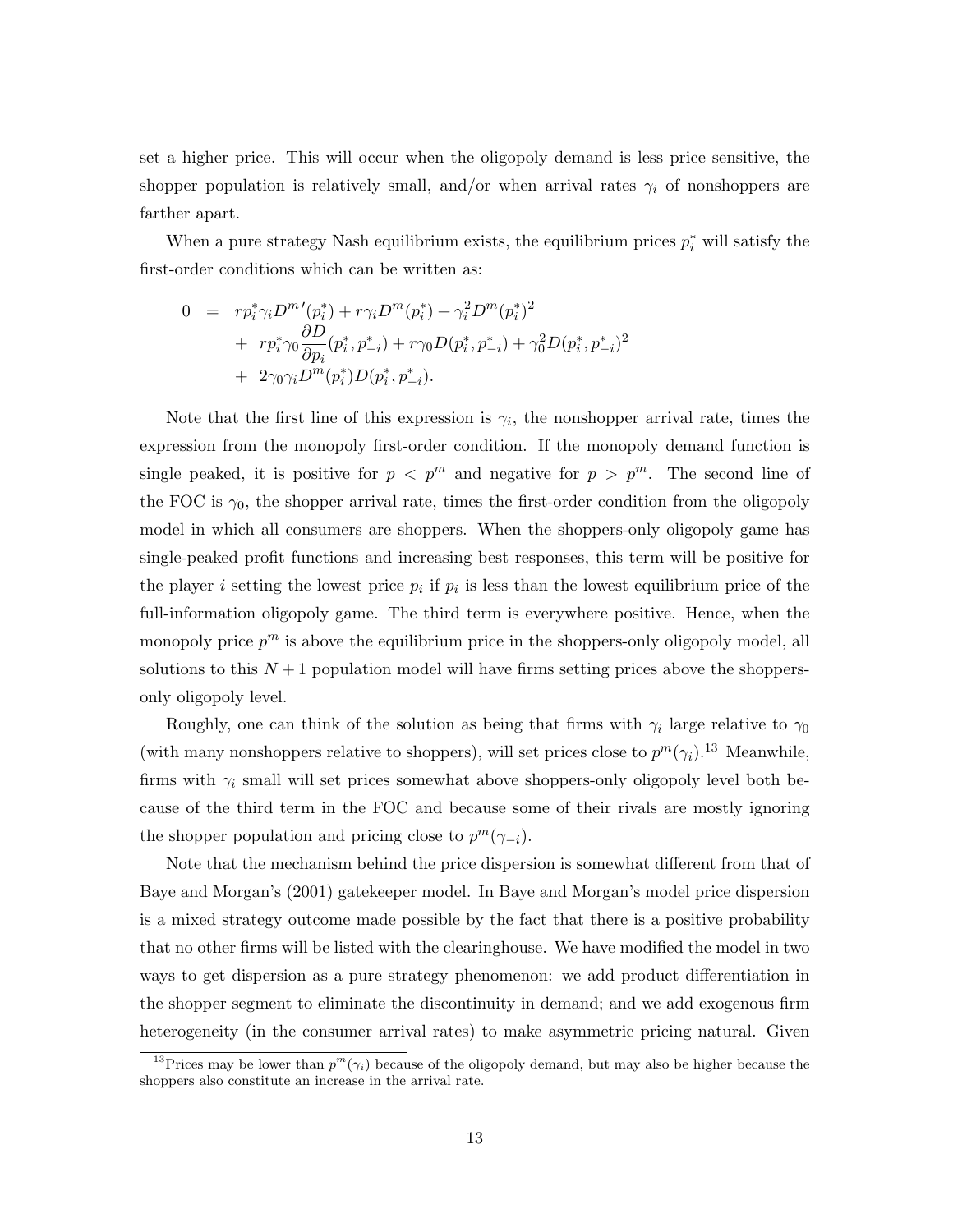that arrival rates can be thought of as creating different opportunity costs of selling the good, the model can be thought of as more akin to that of Reinganum (1979) which first generated dispersed price equilibria via heterogeneous costs.

#### 2.3 A numerical example

Figure 1 illustrates how one might think of the difference between offline and online prices in light of this model. We think of prices as differing because of two effects. First, differences in the flow of nonshoppers may make online monopoly prices higher than offline monopoly prices.<sup>14</sup> Second, online prices will be pulled down by the competition effect as firms (especially those with low arrival rates of nonshoppers) compete to attract the shopper population.



Figure 1: Numerical example: Effects of increasing valuations and adding shoppers

The left panel of Figure 1 illustrates the first effect. The thinner dashed line graphs the distribution of offline monopoly prices for one specification of the demand/arrival process. Each consumer j arriving at firm i is assumed to get utility  $1 - p_i + \epsilon_{ij}$  if he purchases from firm i and  $\epsilon_{0j}$  if he does not purchase, where the  $\epsilon_{ij}$  are independent type 1 extreme value random variables. The heterogeneous arrival rates  $\gamma_i$ , which lead firms to set different prices, are assumed to be exponentially distributed with mean 1. The thicker solid line is the distribution of monopoly prices that results if we shift the distribution of consumer valuations upward: we assume the utility of purchasing is now  $1.25 - p_i + \epsilon_{ij}$ . We think

<sup>&</sup>lt;sup>14</sup>We can decompose this effect into two components. Selection into searching may result in the distribution of searchers' values being higher, and the reduced cost of searching may make the customer arrival rate higher.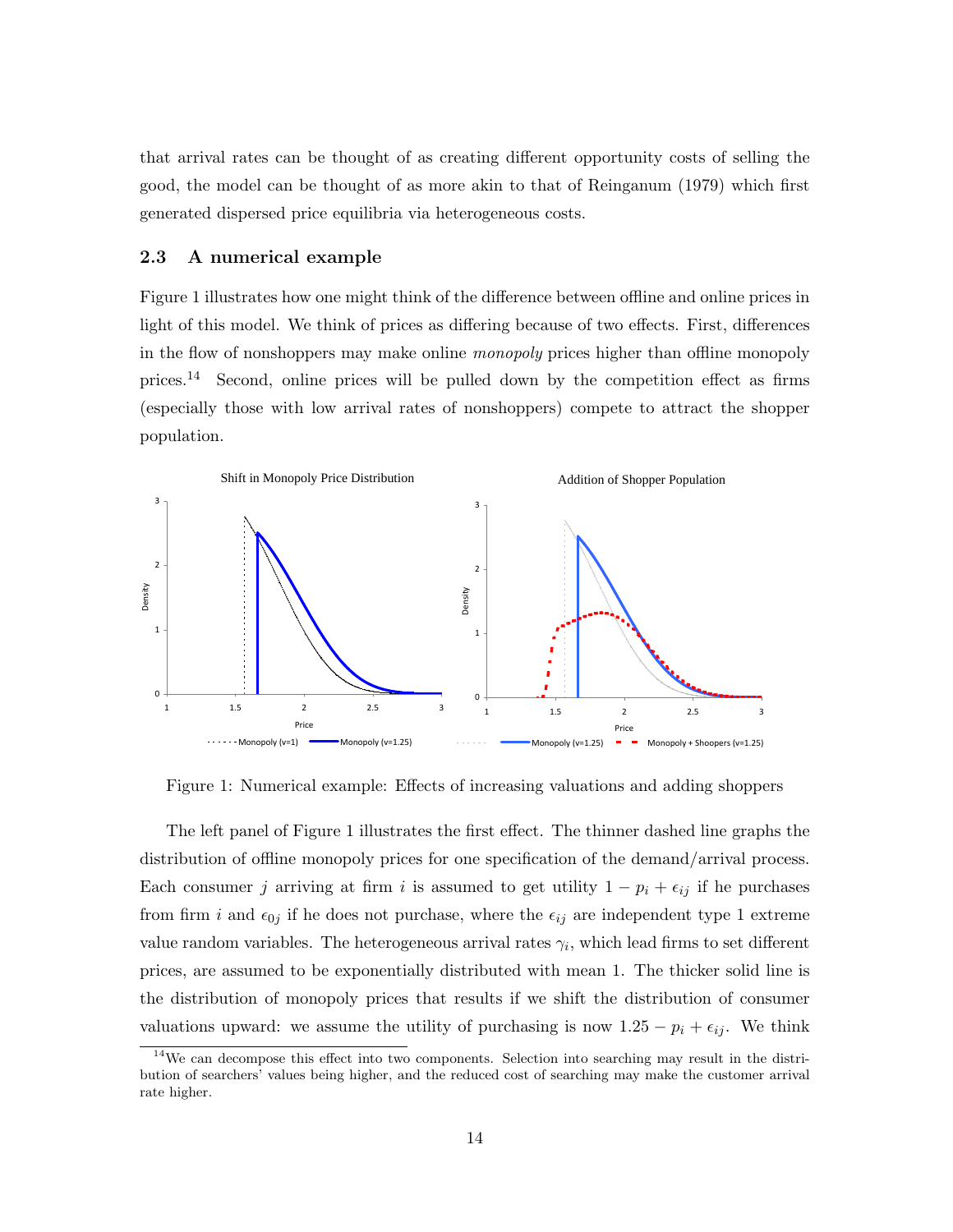of this as the online monopoly price distribution. The gap between the two distribution illustrates how the higher valuations in the online population would lead to higher prices if retailers retained their monopoly power.

The right panel illustrates the competition effect. The thick solid line is the online monopoly distribution from the left panel. The thick dashed line is the distribution of equilibrium prices in a nine-firm oligopoly model.<sup>15</sup> Each firm in this model faces a nonshopper arrival process identical to the online monopoly process. But in addition there is also a population of shoppers who arrive at Poisson rate  $\gamma_0 = 2$ , see the prices of all firms, and buy from the firm that provides the highest utility if it is greater than the utility of the outside good (with random utilities as in the online monopoly model). Note that the competition effect (the difference between the thick solid blue and thick dashed red lines) is different at different parts of the distribution. There is essentially no competition effect on the upper part of the distribution: firms with high nonshopper arrival rates essentially ignore the shopper population.<sup>16</sup> But at the lower end of the distribution it is powerful and oligopoly prices are substantially below monopoly levels: firms with low nonshopper arrival rates compete aggressively for shoppers.

The comparison between the the light gray line and the dark dashed red line illustrates how the two effects in combination increase price dispersion. The match quality effect pushes up the high end of the price distribution. Meanwhile the competition effect pulls down (or at least offsets some increases in) the lower tail.

# 3 The Market for Used Books

In this section we provide some background on the used book market and discuss more nuanced predictions of our theoretical model in this context that we will examine in section 5 to assess its applicability.

#### 3.1 Background

Our analysis of the used book market will focus on the run-of-the-mill titles that for many years lined the shelves of physical used bookstores. It includes biographies, literary fiction, detective novels, histories, former best sellers, and a wide variety of others, most of which

<sup>&</sup>lt;sup>15</sup>To generate this figure, we repeatedly took nine independent draws from the assumed distribution of nonshopper arrival rates and solved for the pure strategy equilibrium prices. The graphed distribution is a kernel smoothing of the prices obtained from many such draws.

<sup>&</sup>lt;sup>16</sup>Online oligopoly prices are actually slightly higher than the online monopoly prices due to the extra shopper demand.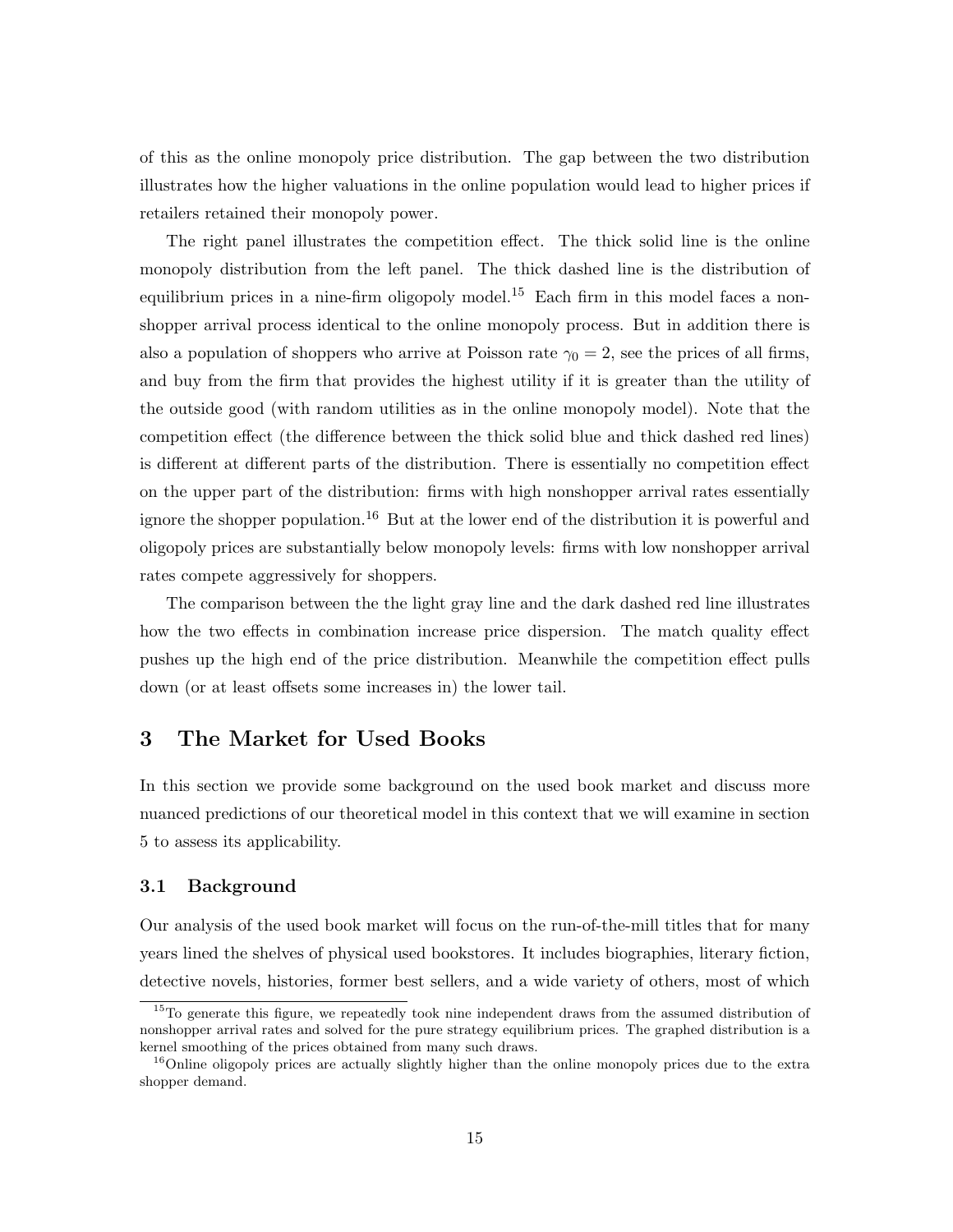were out of print. Many used book dealers began also selling online in the early to mid 1990's. In that pre-Google era, however, it was probably unlikely that a consumer looking for an uncommon title could find a copy just by typing the name into a search engine. In the second half of a 1990's a number of sites including AbeBooks, Alibris, Biblio, Bibliofind, and Bookfinder pursued the business model of aggregating listings and making referrals. AbeBooks, which initially just aggregated listings of physical stores in Victoria B.C., grew to be the largest aggregator (in part by acquiring Bookfinder) with 20 million listings by 2000 and 100 million by 2007. Alibris is of comparable size. Amazon acquired AbeBooks om 2008. Initially, this had little impact as Amazon left AbeBooks to operate as it had. But in 2010 Amazon launched a program to have AbeBooks listings also appear underAmazon's "buy used" button. This may have substantially increased the number of consumers who viewed aggregated listings.

People find used books online in multiple ways, which we think fit well with the model's assumption that there are both "shoppers" and "nonshoppers". Shoppers would include both regular purchasers of used books familiar with Abebooks and Alibris and those who search on Amazon and click on a buy used link. Such customers will usually find a list of merchants offering the book ordered on the shipping-inclusive price. Others look for books via a variety of other methods. Customers who go directly to their favorite online used bookstore would be most similar to the nonshoppers in our model.<sup>17</sup> The behavior of the many consumers who type a book's title into Google is probably also fairly well described by our nonshopper model. For example, figure 2 shows the top part of the page returned when we searched for one of the books in our sample using both the first part of the book's title and the phrase "used book". Some consumers might be led by the first two links to become searchers and look on AbeBooks or Amazon. But some others would just buy copy prominently displayed in the Thrift Books ad, figuring that \$5.69 is a fair price and they have better things to do than engage in a search odyssey to try to save a dollar or two. And others who are comfortable with eBay would presumably click on the bottom organic link to buy the copy that AwesomeBooks is selling through eBay. Note that the nonshopper channels will naturally lead to different stores having different arrival rates: some stores will have many more repeat customers than others; and some are much more likely than others to appear near the top of a Google search for a particular title.

Several features of the used book market make it attractive as a setting in which to

<sup>&</sup>lt;sup>17</sup> According to Alexa.com's traffic estimator Thriftbooks.com is among the 4000 sites most visited by US consumers and Powells.com and Betterworldbooks.com are both among the top 20,000.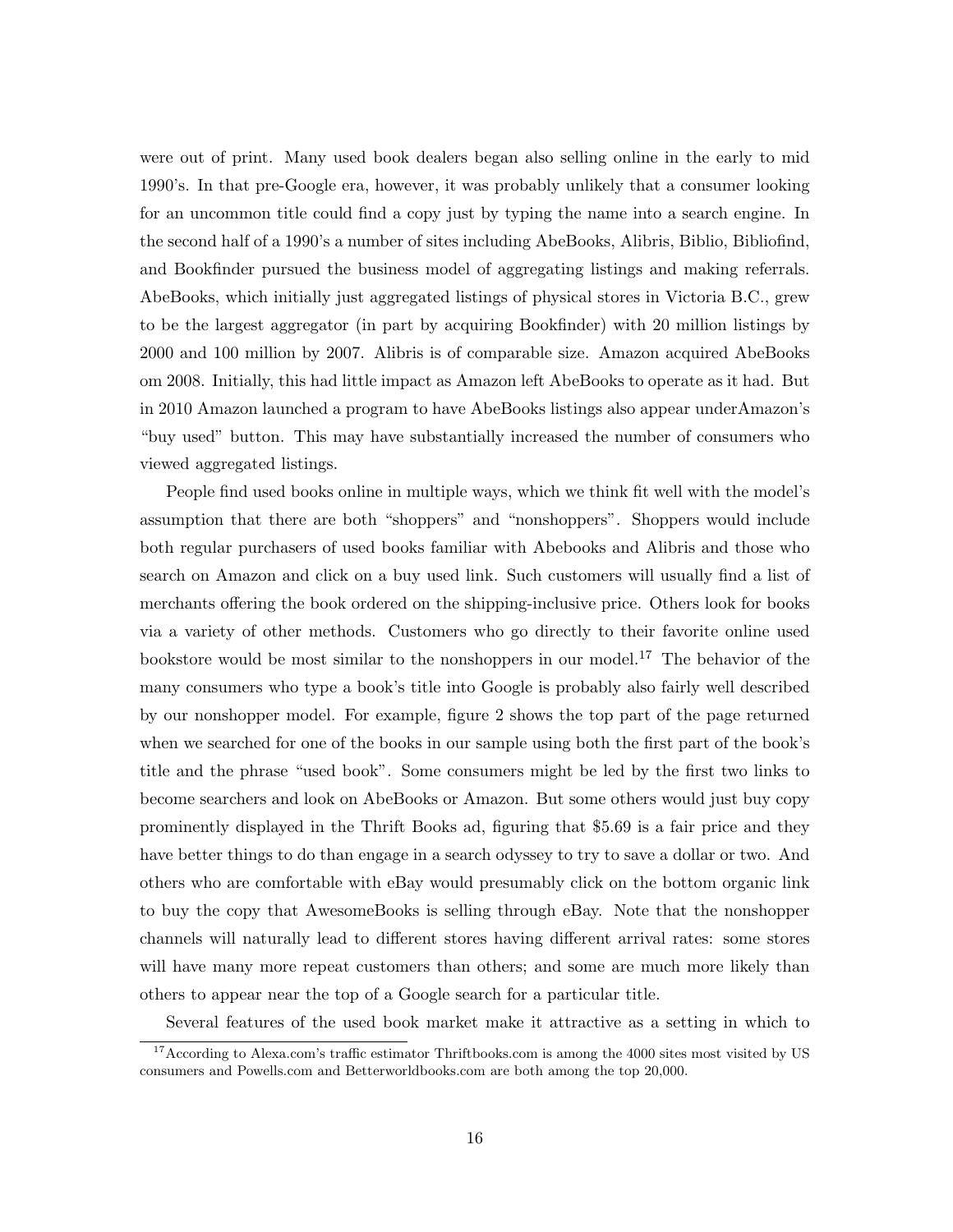

Figure 2: A sample Google search for a used book

study the effect of the Internet on match-quality markets. First, books are well-defined products and AbeBooks scale makes it feasible to find the prices at which thousands of different sellers are (or are not) offering each product. Second, demand will naturally differ for different types of books, allowing us to examine cross-sectional predictions of our model. Third, Amazon's incorporation of the AbeBooks listings presumably increased the number of searchers in the market, which provides us with an opportunity to also examine crosstime predictions of the model. Finally, we think the market is of interest both because its experience may be shared by many other markets for collectibles and similar items, and in its own right because it was one of the earliest markets to thrive on the Internet and because Amazon's entry raises questions of potential regulatory concern.

One set of books that we will include in our cross-sectional analysis is books that are of "local interest". Some examples in our sample are the short story collection, Christmas in Georgia, a history book by a Boston College professor emeritus, Boston Catholics: A History of the Church and Its People, and Indiana native Booth Tarkington's novel The Turmoil. We think these books could be interesting to analyze because physical used bookstores may have already been very well positioned to match such books with high willingness-to-pay owners, and, therefore, there may be little added benefit from listing many such books on the Internet. One instructive example is The Mount Vernon Street Warrens: A Boston Story, 1860-1910. Beacon Hill's narrow cobbled streets flanked by 19th century row houses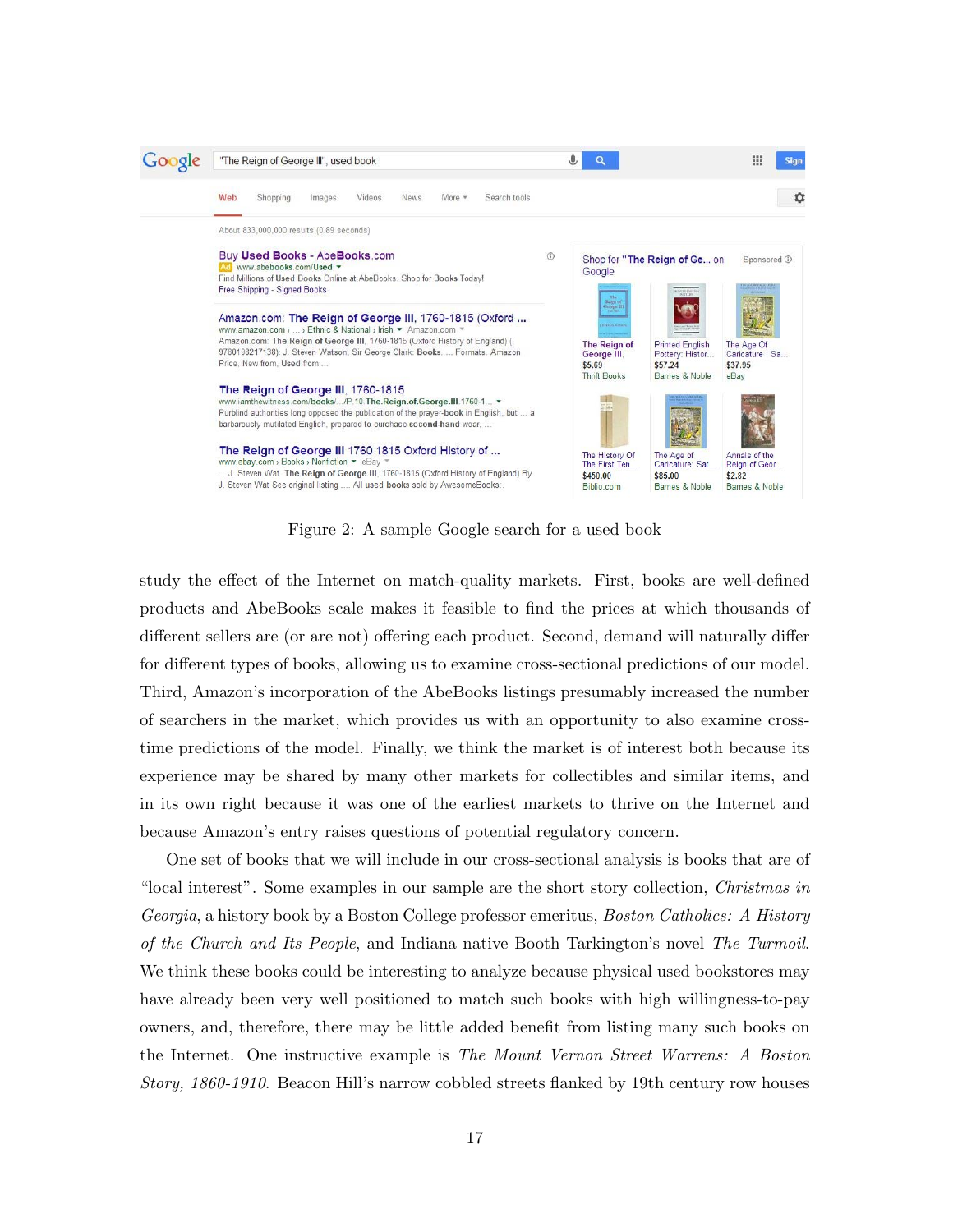attract tourists as well as well-heeled and history conscious homeowners. It seems plausbile that someone who sees this book on a used bookstore shelf shortly after having walked down Mount Vernon Street might decide that reading the book would be an enjoyable way to learn more about the area's history and have a high willingness to pay. Given that the book achieved limited commercial success–it has just a single review on Amazon–it seems likely that there are few consumers searching directly for it on the Internet. Moreover, even if the consumer in our example did find the book via an Internet search, the Publishers Weekly review,

The fortune of the Warren family  $\ldots$  enabled five siblings to grow up in the elite society of Boston's Beacon Hill in the early 1900s. In telling the stories of those children who became notable for eccentricity and philanthropy, Green . . . focuses on Ned Warren, a homosexual and mover in the international movement of aestheticism, who was determined to lead a "grand but blighted life."  $\dots$ This somewhat jumbled tale of a family's sundering through greed and suicide is enlivened with anecdotes ....

might well have convinced him or her that some other book might make for lighter reading. Another cross-sectional difference is that some books are much more popular than others. A critical feature of our opening anecdote about searching for a book on the pharmaceutical industry is the book's obscurity. If instead the book was Michael Dibdin's 1994 detective novel, *Dead Lagoon*, or Ron Chernow's 2004 best-selling inspiration for the Hamilton musical, *Alexander Hamilton*, the story would have ended differently. It would not be so unlikely to find the book at any random used bookstore and, futhermore, many, many copies would be available online, resulting in a completely different degree of competition for that title. Also, willingness to pay would be different – if the cheapest available used copy was still \$20, the story might have ended instead with a recognition that the paperback was still in print and cheaply available on Amazon, or perhaps with a decision to instead choose among the many other used detective novels available for a dollar or two.

#### 3.2 Testable implications of our model

Our model provides a very simple potential explanation for the facts we began with. That online prices are higher than offline prices can be explained as a consequence of the Internet having boosted customer flows. And online price dispersion can a consequence of the different stores' facing different consumer arrival rates (due to asymmetric prominence,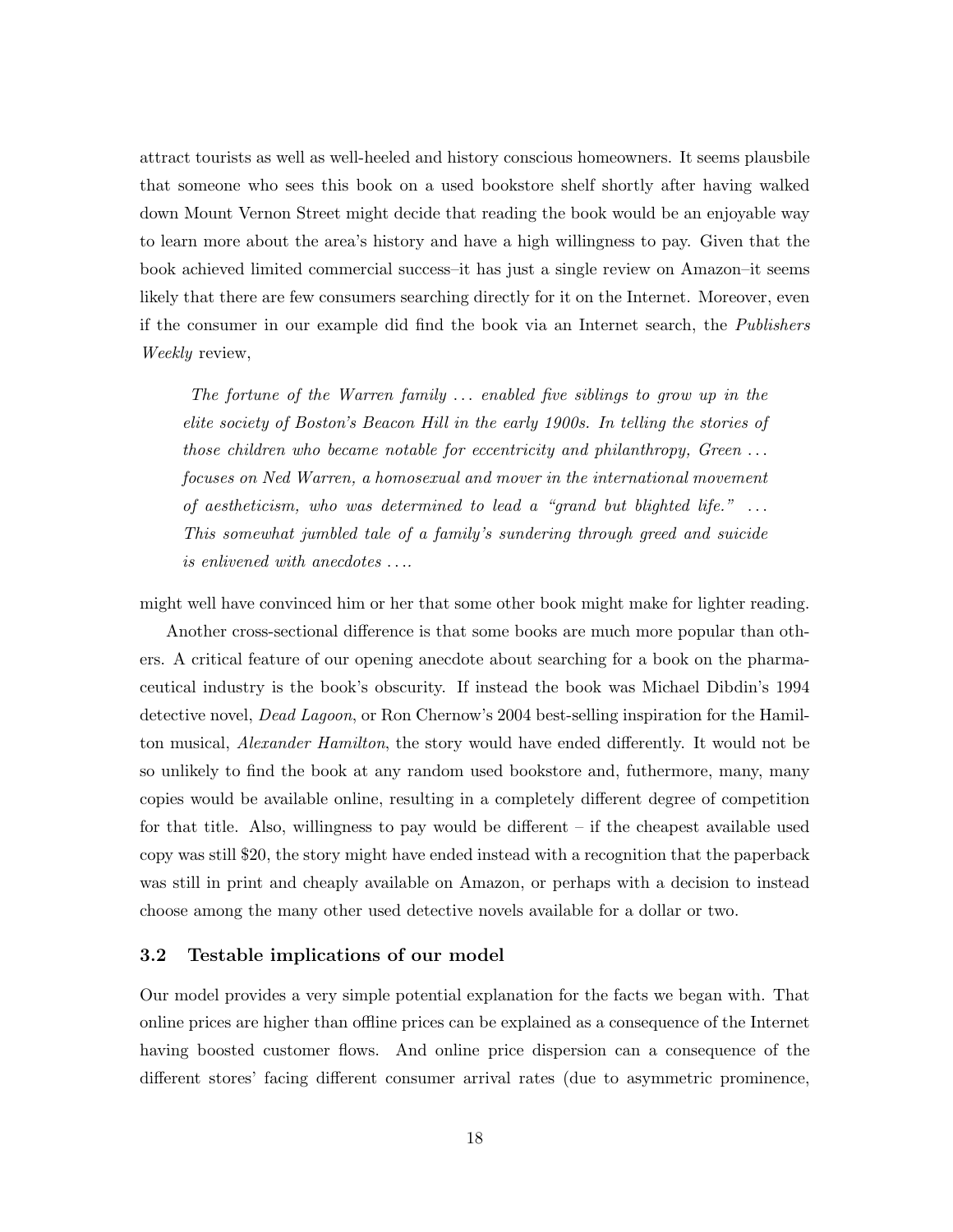etc.), with the lower tail also pulled down by the presence of a shopper population. But, of course, these facts could also be explained in other ways. In this section we discuss several more nuanced implications of the model that can be examined to help assess its relevance to the used book market.

To begin consider the comparison between offline and online price distributions. In the model we would think of this as comparing the light gray and the thick dashed red lines in the right panel of Figure 1. The offline world where prices differ only because different stores have different arrival rates would correspond to the light gray line. The online world where arrival rates are higher, but firms also are in competition for shoppers would correspond to the red line. Two differences between the curves reflect effects that should be found robustly across parameter values. First, we would expect to see more high prices online than offline because a more favorable nonshopper arrival process pushes prices up and the competition effect is negligible at the high end of the price distribution. Second, the online price distribution would be expected to be more dispersed than the offline price distribution because the competition effect pulls down prices at the low end of the distribution while having little effect on the upper tail. These effects are summarized in the following prediction:

**Prediction 1:** The online price distribution should be more dispersed and have more mass in the upper tail than the offline price distribution.

We noted above that we think there may be two important differences between standard used books and those that are of "local interest." Local interest books may already have high arrival rates of high-value consumers at physical bookstores. And listing such a book online may do little to boost the arrival rate of high willingness-to-pay consumers. This leads to our second prediction:

**Prediction 2:** Offline prices should be relatively high for local interest books. Offline prices for these books may have some similarities to online prices for standard titles. The offline-online price gap should be smaller for local interest titles than for standard titles.

We would put our comments about popular books in the context of our model in two ways. First, it may be that popular titles tend to be more substitutable across titles (think detective novels or romance novels). Even if this is not the case, the availability of other outside options (including in-print paperbacks), would result in the distribution of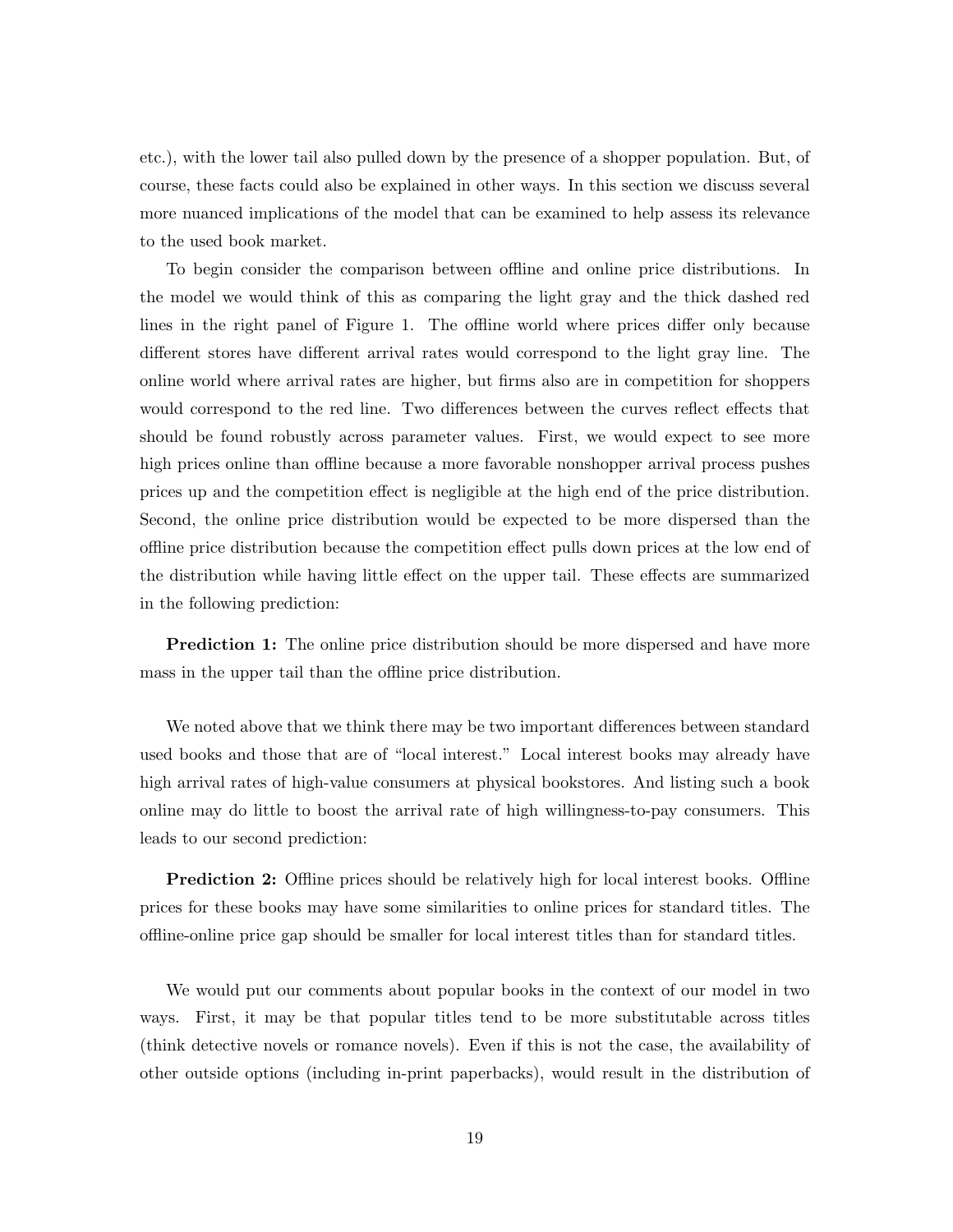valuations for used copies of many popular books to have thinner upper tails than do the distributions for more unusual books. Recall, that the effect of an increase in the consumer arrival rate on prices is smaller when the distribution has a thinner upper tail. Second, popularity will imply that the books are available from a larger number of online sellers, which will make the competition effect more powerful. The combination leads to our third prediction:

Prediction 3: The online-offline price gap should be smaller for popular books. The upper tail of the online price distribution should be thinner.

Finally, recall that Amazon incorporated AbeBooks's listings under its "buy used" button between 2009 and 2012. In terms of our model, this could be captured by assuming that the size of the searcher population increased between the two dates. The right panel of Figure 1 illustrated the potential effect of a similar change, involving introducing a shopper population where there had not been one. Increasing the size of the shopper population should have a similar effect, pulling down the lower end of the price distribution (because firms with few nonshoppers focus on competing for the shoppers) but leaving the upper part of the distribution largely unchanged (because firms with many nonshoppers prefer selling to them at high prices to setting prices low enough to be competitive in the shopper submarket). This leads to our fourth prediction:

Prediction 4: The 2012 online price distribution should include more listings at very low prices than the 2009 online price distribution. The upper tails of the 2009 and 2012 distributions, however, should be similar.

# 4 Data

Our dataset construction began with a sample of books found at physical used book stores in the spring and summer of 2009. One of the authors and a research assistant visited three physical used book stores in the Boston area, one store in Atlanta, and one store in Lebanon, Indiana, and recorded information on a quasi-randomly selected set of titles. The information recorded was title, author, condition, type of binding, and the presence of any special attribute, such as author's signature.

We then collected online prices, shipping charges, and conditions for the same set of titles from www.AbeBooks.com at three points in time: first in the fall of 2009, then in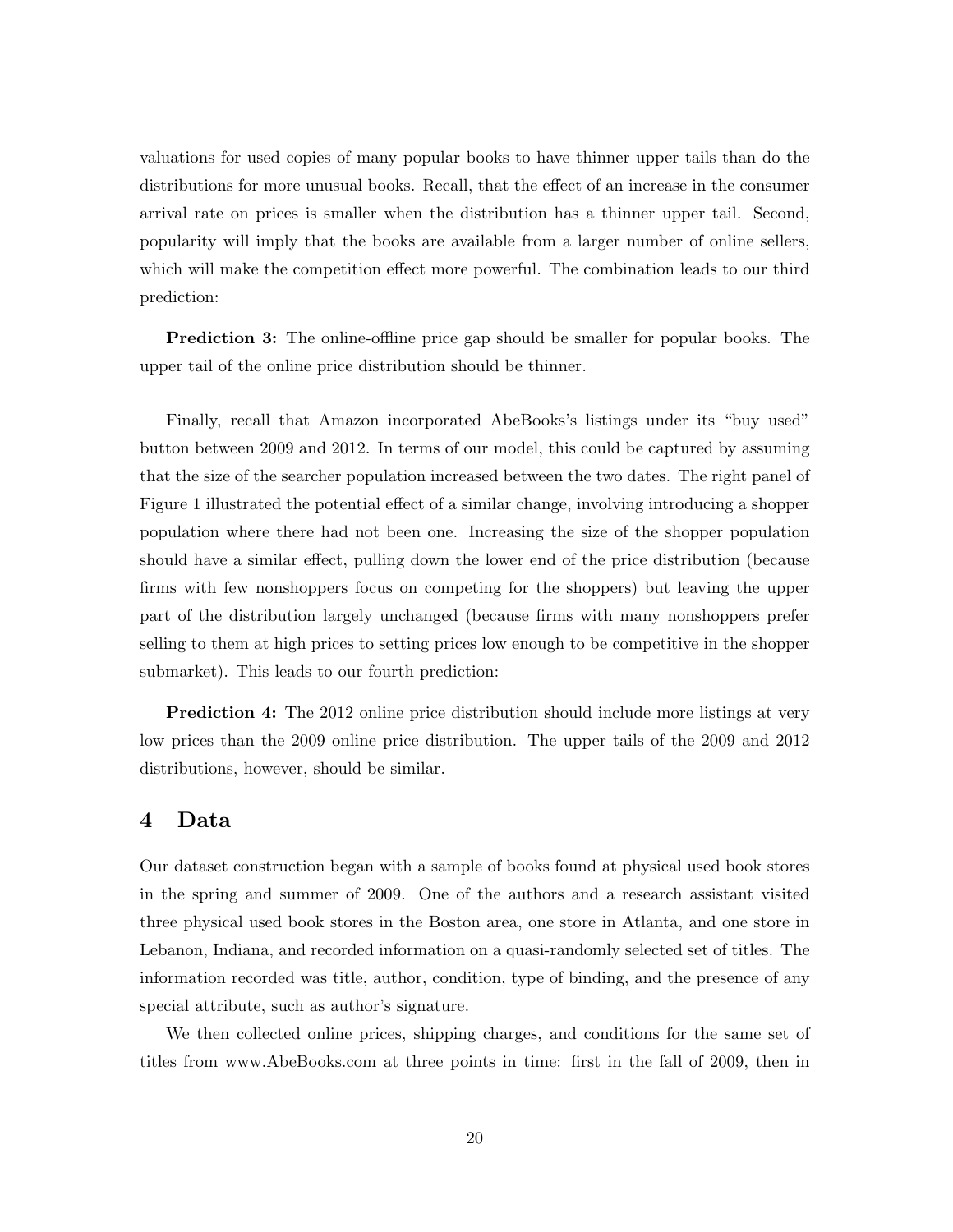November of 2012, and again in January of 2013.<sup>18</sup> In most of our analyses we will use a price variable defined as listed price plus shipping charges minus two dollars to reflect the money received by the seller from the sale (with \$2 being a rough estimate of the actual cost to the seller of shipping the book). The online collection was restricted to books with the same type of binding as the offline copy. For most of the titles the online data include the complete set of listings on www.AbeBooks.com.<sup>19</sup> But for some titles with a large number of listings we only collected a subset of the listings.<sup>20</sup>

Most of our analyses will be run on the set of 335 titles that satisfy three conditions: the copy found in a physical bookstore was not a signed copy, at least one online listing was found in 2009, and at least one online listing was found in November of 2012. We will often divide the sample into three subsamples which we refer to as "popular", "nonpopular local interest," and "standard" titles. We classify titles as popular if the number of copies found in our 2009 online search is at least fifty. Examples include Chernow's *Alexander* Hamilton, the detective novel *Dead Lagoon*, and Jeff Smith's cookbook The Frugal Gourmet. Paperback versions of the first two were still available new on Amazon in 2012 whereas the latter was out of print. We intentionally oversampled books of "local interest," which we define to include histories of a local area, novels set in the local area, and books by authors with local reputations. Most local interest books were drawn from shelves labeled as being of local interest in the bookstores, but some were swept up in our general collection and may be "displaced" local interest books that are of interest to some very distant location. For all local interest books we constructed a measure of distance between the locus of interest and the particular bookstore. For example, if a history of the state of Maine were being sold in a Cambridge, Massachusetts bookstore, the distance measure would take on the value of the number of miles between Cambridge and Maine's most populous city, Portland. Finally, we refer to books which are neither poplar nor of local interest as standard titles. Many of these books never achieved much commercial success and have been out of print for some time.

<sup>&</sup>lt;sup>18</sup>The latter two data collections were primarily conducted on November 3, 2012 and January 5, 2013, respectively.

 $19By 2012$ , new copies of some formerly out-of-print books had again become available via print-on-demand technologies. We remove any listings for new print-on-demand copies from our 2012 and 2013 data.

<sup>&</sup>lt;sup>20</sup>In the 2009 data collection, we collected every nth listing if a title had more than 100 listings, with n chosen so that the number of listings collected would be at least 50. In the 2012 and 2013 collections we collected all listings if a title had at most 300 listings, but otherwise just collected the 50 listings with the lowest shipping-inclusive prices plus every 5th or 10th listing thereafter.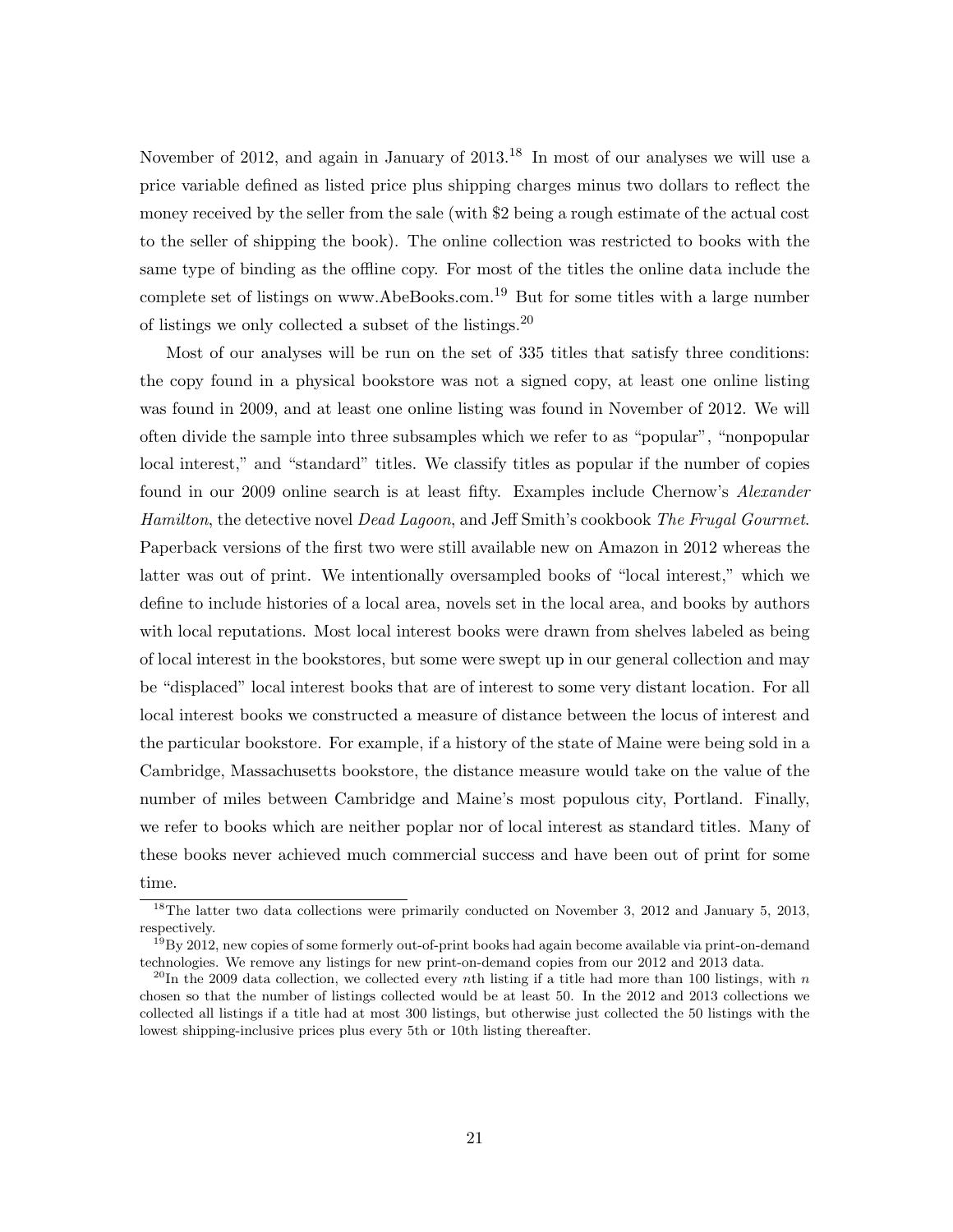#### 4.1 Summary statistics on title-level data

Table 1 reports summary statistics describing offline and online prices.<sup>21</sup> The average offline price (in 2009) of the books in our sample is \$11.29. In 2009 the average across the same titles of the lowest online price for each title is a little lower at \$9.27. Statistics on the median and maximum online price give some sense for the magnitude of the price dispersion in the data. The average across titles of the within-title median price, \$17.77, is almost twice as high as the average of the minimum prices, and the most expensive online copy is often very expensive. Statistics on the 2012 online price distributions are similar,with perhaps a little more dispersion. To give a sense of where each offline price would rank in the online price distribution for each title, we constructed the variable *PlaceInDistribution* giving the fraction of 2009 online listings for each title which are at prices below the price of the copy found in a physical store. The mean for this variable, 0.26, indicates that on average, 2009 offline copies were around the 26th percentile of the contemporaneous online price distribution.

The table gives a few additional statistics for two subsamples. 100 of the 355 titles are "standard" titles. Like the pharmaceutal book in our opening story, many are somewhat obscure. In the current online world, saavy consumers interested in any of them will usually have a number of options. On average we found 17.4 online listings in 2009 and 22.7 online listings in 2012. But given the number of bookstores in the US, these numbers suggest that it would be quite unlikely that one would come across any one of them in any particular online or offline bookstore. Our sample contains 158 nonpopular local interest titles. They are, if anything, slightly more obscure on average with averages of 14.5 online listings in 2009 and 17.5 online listings in 2012. Note that 20% of these books were found at a bookstore that is more than 100 miles from their location of interest. One statistic on the 77 popular titles is that the mean number of online listings in  $2012$  was  $204<sup>22</sup>$ . The markets for these titles are quite different.

<sup>&</sup>lt;sup>21</sup>To avoid having our statistical analyses influenced by a small number of listings at extremely high (and probably mostly unrealistic) prices, we drop all listings with prices above \$500 in our comparisons of means, variance decompositions, regression analyses, and these summary statistics. In 2009 this drops 19 listings with prices ranging up to \$8252. In 2012 it drops 34 listings with prices ranging up to \$17,498. We do include these listings in the rightmost bar showing the number of listings priced above \$200 when we present price histograms.

 $^{22}$ Due to our data collection protocol we cannot provde a comparable statistic for 2009.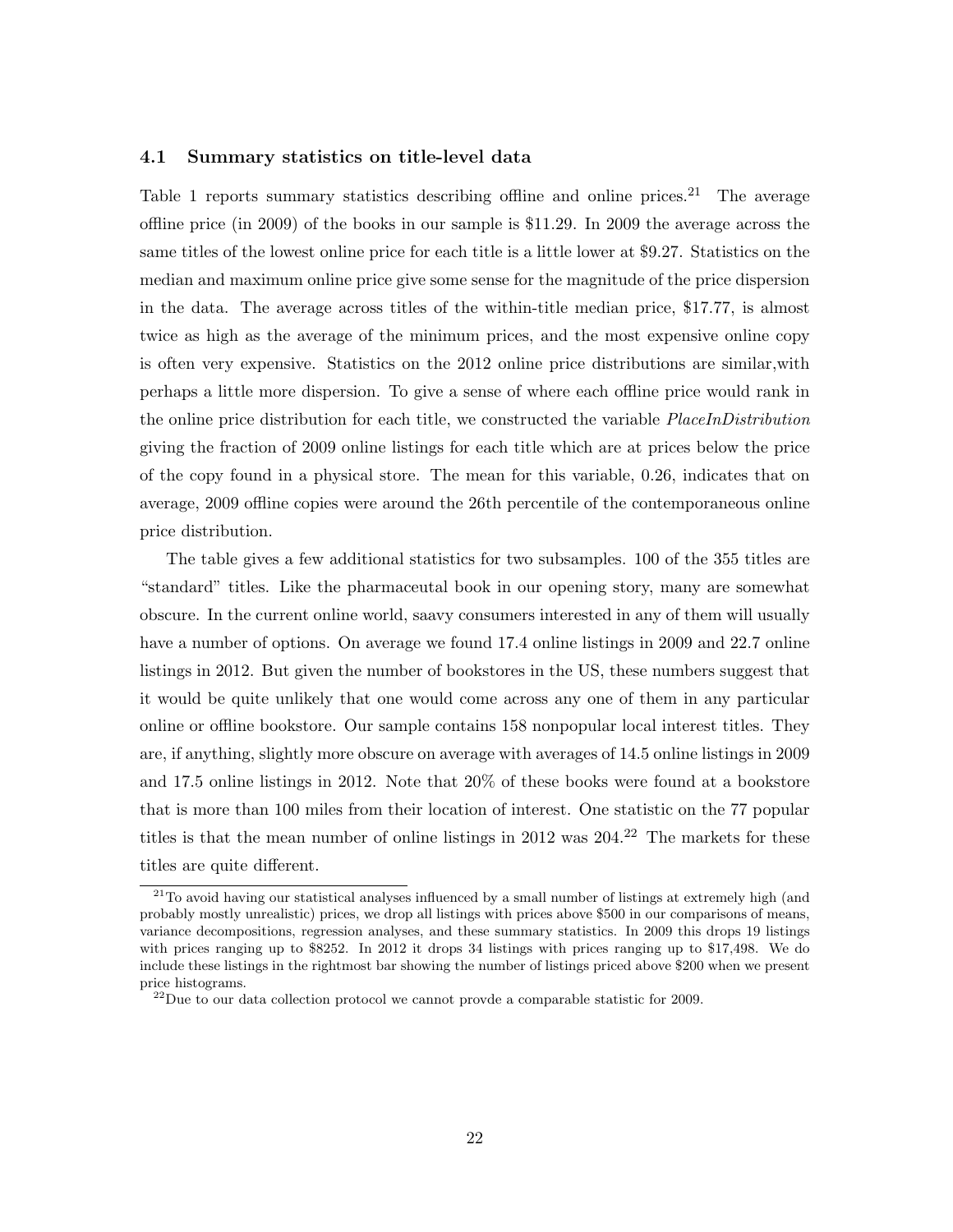| Variable                              | Mean                           | St Dev                       | Min            | Max    |  |
|---------------------------------------|--------------------------------|------------------------------|----------------|--------|--|
| Title-Level Variables                 |                                |                              |                |        |  |
|                                       |                                | Full Sample: 335 Titles      |                |        |  |
| OfflinePrice09                        | 11.29                          | 21.11                        | 1.00           | 250.00 |  |
| MinOnlinePrice09                      | 9.27                           | 22.34                        | 1.89           | 351.50 |  |
| MedOnlinePrice09                      | 17.77                          | 23.86                        | 2.95           | 351.50 |  |
| MaxOnlinePrice09                      | 67.16                          | 83.04                        | 5.00           | 495.50 |  |
| Place in Dist09                       | 0.26                           | 0.28                         | 0              | 1      |  |
| MinOnlinePrice12                      | 8.63                           | 21.34                        | 1.01           | 302.00 |  |
| MedOnlinePrice12                      | 17.64                          | 25.46                        | 1.95           | 302.00 |  |
| MaxOnlinePrice12                      | 78.77                          | 94.07                        | 2.05           | 498    |  |
|                                       | Standard Subsample: 100 Titles |                              |                |        |  |
| NumberListed09                        | 17.41                          | 11.99                        | $\mathbf 1$    | 49     |  |
| NumberListed12                        | 21.15                          | 29.52                        | $\mathbf{1}$   | 270    |  |
| Nonpopular Local Interest: 158 Titles |                                |                              |                |        |  |
| NumberListed09                        | 14.53                          | 11.36                        | 1              | 49     |  |
| NumberListed12                        | 17.49                          | 34.33                        | 1              | 380    |  |
| Over100 Miles                         | 0.20                           | 0.40                         | 0              | 1      |  |
|                                       |                                | Popular Subsample: 77 Titles |                |        |  |
| NumberListed12                        | 204.35                         | 269.35                       | 41             | 1608   |  |
| 2012 Online Listing-Level Dataset     |                                |                              |                |        |  |
| 5284 Listings for 318 Titles          |                                |                              |                |        |  |
| Price12                               | 13.90                          | 36.06                        | 1.01           | 1256   |  |
| Disappear                             | 0.15                           | 0.36                         | $\overline{0}$ | 1      |  |
| Condition                             | 3.97                           | 1.12                         | 1              | 7      |  |
| <i>StoreTitles</i>                    | 23.06                          | 26.42                        | $\mathbf{1}$   | 108    |  |

Table 1: Summary statistics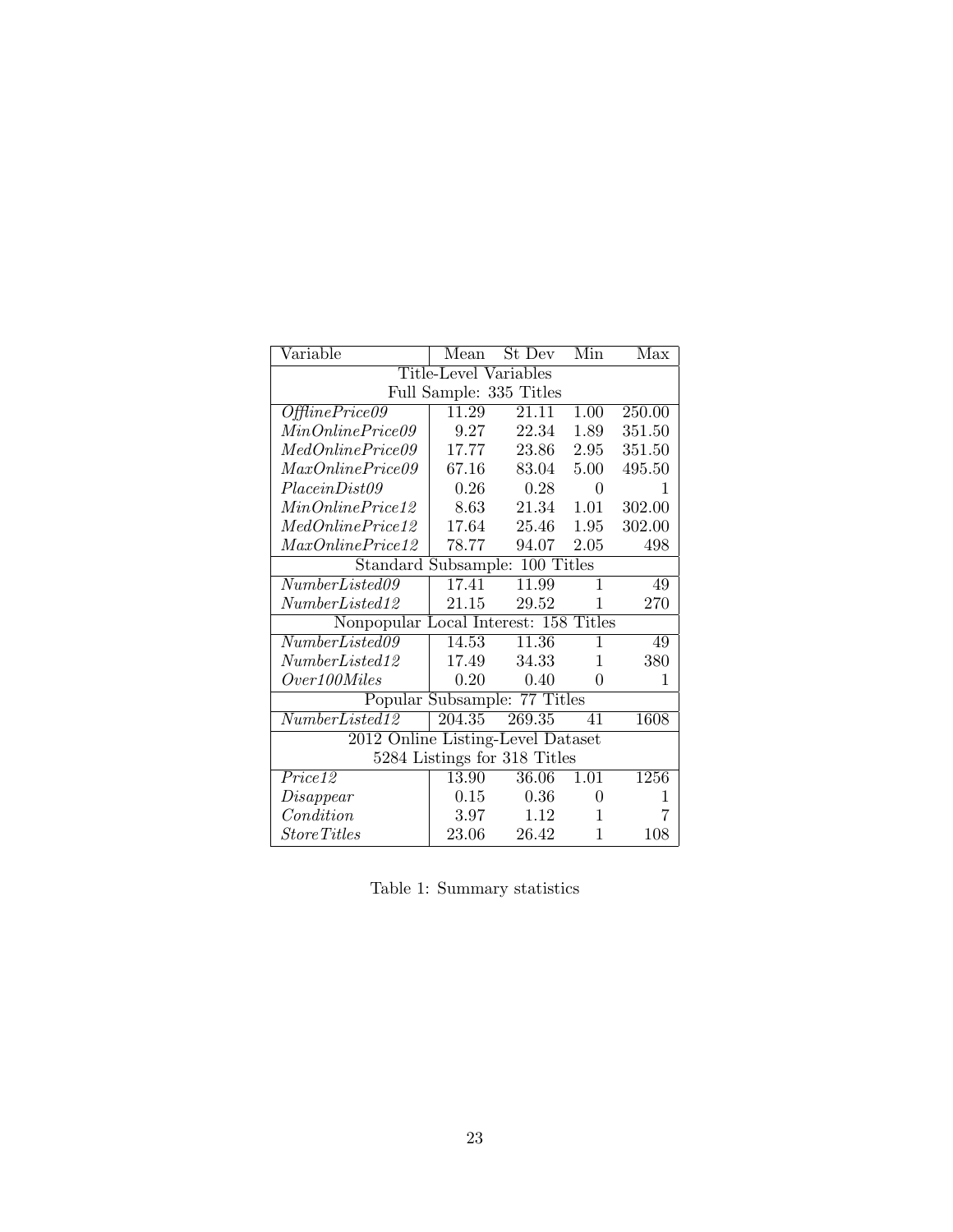#### 4.2 "Quantity" data

We have no sales data, but we did obtain a proxy for sales based on our gathering of data on multiple dates close together in 2012 and 2013: whether a listing in our November 2012 sample has disappeared by January of  $2013<sup>23</sup>$  Of course this measure is only a proxy and probably overstates true sales because listings can be removed for reasons other than a book being sold. For instance, the seller could have exited the AbeBooks platform or just stopped listing this particular copy. In the interest of interpreting this measure conservatively, we treat our *Disappear* variable as missing in several circumstances where we think it is particularly likely to have reliability problems.<sup>24</sup> The resulting dataset has a total of 5284 listings across 318 titles.

The bottom panel of table 1 provides summary statistics on this subset of our listinglevel data. The average price of the listings in this sample is \$13.90. The mean disappearance rate is 15.2%. This should be thought of as the sum of true sales over a two month period (which includes the Christmas season) for listings which are among the 50 lowest-priced listings for their title plus the rate at which such titles are removed without being sold. Listings can be described as being in one of seven conditions, but in practice this has limited variation:  $85\%$  of the listings are within one step of "very good".<sup>25</sup> About half of the roughly 2000 online retailers in our data have listings for just one or two of our 318 titles. They account for 18% of the listings in our dataset. At the other extreme, some sellers apparently have many, many listings: one has listings for 108 of the 318 titles in our dataset and fifteen others have listings for at least 50. Given that we selected titles pseudorandomly, oversampled local interest titles, and have dropped the 20 titles with the largest number of 2012 listings, these sellers must have enormous numbers of titles available.

To investigate whether the disappearance data may provide a reasonable proxy for demand, we used the data to estimate standard logit demand models. The first column of

<sup>&</sup>lt;sup>23</sup>Listings do not have a permanent identifier, so what we observe more precisely is whether the seller no longer lists a copy of the same title in the same condition.

 $24$ We treat the variable as missing in four circumstances. (1) If the listing was not unique by title-seller in the 2012 data. (2) If the title was one of the 20 for which we collected only a subset of the listings in 2012/2013. (3) If the seller listed copies of three or more of the titles in our dataset in 2012 and all of the seller's listings were removed before the 2013 collection. (Of 203 sellers listing exactly three titles only two removed two of their three listings but 14 removed all three so we presume most of the 14 are due to sellers' exiting the platform.) (4) Listings which were not among the 50 lowest priced listings for a title in the 2012 data collection. (We worried that some high price listings might be due to something other than sellers having a copy they wish to sell at the high price and thought other motives might overwhelm true sales at such noncompetitive prices.) The fact that we drop data for 7% of the sellers with exactly three listings could be thought of as an estimate of the background disappearance rate due to exit that might be expected among sellers with one or two listings. Sales can also be underestimated if a seller has multiple copies of a title in the same condition and only lists the second after selling the first.

 $^{25}$ We code poor as 1, fair as 2, and so on. The modal "very good" is 4.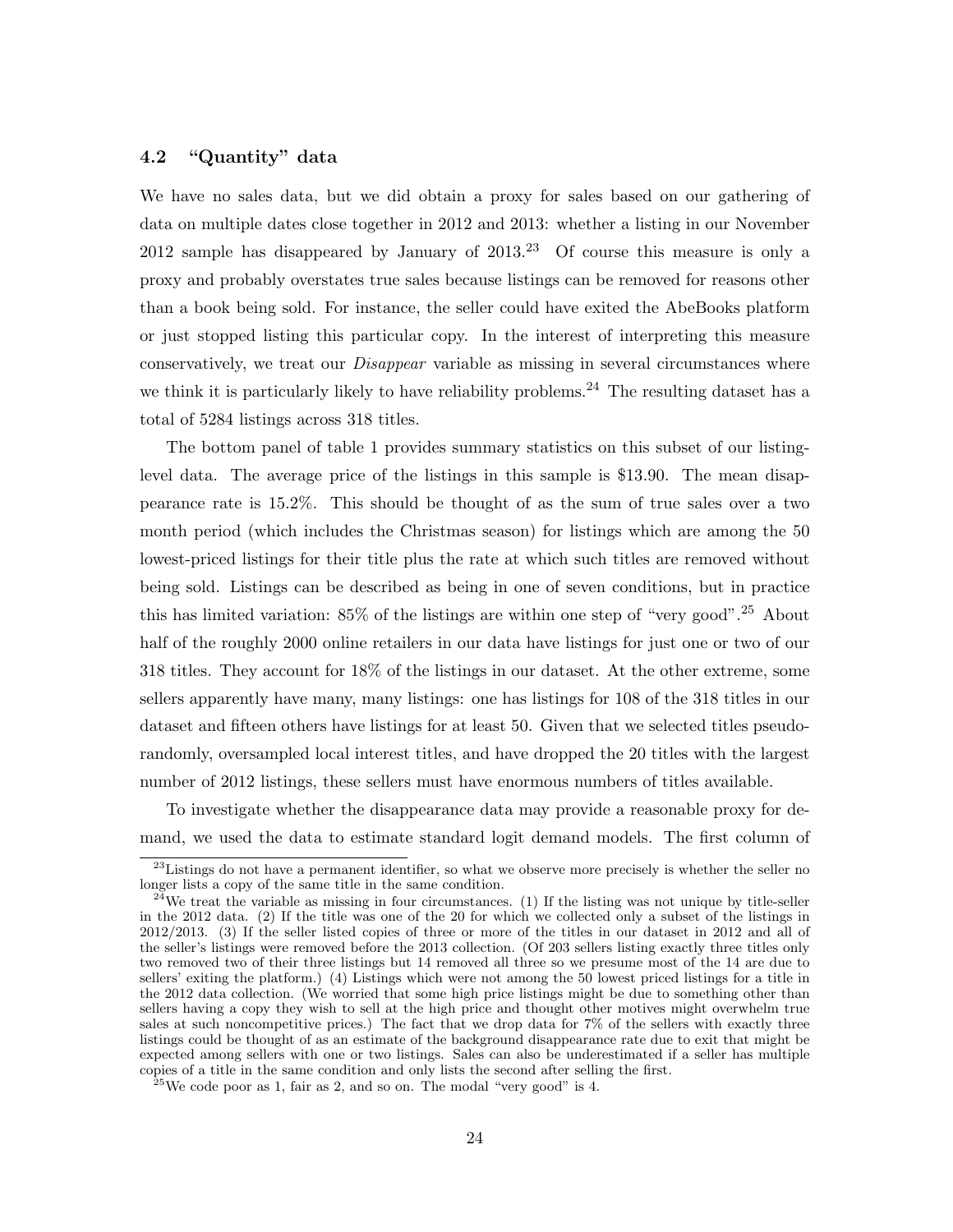Table 2 presents estimates of a logit model in which the probability that a listing will disappear is a function of the listing's rank, price, condition, and some additional variables.<sup>26</sup> The coefficients on a listing's price and on its rank in a price-sorted list are both highly significant. Together they indicate that disappearance displays the strong price-sensitivity that one would expect of demand in this environment. For example, a seller that raised its price from \$4 to \$5 and fell from first to third on the list would see its probability of disappearance drop by over one third. The  $log(Rank)$  variable appears more important quantitatively than that price variable, which fits with a world where low-priced firms usually sell to price-sensitive shoppers while more the sales of higher-priced firms are to less price sensitve nonshoppers. The right panel reports similar estimates from a model with title-fixed effects, dropping titles for which no or all listings sell. The estimates are fairly similar with the price coefficient becoming somewhat larger and the rank coefficient somewhat smaller.

Holding price fixed, listings that are in better condition are significantly more likely to disappear. This also fits with expectations about demand. The maginitude of the condition effect is not very large compared to the rank effects. It indicates that a "good" condition copy ranked third would have about the same expected probability of disappearance as a "very good" copy ranked fourth. The median price difference between the third- and fourth-ranked listings is less than 50 cents. The two title-level controls, the lowest price at which any copy of the tile is offered and the number of listings for the title (which we have been taking as a proxy for popularity) both also have effects of the expected sign.

The final listing-level covariate,  $log(StoreTitles)$ , which reflects the number of our 318 titles for which the seller is listing at least one copy, does not have the effect one would expect in our fully rational model. By itself it might be expected to be a positive predictor of demand – sellers with more listings could be websites with greater nonshopper traffic which will sell more copies in equilibrium. But in our model price is supposed to be a sufficient statistic for a store's unobserved traffic level, in which case the variable would have no effect in a regression that includes price. Two potential reasons for a departure in this direction are that some small sellers might fail to live up to the standard of fully informed profitmaximizing behavior assumed by our model and not realize that they should be pricing relatively aggressively given their low arrival rates; or that some large sellers may set lower

<sup>&</sup>lt;sup>26</sup>The regressions also included two unreported variables: a constant and an indicator for the condition variable being missing. We construct the rank variable by sorting listings for each title on shipping inclusive rank, but it need not correspond with how consumers would have seen the listings presented both because we do not know how AbeBooks broke ties and because consumers can choose to sort on something other than the default setting.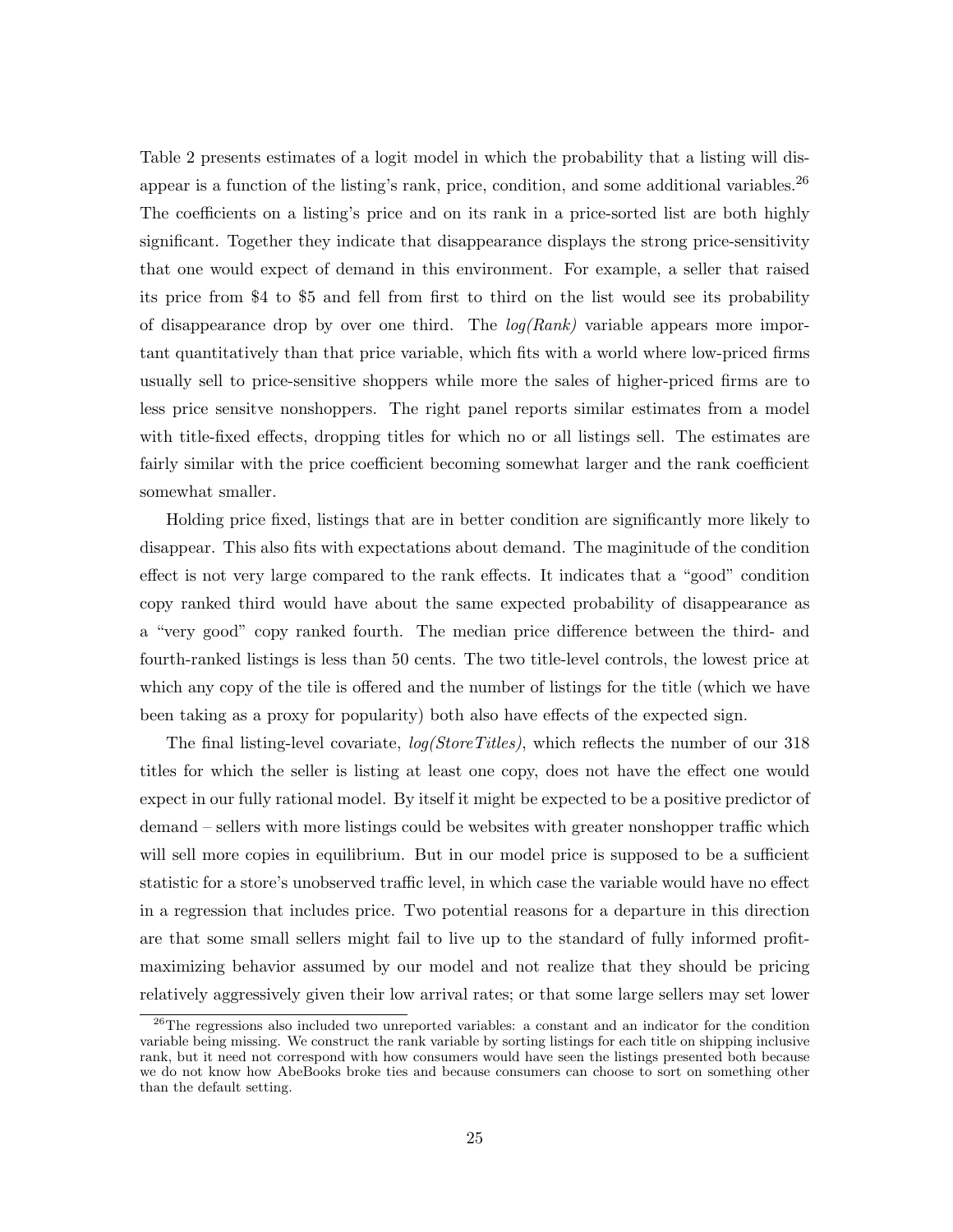prices than the model implies because they have other (nonlisted) copies in inventory and hence have a lower opportunity cost of making a sale than the model assumes.

> Dependent Variable: Disappear Variable Est. St.Err Est. St.Err  $log(Rank)$   $-0.43$   $(0.06)$   $-0.28$   $(0.09)$  $log(Price/MinPrice)$  -0.54 (0.10) -0.97 (0.14) Condition  $[0.13 \ (0.04) \ [0.17 \ (0.04)]$  $log(StoreTitles)$   $| 0.31 (0.04) | 0.25 (0.04)$  $log(MinPrice)$   $-0.51$   $(0.19)$  $log(TitleListings)$  | 0.24 (0.07) Title fixed effects No No Yes Number of obs.  $\boxed{5284}$   $\boxed{4332}$ Pseudo R2  $\vert$  0.141  $\vert$  0.157

Overall, we take this look at disappearance patterns to support our hope that disappearance can provide a useful proxy for demand.

The table reports coefficient estimates and standard errors from logit regressions with an indicator for whether a listing was removed between November 3, 2012 and January 5, 2013 as the dependent variable. The sample includes the (up to 50) lowest priced listings for 318 titles.

Table 2: Logit estimates of the listing disappearance process

# 5 Used Books: Facts and Tests of Model Predictions

The purpose of this section is two-fold: to present general descriptive evidence on prices of used books and to perform reduced form tests of some more subtle predictions of our models. The first subsection establishes the basic facts concerning price levels and price dispersion offline versus online. The next four subsections roughly correspond to the four sets of empirical predictions we enumerated earlier. The final subsection, a regression analysis of offline-online price differences, can be thought of as providing significance tests for some of the observations we make informally in the earlier subsections.

#### 5.1 Basic facts

The introduction mentions a number of papers with somewhat counterintuitive findings about what happens to prices when markets move online. First, previous research has found that online markets continue to display substantial price dispersion. Second, previous research has found some evidence that price levels are lower online than offline, but perhaps not as much lower as some had expected. In this section we establish a similar dispersion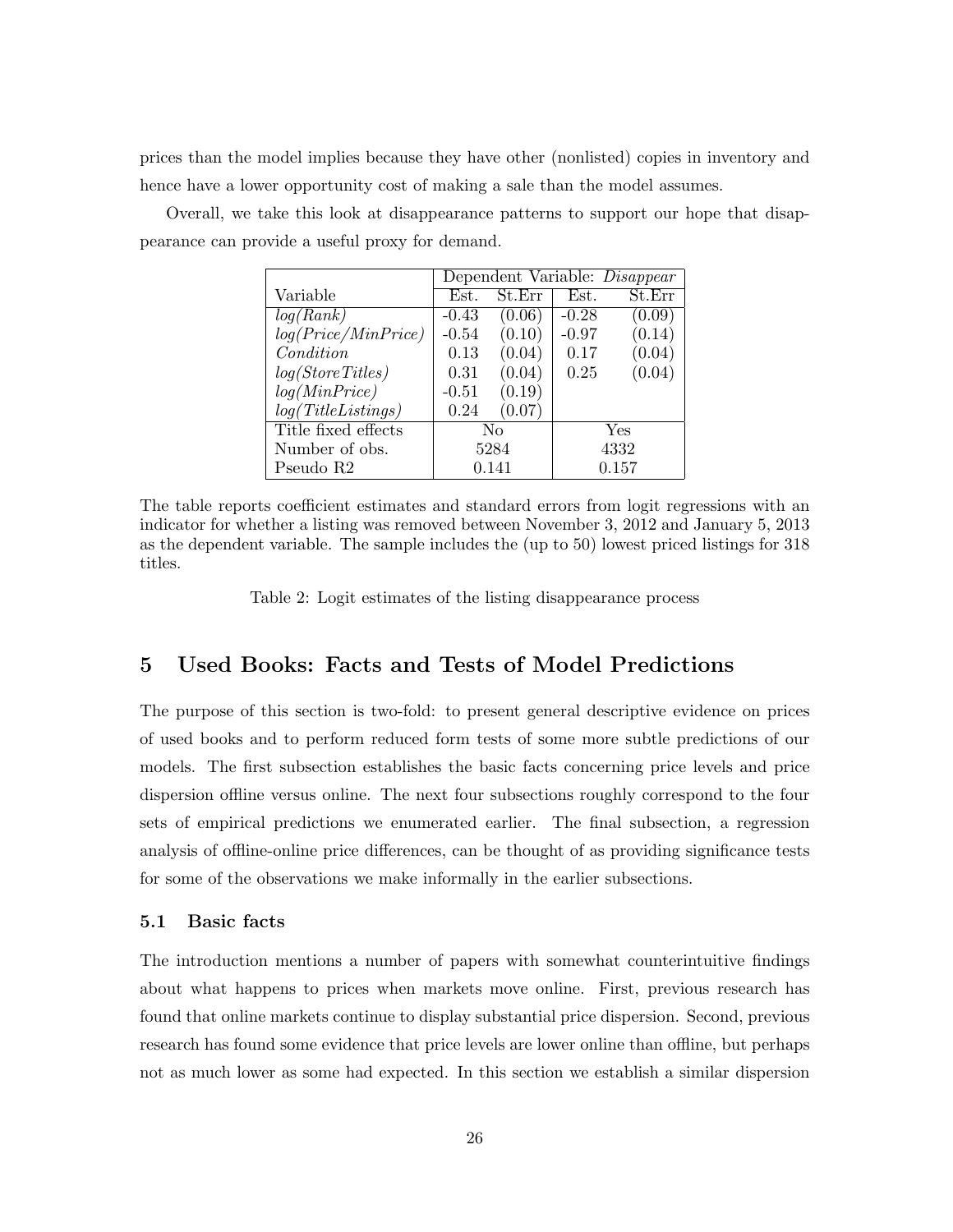fact for the online market for used books. And we establish a more concrete and extreme version of a stylized fact about price levels: online used book prices are higher on average than offline used book prices, sometimes much higher. These facts will resonate throughout the section, but we establish them first here in their most aggregated form.

The first row of Table 3 compares the mean of the offline prices with the average across titles of the mean online price for each title.<sup>27</sup> The fact that online prices are higher again comes through clearly: the average online price is about twice as high.

| 2009 Offline Prices |       | 2009 Online Prices                                                              |        |
|---------------------|-------|---------------------------------------------------------------------------------|--------|
| Average price       | 10.60 | Average across titles of average price                                          | 20.30  |
|                     |       | Average within-title coefficient of variation                                   | 0.72   |
|                     |       | Variance of prices (LHS) 281.14   Average of within-title variance (RHS Term 1) | 621.84 |
|                     |       | Variance of mean prices across titles (RHS Term 2)                              | 670.81 |

Note: The table presents statistics on 2009 online and offline prices. All listings priced at \$500 or more are omitted and the set of titles is limited to those that had more than one online copy in 2009.

#### Table 3: Comparison of Price Dispersion Offline and Online

The second row quantifies the observation that there is a great deal of price dispersion online. The coefficient of variation of the set of prices at which a title is listed online averages 0.72, i.e. the standard deviation is on average 72% of the title's mean price.

We cannot directly compare offline and online price dispersion because our sample contains just a single offline price for each title.<sup>28</sup> Nonetheless, a simple calculation indicates that there must have been substantially less within-title price dispersion offline. Suppose that our offline prices,  $p_1, p_2, \ldots, p_N$ , are independent random draws from distributions  $H_1, H_2, \ldots, H_N$  and that the distribution,  $H_i$ , of offline prices for title *i* has expectation  $\mu_i$  and variance  $\sigma_i^2$ . If we set  $\bar{p} = \frac{1}{N}$  $\frac{1}{N} \sum_{i=1}^{N} p_i$ , then we would have a standard variance decomposition:

$$
E\left(\frac{1}{N}\sum_{i=1}^{N}(p_i-\overline{p})^2\right)=\frac{1}{N}\sum_{i=1}^{N}\sigma_i^2+\frac{1}{N}\sum_{i}(\mu_i-\mu)^2,
$$

where  $\mu = \frac{1}{\lambda}$  $\frac{1}{N}\sum_{i=1}^{N}\mu_i$ . The left column of the bottom row of the table indicates that the LHS of this expression is 281 in our 2009 offline sample. Hence, the first term on the RHS,

 $27$  For this calculation we omit nine titles for which we found only a single online price in 2009 and hence cannot compute a within-title standard deviation.

 $^{28}$ Our data set has this structure out of necessity – many of our books are very obscure relative to the size of a typical physical used bookstore. Even if we visited hundreds of brick-and-mortar book stores and spent hours scanning the shelves of each of them, we probably would have failed to find another copy of many of our titles.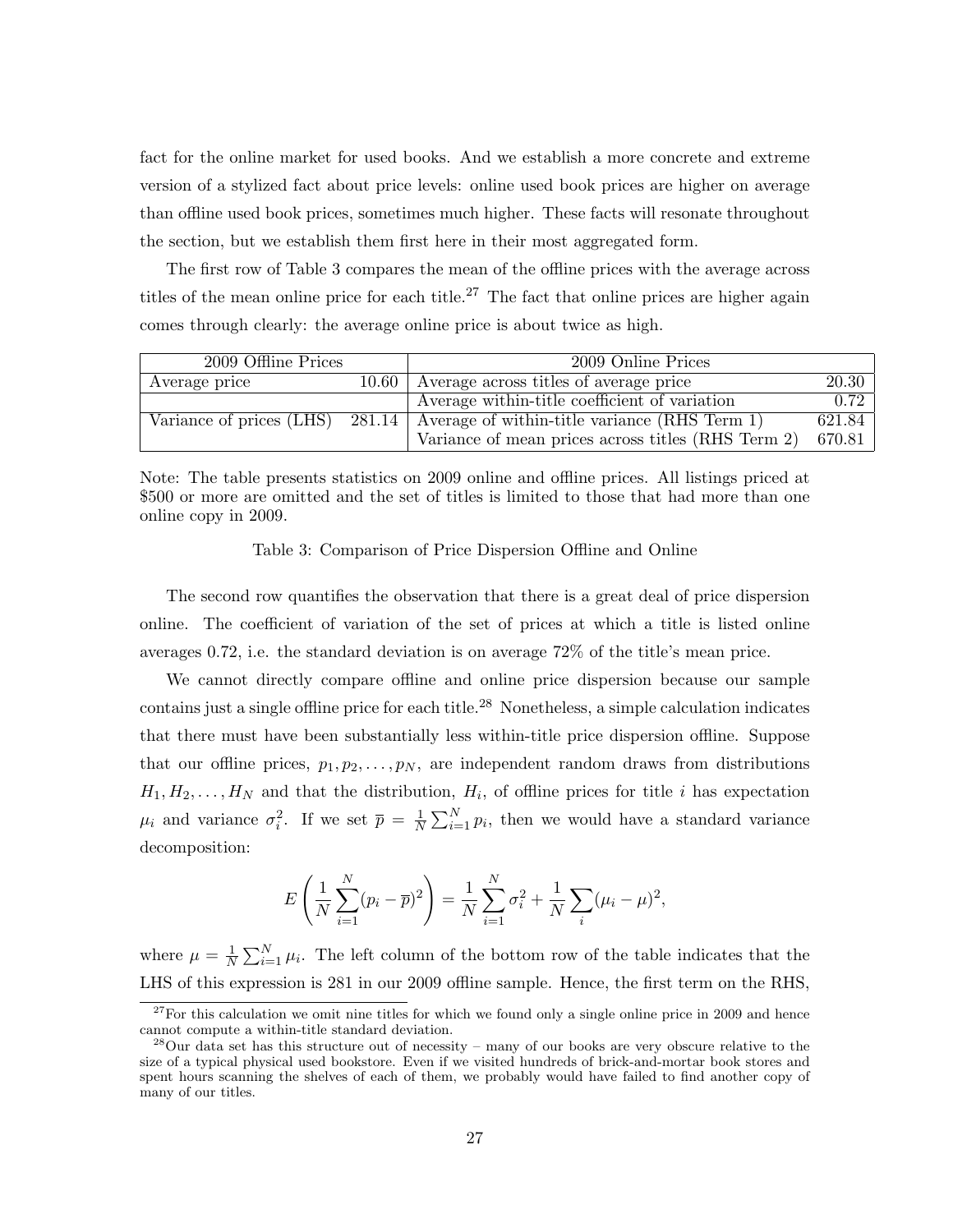1  $\frac{1}{N}\sum_i \sigma_i^2$ , must be smaller than 281 for offline listings and is probably substantially smaller than this given that the online data suggest that the titles are quite different from each other. The right column of the third row indicates that the average within-title variance in the offline data is over 600. Hence, there was substantially less price dispersion offline than online in 2009.

#### 5.2 Offline and online prices in 2009: standard titles

In this section we examine offline and online prices for "standard" titles, which we define to be titles that have no particular local interest and are not offered by sufficiently many merchants to meet our threshold for being deemed "popular." We find patterns that are strikingly consistent with Prediction 1: the online price distribution has many more highpriced listings and online prices are much more dispersed.

We have 100 standard titles in our sample. Most are out of print. The mean number of 2009 online listings for these books was 17.4. Our basic fact about online prices being higher than offline prices is true to an extreme in the standard title subsample. The average offline price for the standard titles in our sample is \$4.27. The average across titles of the average online price is 315% higher at \$17.74.

Figure 3 provides a more detailed look at online vs. offline prices. The left panel contains the distribution of prices at which we found these titles at offline bookstores. Twenty of the books sell for less than \$2.50. Another 74 are between \$2.50 and \$7.50. There is essentially no upper tail: only 6 of the 100 books are priced at \$7.50 or more with the highest being just \$20. The right panel presents a comparable histogram of online prices.<sup>29</sup> The upper tail of the online distribution is dramatically thicker: on average 27% of the listings are priced at \$20 or higher including  $6\%$  at \$50 or more.<sup>30</sup>

The contrast between the upper tails is consistent with Prediction 1: the upper tail of online price distribution should be thicker if online consumers arrive at a higher rate and/or have valuations drawn from a higher distribution. The other part of prediction  $1 - \text{that}$ online prices should be more dispersed – is also very clear in the comparison. A comparison of the left tails of the price distribution suggests that the competition effect is not strong enough to make the online distribution have a thicker lower tail.

To provide a clearer picture of the lower-tail comparison, the left panel of figure 4

<sup>&</sup>lt;sup>29</sup>To keep the sample composition the same, the figure presents an unweighted average across titles of histograms of the prices at which each title is offered.

 $30T<sub>0</sub>$  show the full extent of the distribution we have added three extra categories – \$50-\$100, \$100-\$200, and over \$200 – at the right side of the histogram. The apparent bump in the distribution is a consequence of the different scaling.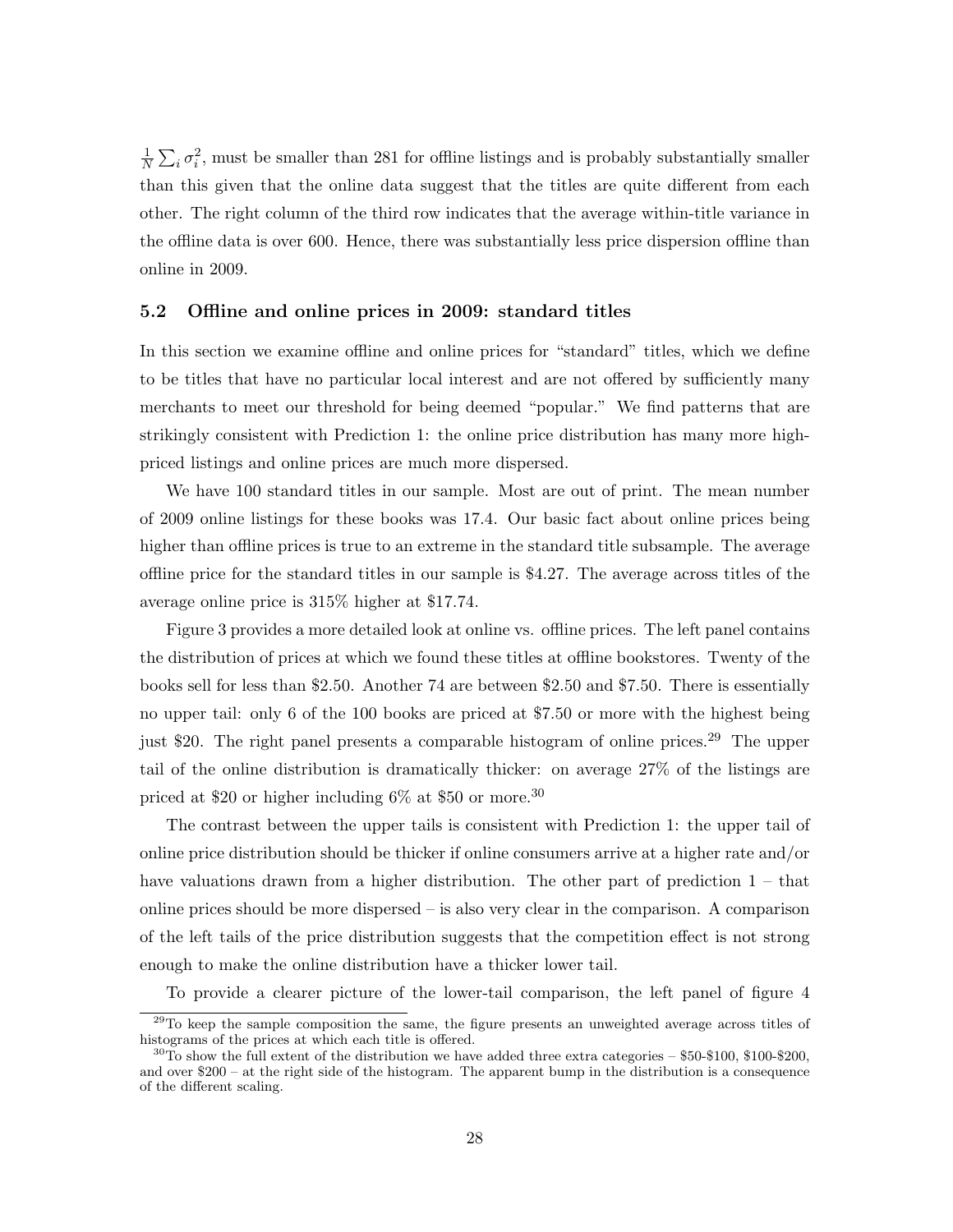

Figure 3: Offline and online prices for standard titles in 2009

presents a histogram of the PlaceInDist variable. (Recall that this variable is defined as the fraction of online prices that are below the offline price for each title.) The most striking feature is a very large mass point at 0: for 54% of the titles, the price at which the book was found in a physical bookstore was lower than every single online price! (This occurs despite the fact that we had found on average 15.3 online prices for these 54 titles.) Beyond this, the pattern looks roughly like another quarter of offline books are offered at a price around the 20th percentile of the online price distribution and the remaining 20% spread fairly evenly over the the upper 70 percentiles of the online distribution. Overall, the patterns suggest that the match quality effect is much more important than the competition effect for these titles.



Figure 4: Offline prices relative to online prices for the same title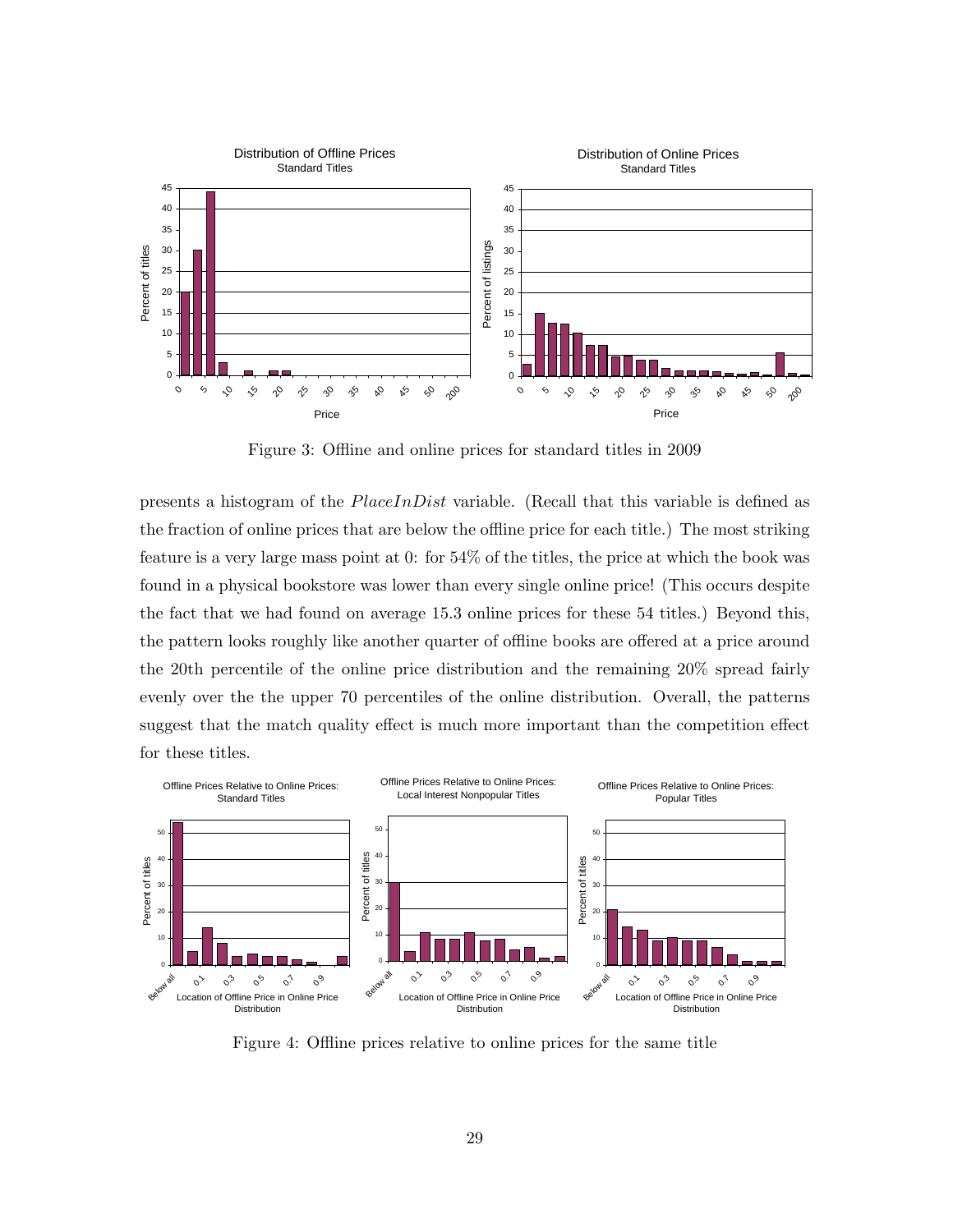#### 5.3 Offline and online prices for local interest titles in 2009

In this section we examine price distributions for local interest books. We note that the offline prices for these titles look very different from those of other types of books and are very much in line with our Prediction 2.

Recall that Prediction 2 was that offline prices for local interest books should be relatively high and that differences between the offline and online price distributions should not be as pronounced. We argued that the highest-value match for a title like The Mount Vernon Street Warrens: A Boston Story, 1860-1910 might well be a tourist who has just walked into a Boston used bookstore looking for something to read that evening. Consistent with this presumption, we will show here that offline prices for local interest titles look more like the online prices we saw in the previous section. Accordingly, offline stores may already have been achieving levels of match quality comparable to what the Internet makes possible for standard books, and the incremental gains from also listing books on the Internet may not be so large.

Our sample contains 158 titles which we classified as being of "local interest" and which did not meet our threshold for being labeled as "popular." The mean offline price for these titles is \$18.86. Average online prices are again higher, but the proportional increase in prices is much smaller: the mean across titles of the mean online price is \$27.82. A nearly 50% increase is substantial, but much less than a 315% increase. Figure 5 provides striking visual evidence of the predicted patterns. The distribution of offline prices in the left panel looks very different from the the corresponding figure for standard titles (in the left panel of Figure 3). Instead, the distribution shares several features with the distribution of online prices for standard titles: the largest number of prices fall in the \$7.50-\$9.99 bin; and there is a substantial upper tail of prices including 26 books with prices from \$20 to \$49.99, and nine books with prices above \$50. Comparing the left and right panels we see that the distribution of online prices does again have a thicker upper tail, but, consistent with Prediction 2, the online-offline difference is not nearly as large. The online distribution also has a slightly higher percentage of listings at prices below \$5, but there is nothing to suggest that the competition effect is very strong.

The middle panel of figure 4 includes a histogram showing where in the online price distribution for each title the offline copy falls. Here we see that about 30% of the offline copies are cheaper than any online copy. For the other 70% of titles, the offline prices look a lot like random draws from the online distribution, although the highest prices are a bit underrepresented.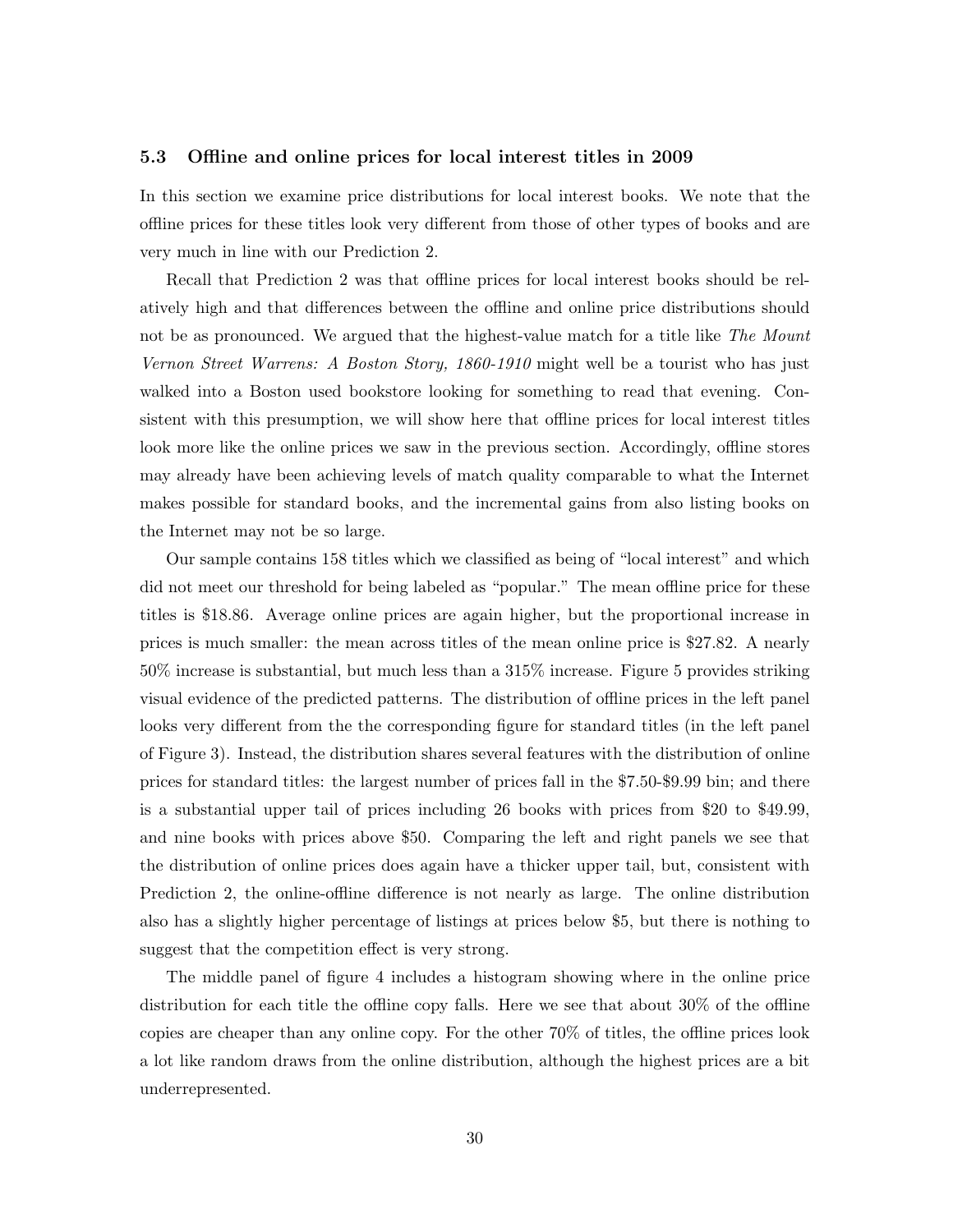

Figure 5: Offline and online prices for nonpopular local interest titles in 2009

#### 5.4 Offline and online prices for popular titles in 2009

We now turn to the final subsample, popular books. Again, we will show that onlineoffline differences and comparisons to the earlier data on standard titles generally appear consistent with a match-quality model, Prediction 3, in particular.

Recall that we labeled 77 books as "popular" on the basis of there being at least 50 copies offered through AbeBooks. Our prior was that two differences between these books and standard titles would be most salient. First, the greater number of shoppers (and sellers) might make the competition effect more important. Second, the distribution of consumer valuations might have less of an upper tail because consumers sometimes have the option of simply buying a new copy of the book in paperback (and may, to the extent that these titles are more substitutable across title, be quite willing to switch from one detective novel to another). Prediction 3 was that as a result the growth of the upper tail in an offline-online comparison, which was so dramatic for standard titles, should be less pronounced here.

The left panel of Figure 6 shows that popular book prices are fairly similar to standard book prices at offline bookstores: the mean price is \$4.89 (whereas the mean price for standard titles was \$4.27). Fourteen percent of these books are selling for below \$2.50 with the vast majority (70%) being between \$2.50-\$7.49. None is priced above \$18. Comparing the offline prices with the online prices shown in the right panel of Figure 6 we once again note that our most basic prediction about how offline and online prices should compare (Prediction 1) is again validated: online prices for popular books are more dispersed and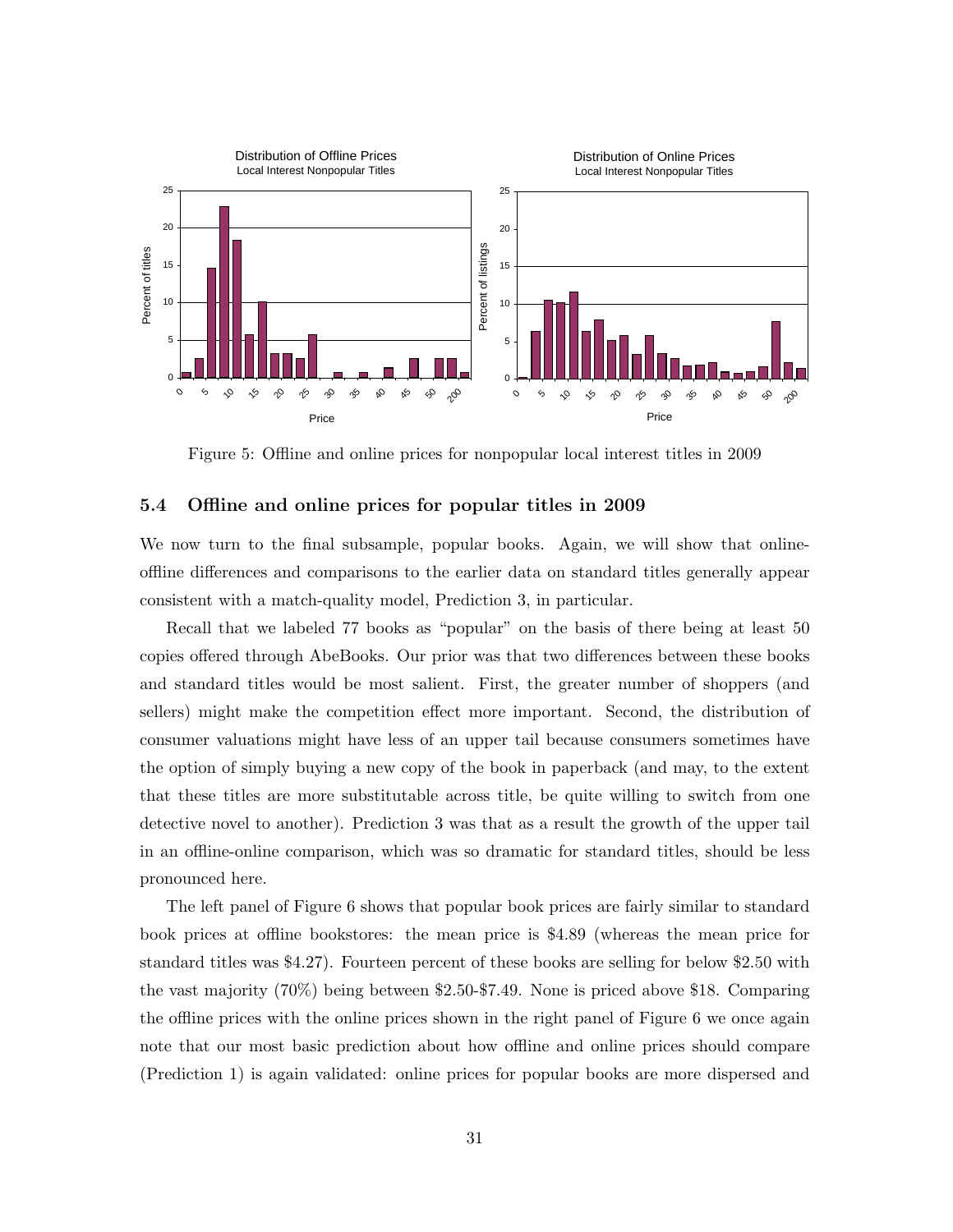

have a thicker upper tail than offline prices.

Figure 6: Offline and online prices for standard titles in 2009

Comparing this figure to the corresponding figure for standard titles (Figure 3) provides support for Prediction 3. The upper tail of the online distribution is less thick than that for standard titles: on average 18% of listings are priced above \$20 whereas the comparable figure for standard titles was 27%. And the online-offline difference is less dramatic.

One other difference between popular and standard titles is that the online distribution for popular books has a larger concentration of low prices: about one-third of the listings are priced below \$5. The more pronounced lower tail is consistent with the hypothesis that the competition effect may be more powerful for these titles.

The right panel of figure 4 shows that for about 20% of titles, the offline price we found was below *all* online prices. This number is smaller for popular books then for the other two types, but it is still a strikingly large number, given that each title had at least 50 online listings. Meanwhile the remaining prices look like they are mostly drawn from the bottom two-thirds of the online price distribution for the corresponding title. A comparison of the left and right panels provides another illustration of the data's consistency with prediction 3: the online-offline price gap is narrower here than it was for standard titles.

#### 5.5 Online prices: 2009 and 2012

In this section we compare online prices from 2009 and 2012 and note changes in the price distributions in line with Prediction 4.

Recall that prediction 4 was that the 2012 online price distributions may have more low-priced listings than 2009 distributions, but a similar upper tail. The reason for the pre-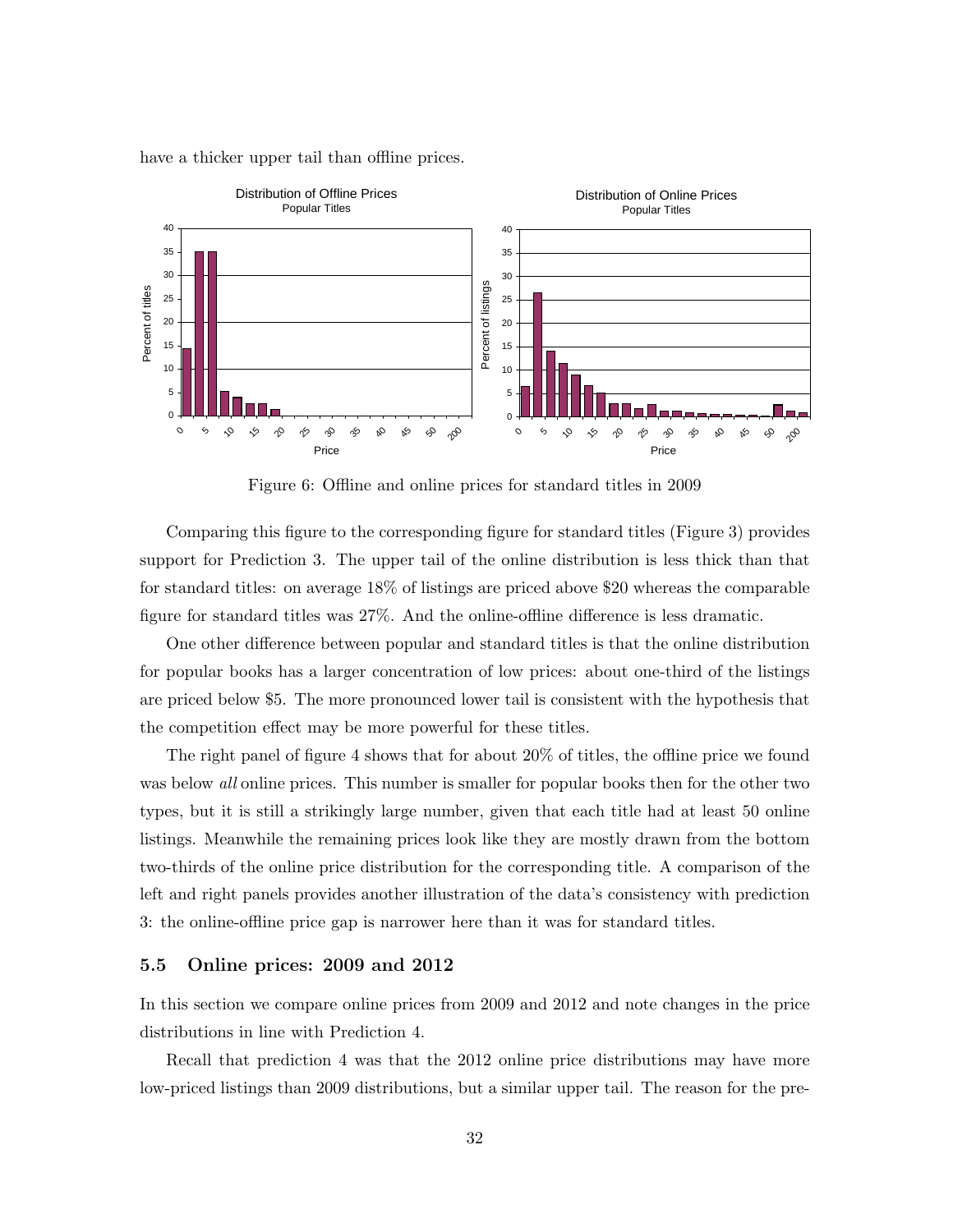diction is that AbeBooks' integration into Amazon, which may have substantially increased the number of shoppers who viewed AbeBooks' listings, occurred between 2009 and 2012. In our theory section, specifically the right panel of Figure 1, we had noted that introducing shoppers pulls down prices at the lower end of the distribution and may lead several firms to price below the former lower bound of the price distribution. But in the upper part of the distribution it should have almost no impact (as firms setting high prices mostly ignore the shopper segment).

The upper left panel of figure 7 illustrates how prices of standard titles changed between 2009 and 2012. The gray histogram is the histogram of 2009 prices we saw previously in Figure 3. The outlined bars superimposed on top of this distribution are a corresponding histogram of prices from November 2012. At the low end of the distribution we see a striking change in the distribution of the predicted type: there is a dramatic increase in the proportion of listings below \$2.50. Meanwhile (and perhaps even more striking), the upper tail of the distribution appears to have changed hardly at all. We find this consistency somewhat amazing given that there is a three-year gap between the collection of these two data sets. The other two histograms in the figure illustrate the changes in the price distributions for local interest and popular books. In each case we again see an increase in the proportion of listings priced below \$2.50. The absolute increase is a bit smaller in the local interest case, although it is large in percentage terms given that almost no local interest books were listed at such a low price in 2009. In both cases we also again see little change in the upper part of the distribution. This observation is particularly true for the popular histogram in which almost all of the growth in prices below \$2.50 seems to come out of the \$2.50-to-\$5 bin. We conclude that the pattern of the lower tail having been pulled down while the upper part of the distribution changes less is consistent across the different sets of titles. This is very much in line with what we would expect if Amazon's integration of used book listings increased the size of the shopper population.

#### 5.6 Regression analysis of offline-online price differences

In the preceding sections we used a set of figures to illustrate the online-offline price gap for standard, popular, and local interest books and noted apparent differences across the different groups of books. In this section we verify the significance of some of these patterns by regressing the *PlaceInDist* variable on book characteristics.

The first column of Table 4 presents coefficient estimates from an OLS regression. The second column presents estimates from a Tobit regression which treats values of zero and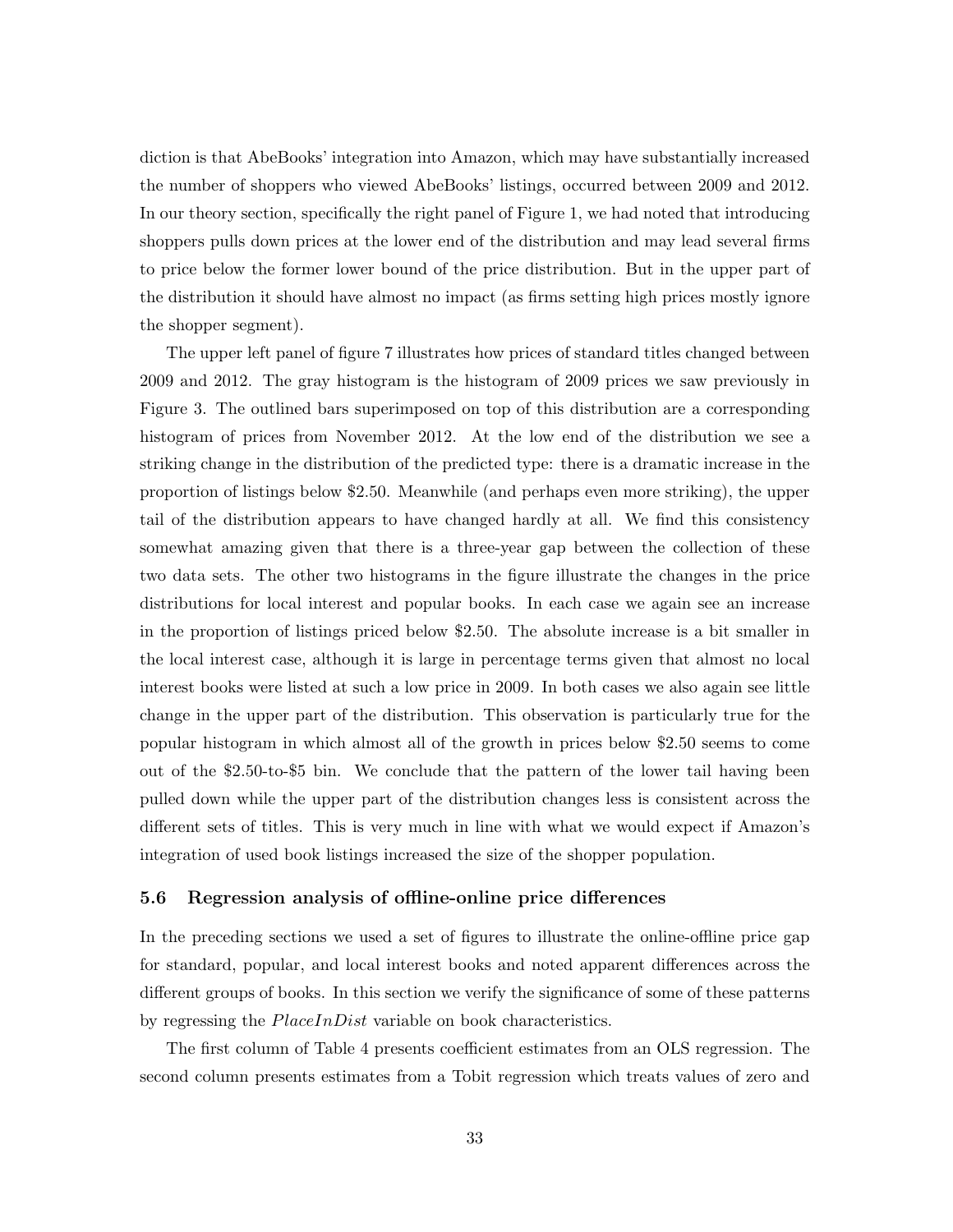

Figure 7: Comparison of 2009 and 2012 online prices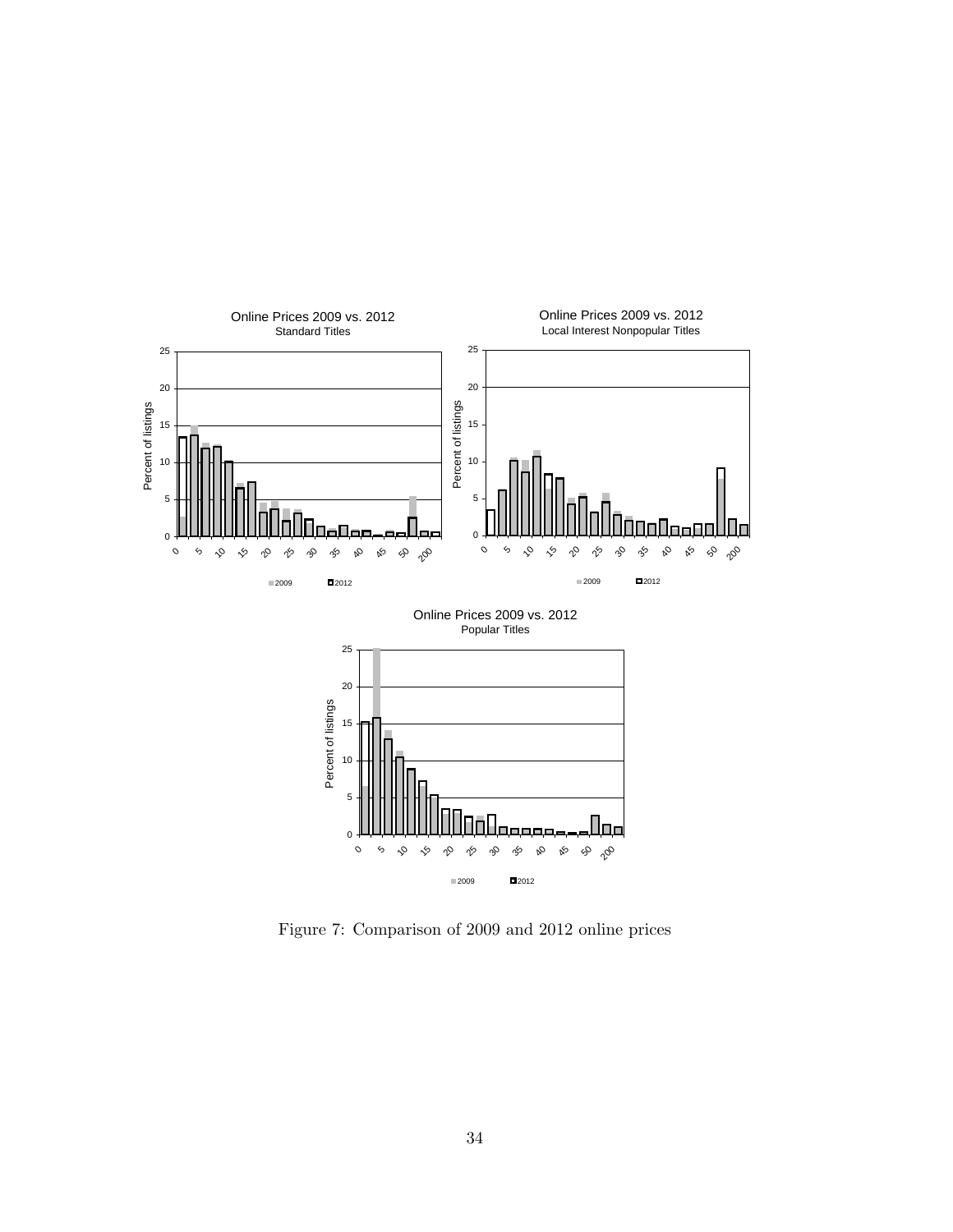one as censored observations. With regard to our prediction that the Internet may not have as large of an effect on the upper tail of the price distribution for popular books, the coefficient estimate of 0.11 in the first column indicates that offline prices are indeed higher in the online price distribution for popular titles. The estimate of the coefficient on Popular from the Tobit model is larger at 0.21, i.e. offline prices are 21 percentiles higher in the online distribution for popular books on average, and even more highly significant.

|                          | Dependent variable: $PlaceInDist$ |        |         |      |
|--------------------------|-----------------------------------|--------|---------|------|
|                          | OLS                               |        | Tobit   |      |
| Variable                 | Coef.                             | SE     | Coef.   | SE.  |
| Popular                  | 0.11                              | (0.04) | 0.21    | 0.06 |
| $LocalInt \times Close$  | 0.17                              | (0.04) | 0.27    | 0.06 |
| $LocalInt \times Far$    | 0.08                              | (0.05) | 0.17    | 0.08 |
| Constant                 | 0.16                              | (0.03) | $-0.01$ |      |
| Num. Obs.                | 335                               |        | 335     |      |
| $R^2$ (or pseudo $R^2$ ) | 0.07                              |        | 0.06    |      |

Table 4: Variation in offline-online prices with book characteristics

Local interest books located in physical bookstores close to their area of interest may have both a relatively high arrival rate of interested consumers and a relatively high distribution of consumer valuations. Again, this should lead to relatively small onlineoffline price gap, i.e. to relatively high offline prices. The 0.17 coefficient estimate on the *LocalInterest*  $\times$  *Close* variable indicates that this is true for local interest books in used bookstores within 100 miles of the location of interest. The Tobit estimate, 0.27, is again larger and more highly significant.

One would not expect misplaced local interest books to benefit in the same way. Here, the regression results are less in line with the model. In the OLS estimation the coefficient on LocalInterest  $\times$  Far is about half of the coefficient on LocalInterest  $\times$  Close, and the standard error is such that we can neither reject that the effect is zero, nor that it is as large as that for local interest books sold close to their area of interest. In the Tobit model, however, the estimate is a bit more than  $60\%$  of the size of the estimated coefficient on *LocalInterest*  $\times$  *Close* and is significant at the 5% level. This suggests that a portion of the differences between local interest and other books noted earlier may be due to other unobserved book characteristics.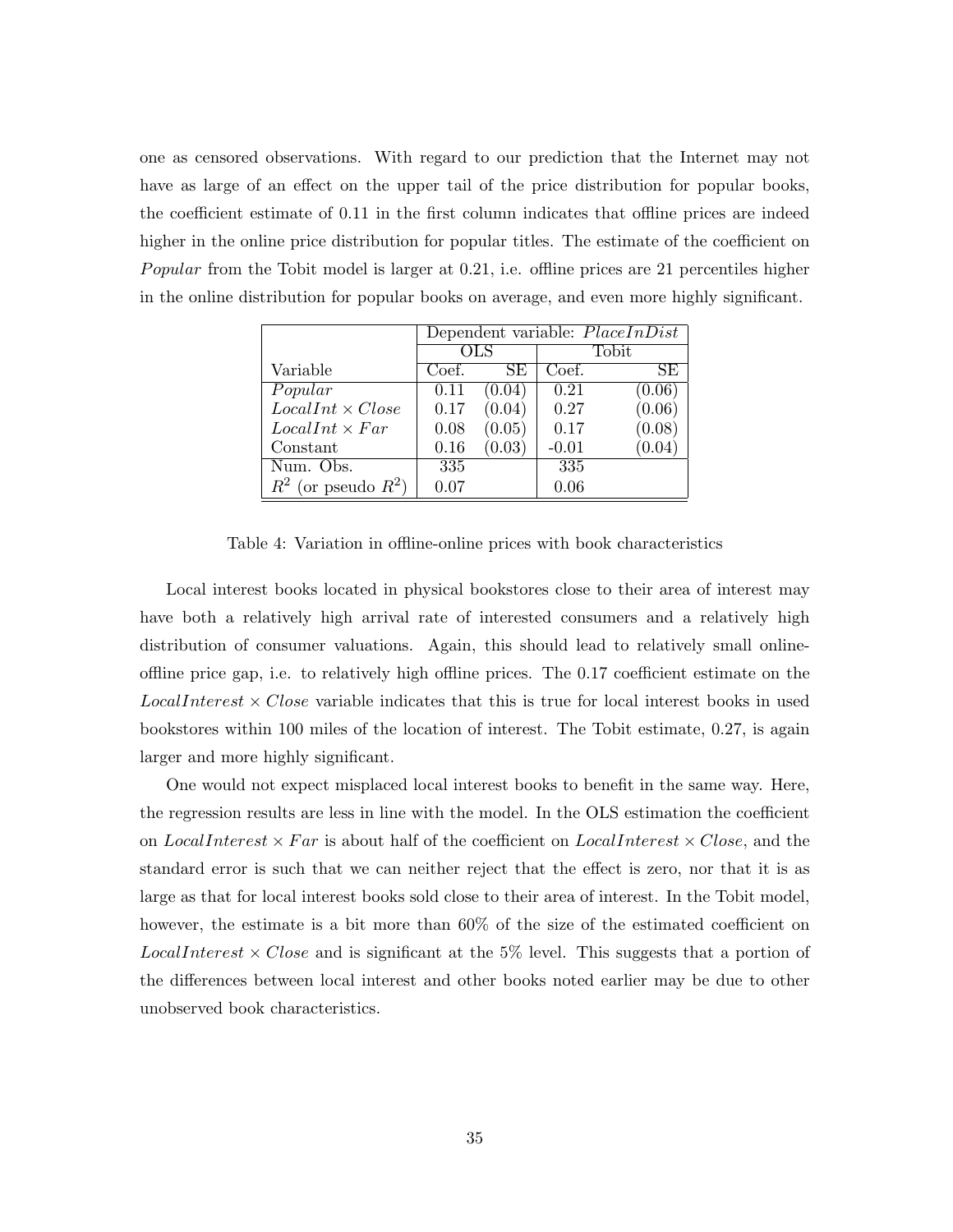### 6 Welfare Estimates from a Structural Model

In our model the welfare effects of online sales depend on the various primitives and the induced equilibrium effects: the change in consumer arrival rates; the change in valuation distributions; the equilibrium delay before sales occur; etc. In this section we note that features of our theoretical model make it amenable to structural estimation and develop a version that can be estimated with our limited dataset. Our estimates suggest that Internet sales led to substantial increases in both profits and consumer surplus.

#### 6.1 A structural framework

In this section we discuss an empirical model closely related to the theoretical model of section 2 and note that aspects of the model facilitate estimation.

Consider a model similar to that of section 2 in which  $I_k + 1$  populations of consumers shop for title k at stores  $i = 1, 2, \ldots, I_k$ . One of these is a population of shoppers who arrive at Poisson rate  $\gamma_{0k}$ . Shoppers observe all prices and purchase from store i at the instant at which they arrive with probability  $D_k^o(p_{ik}, p_{-ik}; X_{ik}, \Lambda, \xi_{ik})$ , where  $X_{ik}$  is a vector of store-title characteristics,  $\Lambda$  is a vector of parameters to be estimated, and  $\xi_{ik}$  is a vector of unobserved characteristics that may vary at the title or title-store level. Assume that the arrival rate  $\gamma_{0k}$  and the unobserved  $\xi_{ik}$  are draws from distributions that may depend on the parameter vector  $\Lambda$ .

The other  $I_k$  populations are nonshoppers who do not compare prices across sellers: nonshoppers from population *i* arrive at store *i* at Poisson rate  $\gamma_{ik}$ . Suppose that they purchase upon arrival with probability  $D_{ik}^m(p_{ik}; X_{ik}, \Lambda, \xi_{ik})$ . The  $\gamma_{ik}$  and  $\xi_{ik}$  are unobserved random variables with a distribution that may depend on  $\Lambda$ .

Assume that stores choose the prices that would maximize expected profits in a stationary dynamic model like that of section 2, i.e. assume that  $p_{ik}$  is chosen to maximize

$$
\pi_i(p_{ik}, p_{-ik}) \equiv \frac{p_{ik}(\gamma_{ik}D_k^m(p_i) + \gamma_{0k}D_k^o(p_{ik}, p_{-ik}))}{r + \gamma_{ik}D_k^m(p_{ik}) + \gamma_{0k}D_k^o(p_{ik}, p_{-ik})},
$$

where we have omitted the characteristics and parameters from the arguments for readability.

Suppose that we are given data on a set of titles  $k = 1, 2, ..., ..., K$ . These data will take two distinct forms. For some titles we observe just the vector of prices  $(p_{1k}, p_{2k}, \ldots, p_{I_kk})$ . For other titles we observe both prices and an indicator for whether the title sells in store i in a given time period:  $(p_{1k}, \ldots, p_{I_kk}, q_{1k}, \ldots, q_{I_kk})$ . We wish to estimate the parameter vector Λ.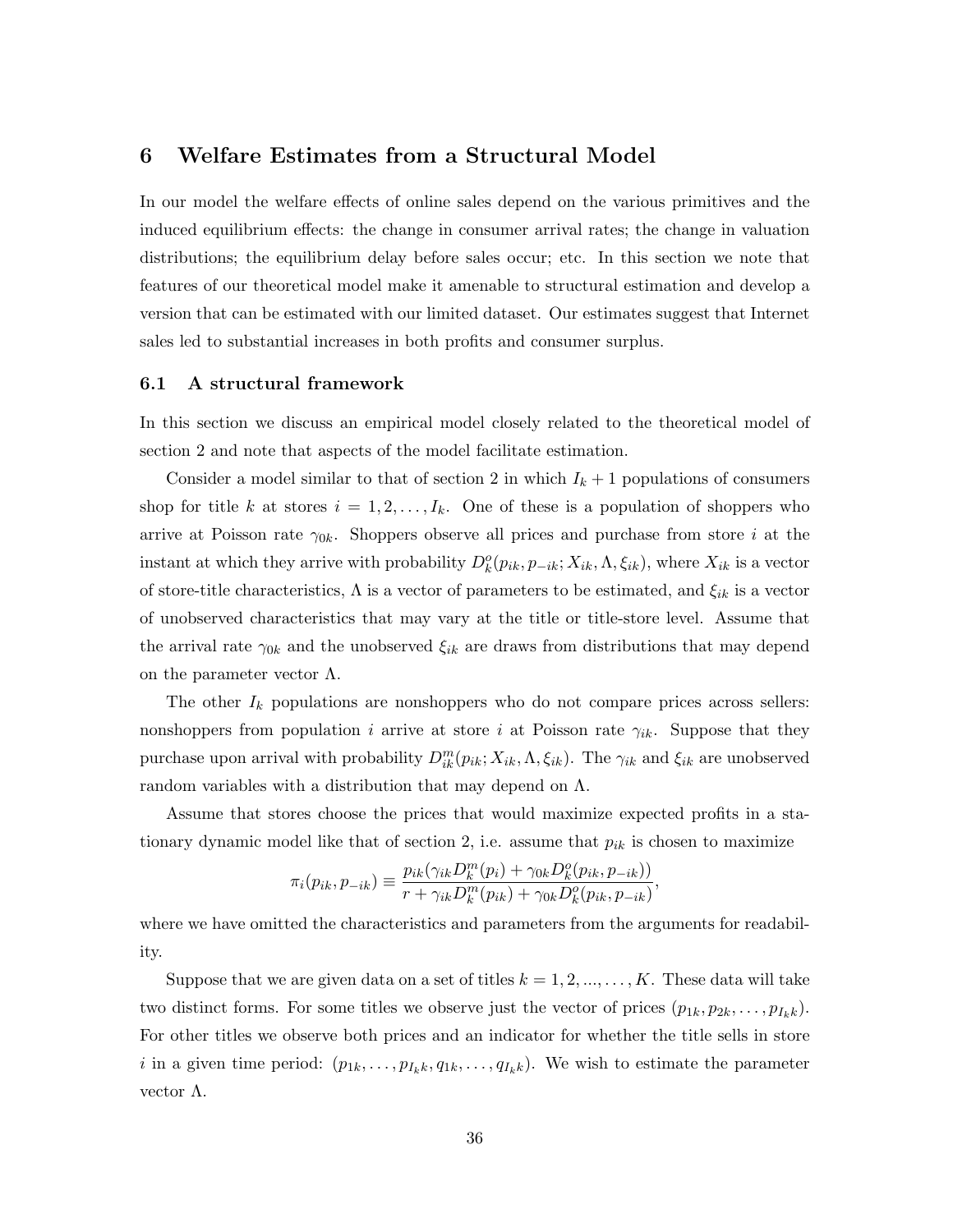One feature of this model that facilitates estimation is that the first order condition for store  $i$ 's title  $k$  price to be optimal,

$$
0 = r p_{ik} \gamma_{ik} D^{m'}(p_{ik}) + r \gamma_{ik} D^{m}(p_{ik}) + \gamma_{ik}^{2} D^{m}(p_{ik})^{2}
$$
  
+
$$
r p_{ik} \gamma_{0k} \frac{\partial D^{o}}{\partial p_{i}}(p_{ik}, p_{-ik}) + r \gamma_{0k} D^{o}(p_{ik}, p_{-ik}) + \gamma_{0k}^{2} D^{o}(p_{ik}, p_{-ik})^{2}
$$
  
+
$$
2 \gamma_{0k} \gamma_{ik} D^{m}(p_{ik}) D^{o}(p_{ik}, p_{-ik}),
$$

is a quadratic function of  $\gamma_{ik}$  once one fixes  $\gamma_{0k}$ , the parameters affecting  $D^m(p_{ik})$  and  $D^{o}(p_{ik}, p_{-ik})$ , and values for the random coefficients. Specifically, this FOC is of the form  $a\gamma_{ik}^2 + b\gamma_{ik} + c = 0$  for

$$
a(p_k, X_{ik}; \Lambda, \xi_{ik}) = D^m(p_{ik})^2
$$
  
\n
$$
b(p_k, X_{ik}; \Lambda, \xi_{ik}) = rp_{ik}D^{m'}(p_{ik}) + rD^m(p_{ik}) + 2\gamma_{0k}D^m(p_{ik})D^o(p_{ik}, p_{-ik})
$$
  
\n
$$
c(p_k, X_{ik}; \Lambda, \xi_{ik}) = rp_{ik}\gamma_{0k}\frac{\partial D^o}{\partial p_i}(p_{ik}, p_{-ik}) + r\gamma_{0k}D^o(p_{ik}, p_{-ik}) + \gamma_{0k}^2D^o(p_{ik}, p_{-ik})^2
$$

Under some conditions  $(b > 0, c < 0)$ , only the larger root of this quadratic will be positive. When this occurs, we can calculate the conditional likelihood of each price observation  $p_{ik}$ (conditional on the parameters,  $X_{ik}$ , and random coefficients) by backing out the unique  $\gamma_{ik}$  which makes  $p_{ik}$  optimal and then computing the likelihood via

$$
L(p_{ik}|\gamma_{0k}, X_{ik}, \Lambda, \xi_{ik}) = L(\gamma_{ik}|\gamma_{0k}, X_{ik}, \Lambda, \xi_{ik}) \frac{1}{\frac{\partial g}{\partial \gamma}(\gamma_{ik})},
$$

where g is the best-response pricing function with  $g(\gamma_{ik}) = p_{ik}$ . By implicitly differentiating the FOC we find that

$$
\frac{\partial g}{\partial \gamma_{ik}}(\gamma_{ik}) = -\frac{2\gamma_{ik}a(p_{ik}) + b(p_{ik})}{\frac{\partial a}{\partial p_{ik}}\gamma_{ik}^2 + \frac{\partial b}{\partial p_{ik}}\gamma_{ik} + \frac{\partial c}{\partial p_{ik}}}.
$$

Another aspect of our model that facilitates estimation is that the one-to-one correspondence between the observed  $p_{ik}$  and unobserved  $\gamma_{ik}$  also makes it easy to account for endogeneity when using the demand data.<sup>31</sup> Given the observed  $p_{ik}$  and an inferred  $\gamma_{ik}$ , the arrival rate of consumers who would buy book  $k$  from store  $i$  is

$$
d_{ik} \equiv \gamma_{0k} D^{o}(p_{ik}, p_{-ik}) + \gamma_{ik} D^{m}(p_{ik})
$$

Hence the probability that the book will be sold in a  $\Delta t$  time interval is

$$
E(q_{ik}|p_{ik}, p_{-ik}, \gamma_{0k}, \Lambda, \xi_{ik}) = 1 - e^{d_{ik}\Delta t}.
$$

<sup>&</sup>lt;sup>31</sup>Normally, one would need an instrument for  $p_{ik}$  in a logit demand model because of its correlation with the unobserved product attributes. Here, we know the relationship between  $p_{ik}$  and the single unobservable  $\gamma_{ik}$ .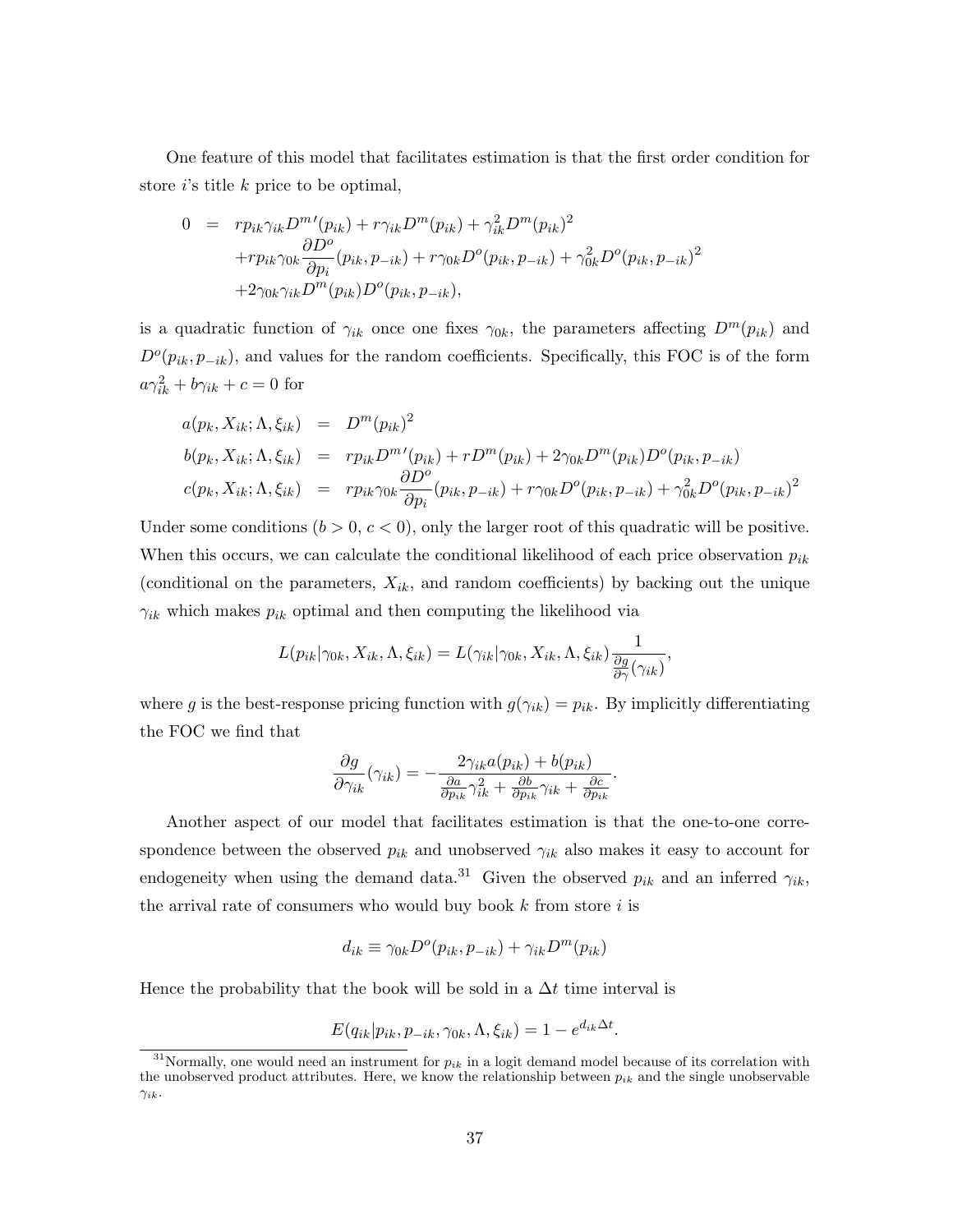The joint likelihood of observed pairs  $(p_{ik}, q_{ik})$  is simply the product of this expression and our earlier expression for the likelihood of  $p_{ik}$ .

Together these two observations suggest a simple procedure for simulated maximum likelihood estimation. Given any potential parameter vector  $\Lambda$ , we take random draws for the unobservables  $\gamma_{0k}$  and  $\xi_{ik}$ . Conditional on each random draw, we compute the joint likelihood of each observed price vector  $(p_{1k}, \ldots, p_{I_kk})$  and of each observed price/quantity vector  $(p_{1k}, \ldots, p_{I_kk}, q_{1k}, \ldots, q_{I_kk})$  using the above formulae. Summing across the draws of the random coefficients gives the unconditional likelihood. Parameter estimates are obtained by maximizing this likelihood over the parameter space.

#### 6.2 Empirical specification

Given the limitations of our dataset, we implement a parsimonious version of the model with a limited number of parameters and random unobservables. The model can match the main features of the dataset and includes coefficients that give it some flexibility in estimating most (but not all) of the underlying effects that matter most for welfare.

The rate  $\gamma_{ikt}$  at which nonshoppers interested in title k arrive at store i in year t is allowed to vary systematically with the title's popularity, the year, whether store  $i$  is online or offline, and whether the title is of local interest (for offline stores only). We assume that it also varies idiosyncratically across store-titles – a store's price is an increasing function of the rate at which it is visited by nonshoppers, and it is through the random variation in  $\gamma_{ik}$  that the model can account for each observed price as a best response. Formally, we assume that the arrival rate is

$$
\gamma_{ikt} = \overline{\gamma}_{g(ikt)}^{ns} \frac{Pop_{kt}^{\gamma_{Pop}^{ns}}}{\sum_{\ell} Pop_{\ell t}^{\gamma_{Pop}^{ns}}}\tilde{z}_{ikt},
$$

where the first term in this expression is a set of estimated fixed effects giving the mean arrival rates for a group  $g(ikt)$  of store titles, the second term allows for the possibility that the arrival rate at each online store may vary with the popularity of the title, and  $\tilde{z}_{ikt}$  are exponential random variables with mean 1 assumed to be drawn *i.i.d.* across store-titles to create the heterogeneity in store-specific arrival rates. The fixed effects allow the mean rate to vary depending on whether *ikt* belongs to one of four groups: 2009 offline standard, 2009 offline local interest, 2009 online, and 2012 online. The popularity term is intended to reflect that there may be more people searching online for more popular titles, but that the number of nonshoppers who end up at any one online store may also be reduced when there are more stores offering the title that any given consumer might find via a Google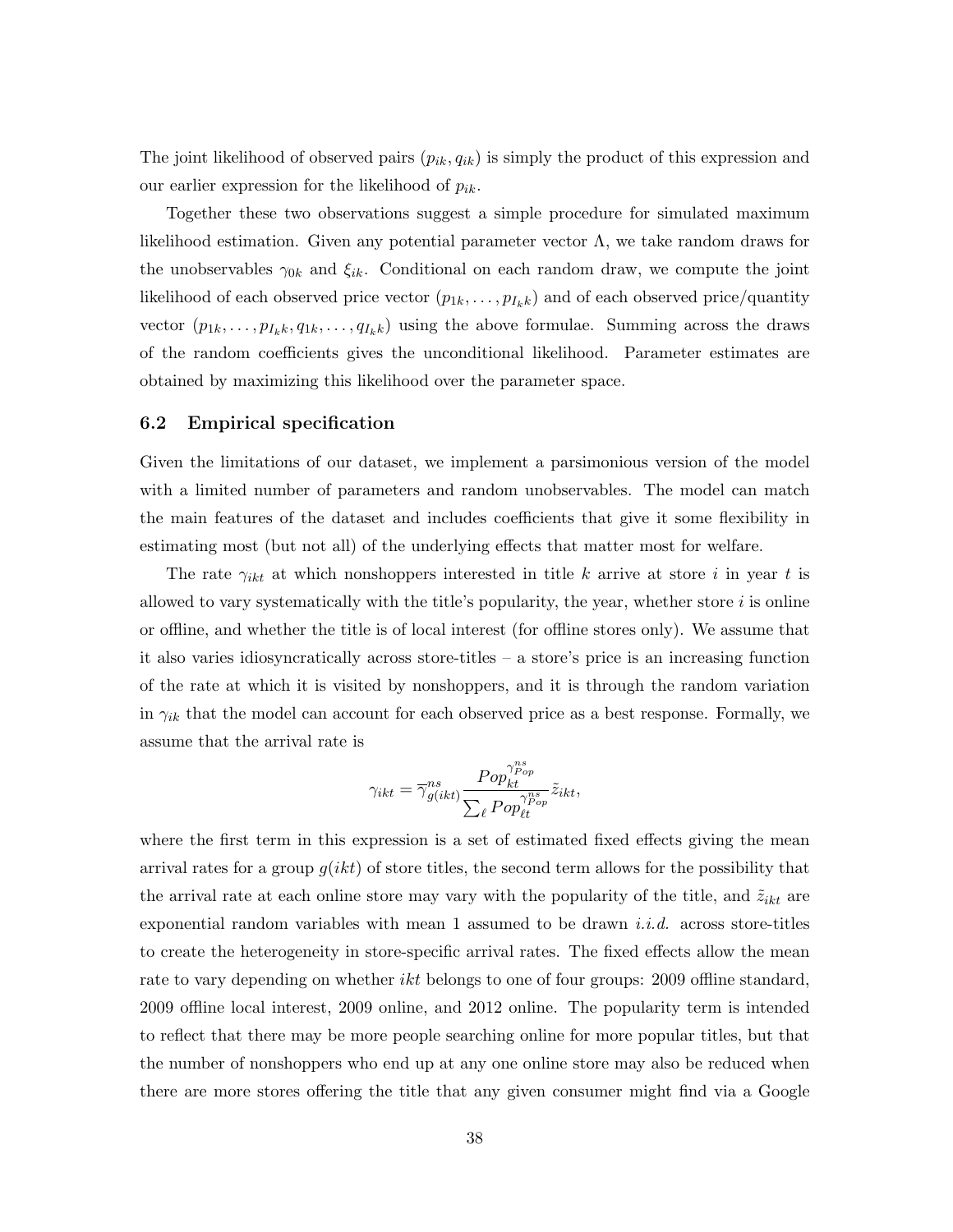search or other means. We include it only for online stores, and take  $Pop_{kt}$  equal to the number of online listings for title  $k$  in year  $t$  in our sample.

We assume that each nonshopper's demand curves has the constant elasticity form. Specifically, we assume that

$$
D_{kt}^m(p_{ikt}) = \delta_k p_{ikt}^{-\eta},
$$

where  $\eta$  is the price elasticity of demand which will be estimated and  $\delta_k$  is an unobserved demand shifter which will allow the model to account for heterogeneity across titles in average price levels and in the fraction of listings which are sold. We assume the  $\delta_k$  are independent draws from a lognormal distribution with mean 1 and a variance  $\sigma_{\delta}$  which is to be estimated. In utility terms, our demand specification is equivalent to assuming that a nonshopper j considering buying book k from store i gets utility

$$
u_{ikj} = \begin{cases} v_{jk} - p_{ik} & \text{if he buys} \\ 0 & \text{if he does not} \end{cases}
$$

where the  $v_{jk}$  are heterogeneous across consumers and for title k are independent draws from the density  $f_k(v) = \delta_k \eta v^{-\eta-1}$  on  $\left[\delta_k^{1/\eta}\right]$  $\binom{1/\eta}{k}$ ,  $\infty$ . 32

We similarly assume that the rate  $\gamma_{0kt}$  with which shoppers interested in title k arrive in year t and see all available online prices is the product of a year-specific fixed effect, a popularity effect, and a title-level unobservable  $\tilde{w}_{kt}$ :

$$
\gamma_{0kt} = \overline{\gamma}_t^s \frac{Pop_{kt}^{\gamma_{pop}^s}}{\sum_{\ell} Pop_{\ell t}^{\gamma_{pop}^s}} \tilde{w}_{kt}.
$$

Here, we estimate just two fixed effects, one for 2009 and one for 2012, and the coefficient related to the effect of a title's popularity on the searcher rate,  $\gamma_{Pop}^s$ , is unambiguously expected to be positive because  $\gamma_{0kt}$  is the total arrival rate of shoppers, not a per-listing arrival rate. We assume that the  $\tilde{w}_{kt}$  are gamma-distributed random variables with mean 1 and shape parameter  $\gamma_{shape}^s$ .

We assume that shoppers have pure logit demands that do not vary over time:

$$
D_{kt}^{o}(p_{ikt}; p_{-ikt}) = \frac{e^{-\alpha \delta_k^c p_{ikt}}}{e^{-\alpha \delta_k^c p_{0kt}} + \sum_{\ell} e^{-\alpha \delta_k^c p_{\ellkt}}}.
$$

Here,  $\alpha$  is a parameter to be estimated that will reflect consumer price senstivity when choosing among listings for a title,  $c$  is a coefficient to be estimated which allows the

<sup>&</sup>lt;sup>32</sup>Note that we must have  $\eta > 1$  for the monopoly price not to be infinite, and that the density justification for the demand curve is only technically valid if the  $\delta_k > 0$  is such that that all observed prices are in the support of the value distribution.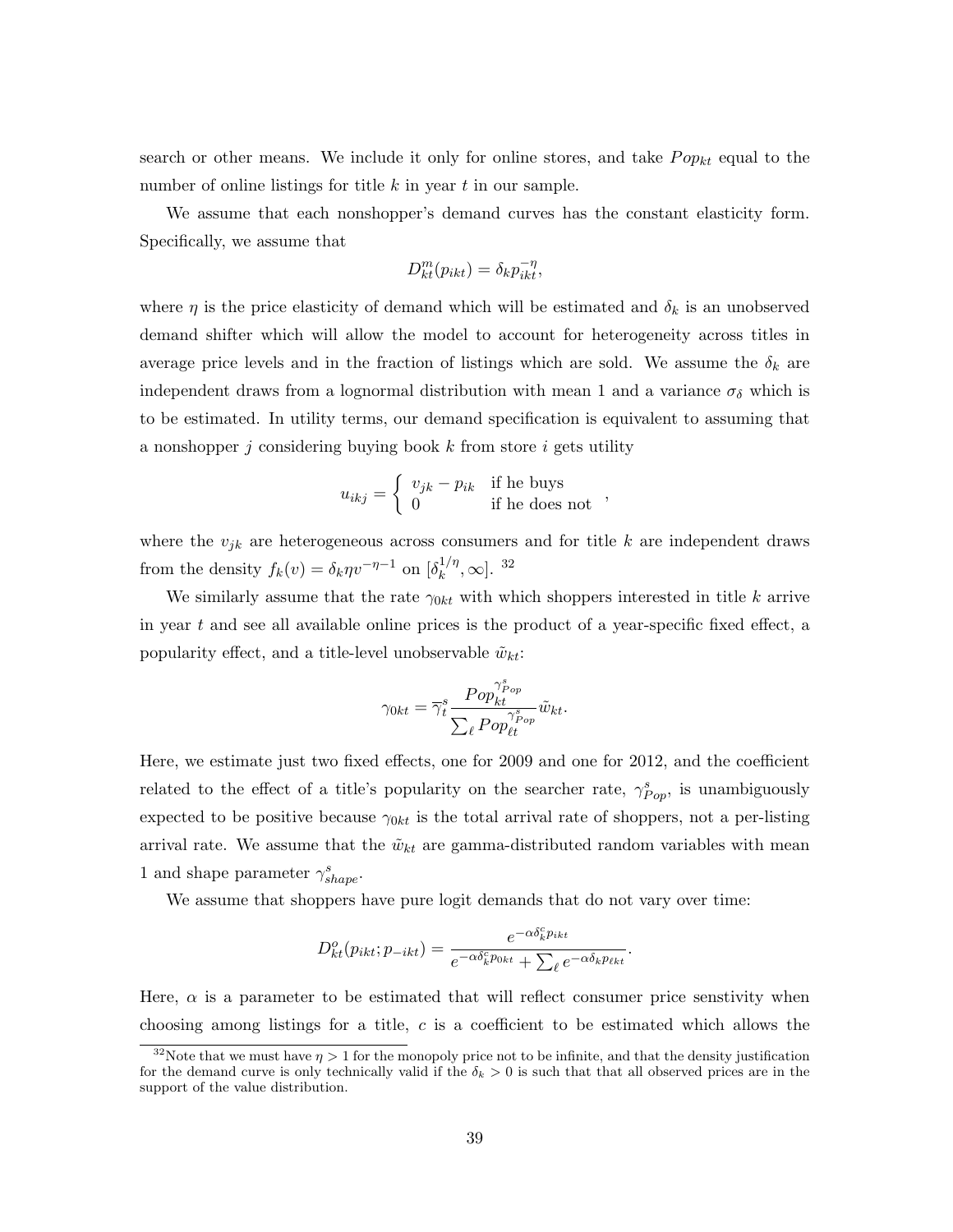cross-listing price sensitivity to be higher or lower for titles that have higher nonshopper demand. We parsimoniously introduce an outside option that is equally relevant across titles by assuming that its "price,"  $p_{0kt}$ , is  $\Delta p^{out}$  higher than the lowest price at which title k is available online in year t and estimating a single parameter  $\Delta p^{out}$ . Note that in this part of the specification we are not flexibly estimating an effect that is important to welfare: the degree to which shoppers are willing to substitute between inside and outside goods. We would like to have estimated a nested logit or some other such model, but found that we did not have the power to estimate the relevant parameter with any precision. Given this, we have chosen to just estimate the simple logit model, and then to make an ad hoc adjustment when we compute welfare.<sup>33</sup> Another limitation, driven by the fact that we only have demand data for 2012 and not for 2009, is that we are assuming that the shopper price sensitivity is the same in both years.<sup>34</sup>

The model as described above is (as are many structural models) somewhat heroic in its reliance on firm optimization. In our case this would result in the model having trouble fitting two types of behavior: it is hard to rationalize why any firm would list a price that is much below the second-lowest price at which the same title is offered; and extremely high prices can only be rationalized by the firms' having unreasonably high customer arrival rate. As noted earlier, our reduced form sales regressions also suggest that either small or large sellers are not always pricing in a manner that is fully consistent with our model assumptions. Accordingly, we allow for some degree of firm irrationality by assuming that each firm chooses the optimal price with probability  $1 - R^p$  and with the complementary probability  $R^p$  instead chooses its price as an i.i.d. random draw from a Gamma distribution with mean  $\mu^R$  and shape parameter  $s^R$ .  $R^p$ ,  $\mu^R$ , and  $s^R$  are additional parameters to be estimated.

We also remarked earlier that some books that disappear in between our 2012 and 2013 data collections disappear because they were sold, but others will disappear for other reasons, e.g. they were listed by small firms that withdrew from the AbeBooks platform or had their listing taken down for other reasons. To account for this, we assume that there is a constant background disappearance rate  $R<sup>q</sup>$  so that the total probability that a listing will disappear in between the two periods is  $R^{q} + (1 - R^{q})q_{ikt}$ , where  $q_{ikt}$  is the disappearance probability calculated from the arrival/demand model. The background disappearance rate

<sup>&</sup>lt;sup>33</sup>As described below we assume that shopper valuations for inside versus outside goods have the same distribution as that we have estimated for nonshoppers.

<sup>&</sup>lt;sup>34</sup>We also do not include book condition effects in the demand specification. Our reduced-form regressions suggest that they are not large in magnitude, and in preliminary investigations we found that we could not estimate these with any precision within our structural model.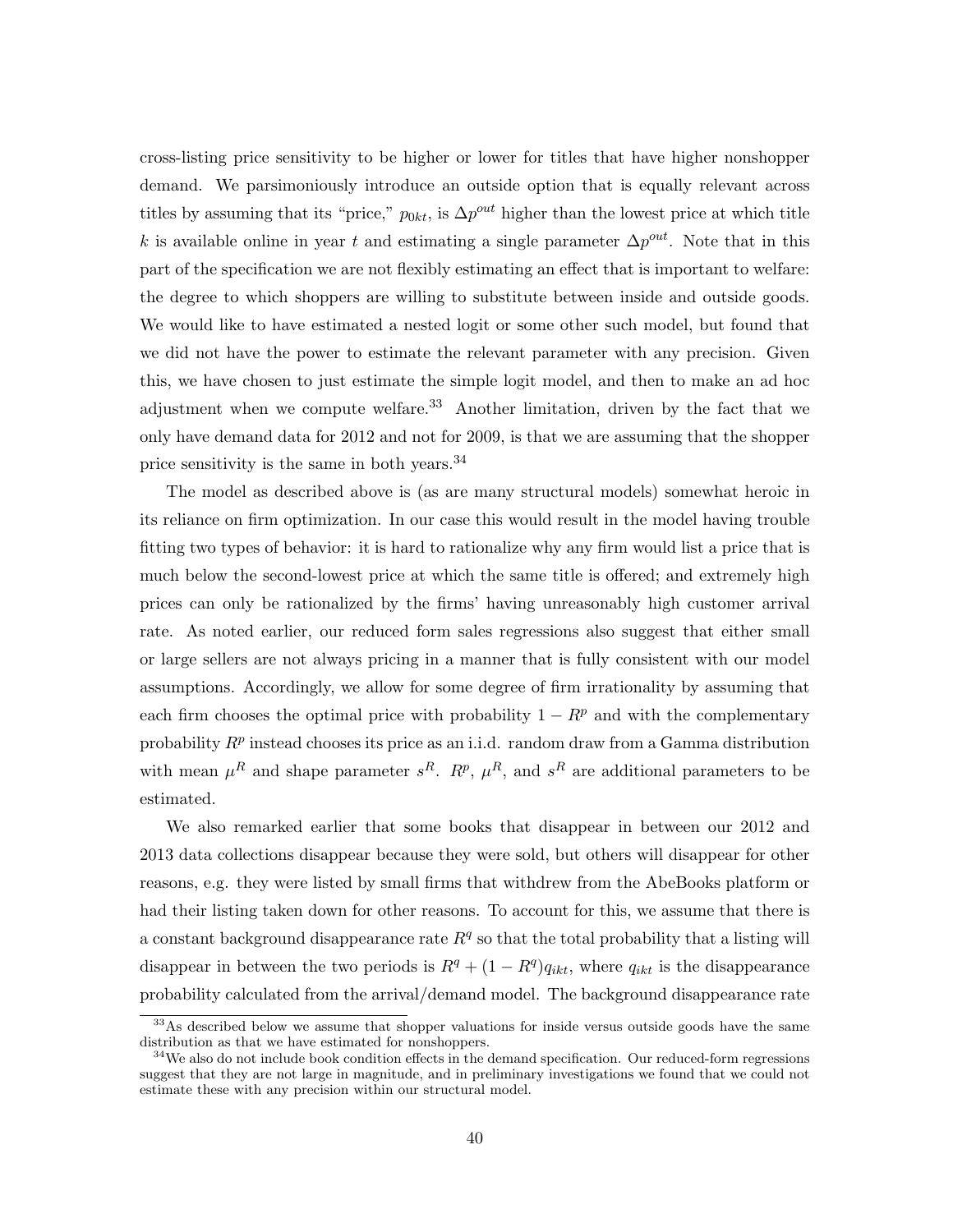$R<sup>q</sup>$  is another parameter to be estimated.

This specification yields a model with eighteen parameters to be estimated:  $(\overline{\gamma}_{09, of, std}^{ns}, \overline{\gamma}_{09, of, local}^{ns}, \overline{\gamma}_{09, on}^{ns}, \overline{\gamma}_{12, on}^{ns}, \eta, \sigma_{\delta}, \overline{\gamma}_{09}^{s}, \overline{\gamma}_{12}^{s}, \gamma_{Pop}^{s}, \gamma_{shape}^{s}, \alpha, c, \Delta p^{out}, R^p, \mu^R, s^R, R^q).$ 

#### 6.3 Estimates of arrival rates and demand

We estimate the model described above on a dataset containing 236 books which include almost all titles in our "standard" and "nonpopular local interest" subsamples.<sup>35</sup> We do not include the "popular" titles because we worry that our quantity data is not sufficiently reliable for many of them and that our model assumptions are not as appropriate.<sup>36</sup> The estimation roughly follows the simulated maximum likelihood procedure described above with the integration over the unobservables dealt with via importance sampling as in Ackerberg (2009). Standard errors were obtained via a bootstrap approach. Appendix B provides more details.

While the structural model is stylized, some of the estimated coefficients will provide insights on the nature of demand in the market. Table 5 presents the complete set of coefficient estimates, with coefficients related to the nonshopper arrival processes in the top panel, followed by coefficients related to the shopper arrival process, followed by those related to the departures we have allowed from full rationality.

Our most basic observation about the arrival rates at offline bookstores is that they are quite low. The estimated arrival rate for a standard title at an offline bookstore is 0.65 customers per year. Given the estimated demand function  $D(p) = p^{-1.87}$ , each potential customer who "arrives" would only be willing to buy the book even at a price of \$5 with probability  $5^{-1.87} \approx 0.05$ , so the arrival rate of customers willing to pay \$5 or more is just  $0.65 \times 0.05 \approx 0.03$ . This calculation suggests that copies of standard titles will typically sit on shelves of offline bookstores for quite a number of years before being purchased. The estimated parameters imply that the probability of selling a standard title within a year at \$10 is less than 1 percent. This is consistent with the model needing to rationalize that almost all standard titles at offline bookstores are priced below \$10. Arrival rates for local interest titles are estimated to be about 90% higher than those for standard titles. We also

<sup>35</sup>Within these subsamples we include all titles that had at least two listings priced at less than \$50 successfully scraped from AbeBooks.com in the 2009 and 2012 online collections.

<sup>&</sup>lt;sup>36</sup>One difficulty is that some sellers will own multiple copies of highly popular books. We will miss sales if such a seller makes a sale and subsequently relists another copy of the same title. It would also make sellers' opportunity costs different from what is assumed in the model. Also, in 2012/2013 we only collected a subset of listings when the number of listings was very large. For such titles we will not know if a seller who is seen in the 2012 collection but not in the 2013 collection removed a listing or simply was not included in the second sample.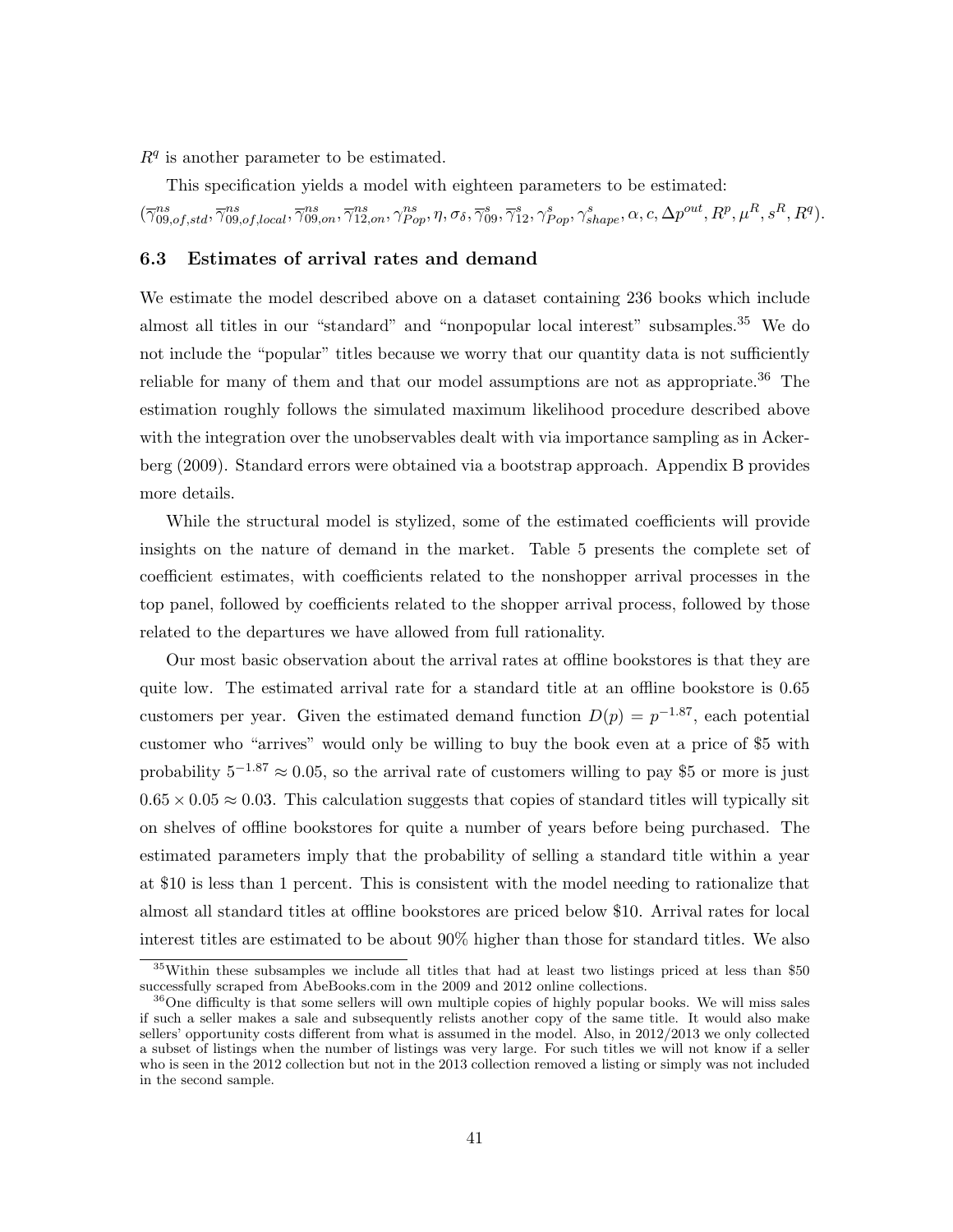think these estimates are in line with our casual empiricism: books, especially unusual or niche titles, do sometimes languish on the shelves of used book stores for years.

Estimated nonshopper arrival rates at online bookstores are substantially higher. In 2009 the estimated arrival rate at online stores is estimated to be over twenty times the contemporaneous arrival rate at offline stores for standard titles. Nonshopper arrival rates are then estimated to have declined by about one half between 2009 and 2012. Increased use of online comparison tools following Amazon's incorporation of AbeBooks could be one factor that has reduced nonshopper arrival rates. Another factor that might lead to a decline in nonshopper arrival rates on a per-seller basis is that the nonshoppers who are in the market are being divided among a larger number of sellers: the number of listings in the 2012 dataset is 13% larger.

Shopper arrival rates are substantial and appear to have increased substantially between 2009 and 2012. The estimates are estimates are that the shopper arrival rate was 5.6 per year in 2009 and 14.9 per year in 2012. The estimated shopper demand function is such that most shoppers who "arrive" will purchase a book from some seller. Hence, the parameter estimates can be thought of as saying that the shopper population contributes substantially to aggregate sales totals. The estimated price coefficient for the shoppers suggests that consumer choice at this price comparison website is very price sensitive.

Note that one way in which the model is rationalizing the upper tail of prices in the online data is by assuming that firms are choosing prices randomly with probability about onequarter, and that randomly-chosen prices chosen are drawn from a fairly diffuse distribution with a mean of 15.3 and a standard deviation of 11.6 ( $\approx$  15.25/ √ 1.73). As a result, the model is much more conservative in its estimates of online welfare than it would have been if we forced it to maintain the assumption that all sellers were pricing rationally as in the theoretical model, which would have implied that high-priced firms must have very high arrival rates. Intuitively, a feature of the data that helps drive the nonrational pricing estimates is the contrast between estimated disappearance rates for high-priced listings and the disappearance rates that would be expected under the arrival rates that are needed to rationalize the prices.

#### 6.4 Estimating welfare

In this section we discuss how we estimate welfare given the structural model estimates.

Given an estimated parameter vector  $\Lambda$ , the average per-listing welfare generated by the listings for title  $k$  in year  $t$  can be calculated by integrating over the posterior distribution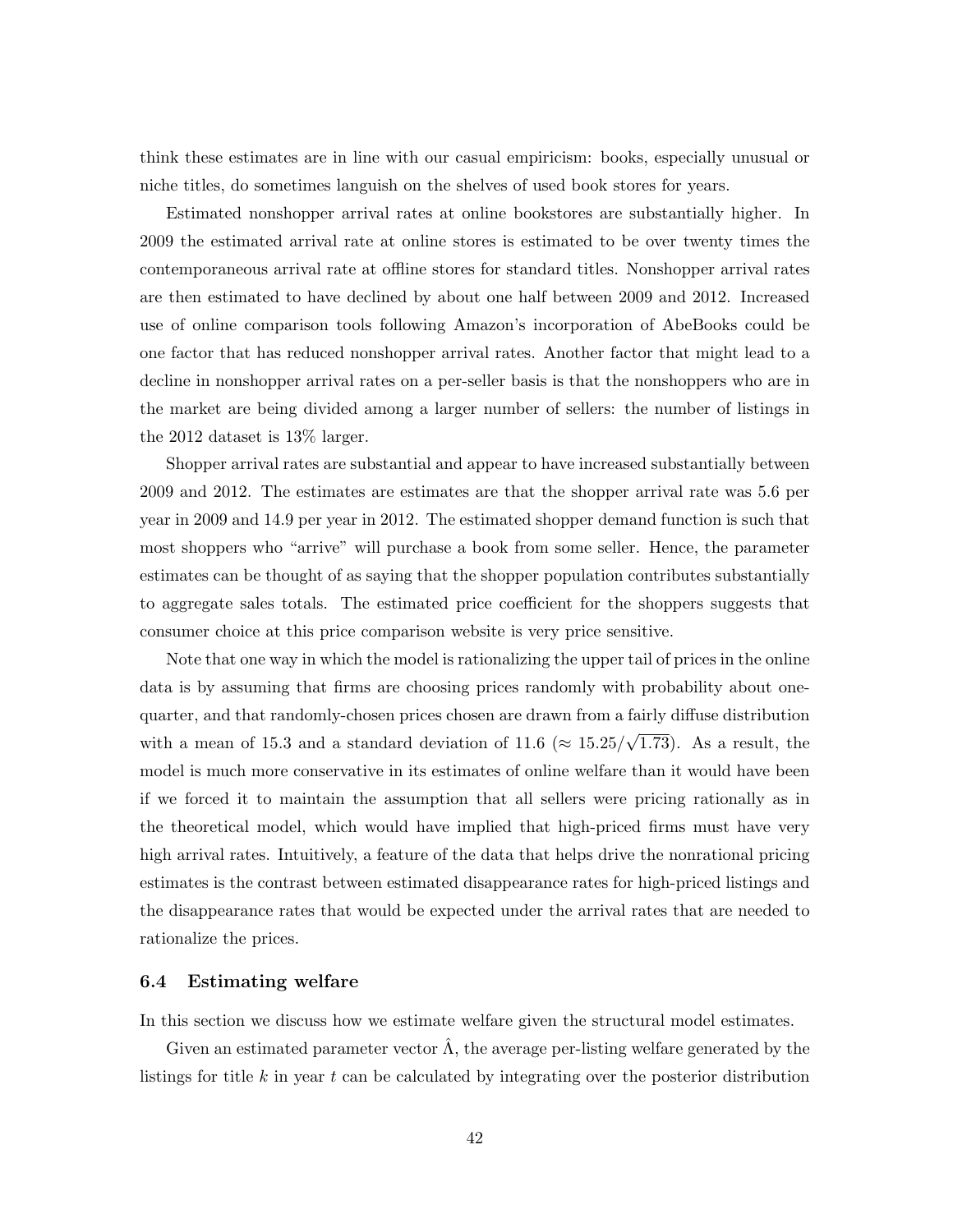| Parameter                                                                           | Est.    | SЕ     |
|-------------------------------------------------------------------------------------|---------|--------|
| Nonshopper arrival and demand                                                       |         |        |
| Mean arrival 2009 offline standard title $(\overline{\gamma}_{09, of, std}^{ns})$   | 0.65    | (0.17) |
| Mean arrival 2009 offline local interest $(\overline{\gamma}_{09, of, local}^{ns})$ | 1.25    | (0.37) |
| Mean arrival 2009 online $(\overline{\gamma}_{09,on}^{ns})$                         | 14.90   | (3.61) |
| Mean arrival 2012 online $(\overline{\gamma}_{12,on}^{ns})$                         | 7.95    | (2.00) |
| Popularity effect on arrival $(\gamma_{Pon}^{ns})$                                  | $-1.36$ | (0.19) |
| Nonshopper price elasticity $(\eta)$                                                | 1.87    | (0.08) |
| StDev of title-level unobservable $(\sigma_{\delta})$                               | 1.16    | (0.05) |
| Shopper arrival and demand                                                          |         |        |
| Mean arrival 2009 online $(\overline{\gamma}_{09}^s)$                               | 5.65    | (1.41) |
| Mean arrival 2012 online $(\overline{\gamma}_{12}^s)$                               | 14.86   | (3.10) |
| Popularity effect on arrival $(\gamma_{Pop}^s)$                                     | 0.80    | (0.09) |
| Arrival distribution shape parameter $(\gamma_{shape}^s)$                           | 0.32    | (0.03) |
| Shopper price coefficient $(\alpha)$                                                | 15.77   | (1.28) |
| Outside option relative price $(\Delta p^{out})$                                    | 0.16    | (0.02) |
| Effect of unobservable on price coefficient $(c)$                                   | $-0.91$ | (0.07) |
| Departures from fully rational model                                                |         |        |
| Probability of randomly chosen price $(R^p)$                                        | 0.26    | (0.02) |
| Mean of randomly chosen price $(\mu^R)$                                             | 15.25   | (0.80) |
| Random price shape parameter $(s^R)$                                                | 1.73    | (0.09) |
| Background disappearance rate $(Rq)$                                                | 0.07    | (0.01) |

Table 5: Estimates of structural model parameters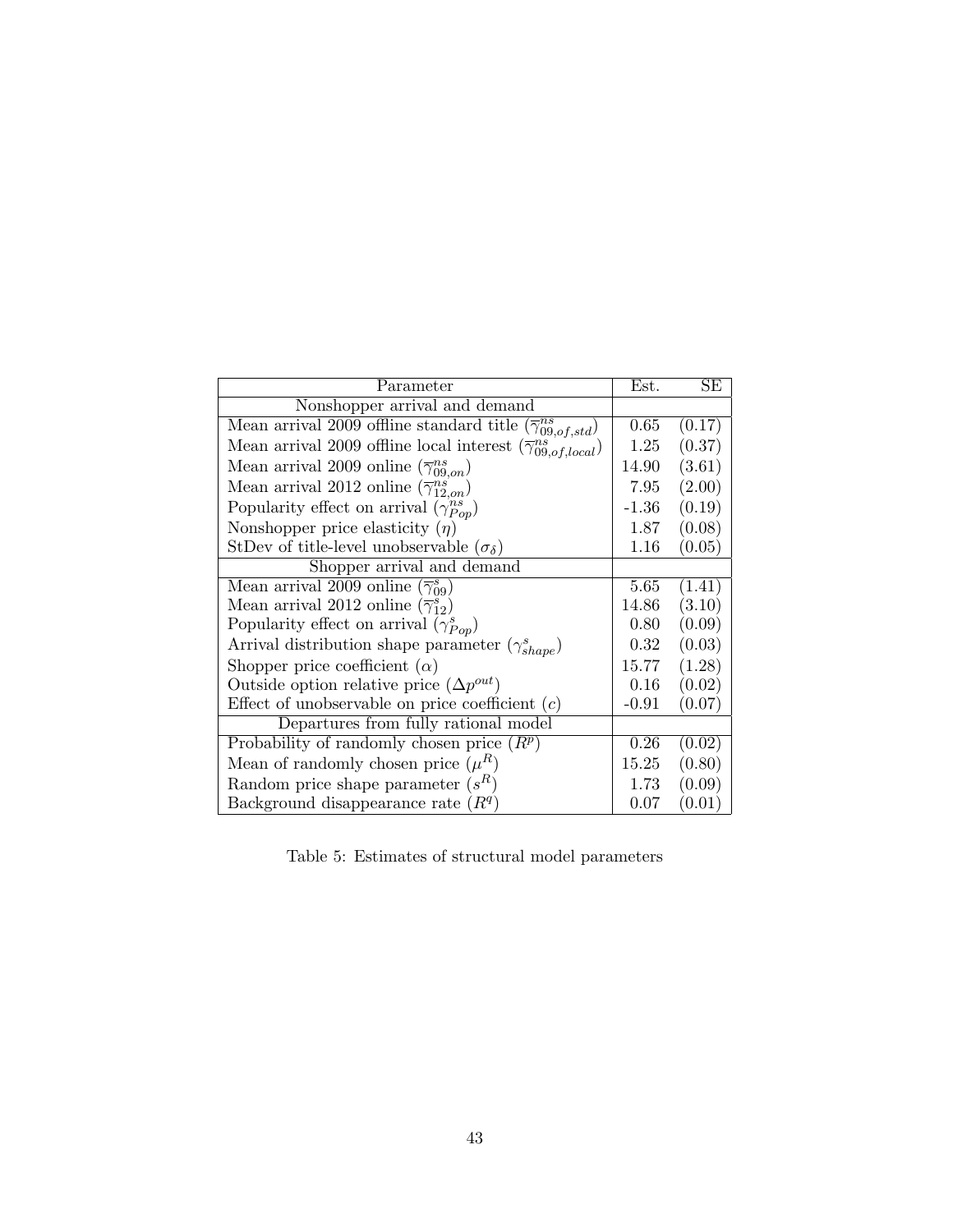of the unobservables  $\xi_{ikt}$ :

$$
E(W_{kt}|\hat{\Lambda}) = \frac{1}{I_{kt}} \int_{\xi} \left( E(CS_{kt}|\hat{\Lambda}, \xi) + \sum_{i} E(\pi_{it}(p_{ikt}, p_{-ikt})|\hat{\Lambda}, \xi) \right) f(\xi|p_{1kt}, \dots, q_{I_{kt}kt}\} d\xi,
$$

where  $I_{kt}$  is the number of listings for title k,  $CS_{kt}$ , is the total discounted consumer surplus generated by the eventual sales of all the listings and  $\pi_{it}$  is the discounted expected profit that the firm listing copy i will earn.

The profit term can be computed using the same approach we use in estimating the model. Given the estimated parameters, the price  $p_{ikt}$ , and values for the unobservables  $\gamma_{0kt}$  and  $\delta_{kt}$ , firm *i*'s profits are

$$
E(\pi(p_{ikt}, p_{-ikt}) | \hat{\Lambda}, \xi) = \frac{p_{ikt}(\gamma_{ikt}D^m(p_{ikt}) + \gamma_{0kt}D^o(p_{ikt}, p_{-ikt}))}{r + \gamma_{ikt}D^m(p_{ikt}) + \gamma_{0kt}D^o(p_{ikt}, p_{-ikt})}
$$

We numerically integrate this function over the unobserved  $\delta_{kt}$  and  $\gamma_{0kt}$ , treating the unobserved  $\gamma_{ikt}$  in two ways. With some posterior probability the model estimates that firm i chose its price rationally, in which case we plug in the backed out value of  $\hat{\gamma}_{ikt}$  that rationalizes the observed prices. And with the complementary probability (corresponding to  $p_{ikt}$  having been randomly chosen) we simply plug in the estimated mean.

Consumer surplus from sales to nonshoppers can be calculated almost identically. Writing  $t_i$  for the random variable giving the time when listing i will be sold it is

$$
E(CS_{kt}^{ns}) = \sum_{i} E(e^{-rt_i}) \text{Prob}\{i \text{ sells to a nonshopper}\} E(v - p_{ikt}|v > p_{ikt})
$$
  
= 
$$
\sum_{i} \frac{\gamma_{ikt} D^m(p_{ikt}) + \gamma_{0kt} D^o(p_{ikt}, p_{-ikt})}{r + \gamma_{ikt} D^m(p_{ikt}) + \gamma_{0kt} D^o(p_{ikt}, p_{-ikt})} \frac{\gamma_{ikt} D^m(p_{ikt})}{\gamma_{ikt} D^m(p_{ikt}) + \gamma_{0kt} D^o(p_{ikt}, p_{-ikt})} \frac{p_{ikt}}{\eta - 1},
$$
  
= 
$$
\sum_{i} \frac{\gamma_{ikt} D^m(p_{ikt})}{r + \gamma_{ikt} D^m(p_{ikt}) + \gamma_{0kt} D^o(p_{ikt}, p_{-ikt})} \frac{p_{ikt}}{\eta - 1},
$$

We used a logit demand function because we could not practically estimate something more flexible and felt that this functional form was a reasonable one for estimating how many highly price-sensitive consumers are in the market and how price senstive they are. It would not, however, be reasonable to estimate consumer surplus using the formula that comes from the standard discrete-choice justification for logit demands: the justification assumes that consumers are equally willing to substitute between purchasing and not puchasing as between purchasing from any two retailers, which is clearly unreasonable in this context. Accordingly, we instead estimate shoppers' welfare gains by assuming that the distribution of consumer surplus among shoppers who buy a book at a price of p matches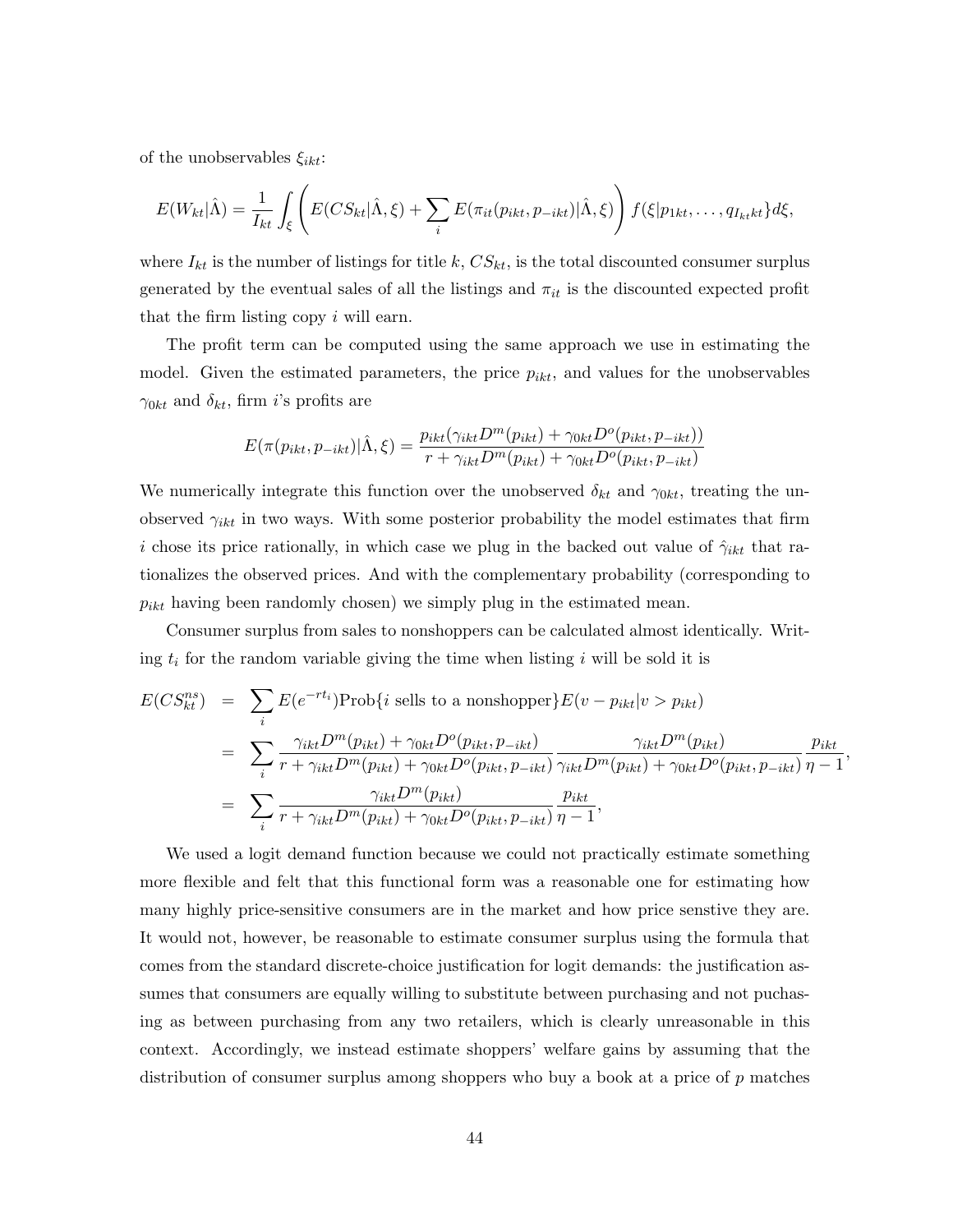the estimated distribution of consumer surplus among nonshoppers who buy at that same price. With this assumption,

$$
E(CS_{kt}^{s}) = \sum_{i} E(e^{-rt_{i}}) \text{Prob}\{i \text{ sells to a shopper}\} E(v - p_{ikt}|v > p_{ikt})
$$
  
= 
$$
\sum_{i} \frac{\gamma_{ikt} D^{m}(p_{ikt}) + \gamma_{0kt} D^{o}(p_{ikt}, p_{-ikt})}{r + \gamma_{ikt} D^{m}(p_{ikt}) + \gamma_{0kt} D^{o}(p_{ikt}, p_{-ikt})} \frac{\gamma_{0kt} D^{o}(p_{ikt}, p_{-ikt})}{\gamma_{ikt} D^{m}(p_{ikt}) + \gamma_{0kt} D^{o}(p_{ikt}, p_{-ikt})} \frac{p_{ikt}}{\eta - 1},
$$
  
= 
$$
\sum_{i} \frac{\gamma_{0kt} D^{o}(p_{ikt}, p_{-ikt})}{r + \gamma_{ikt} D^{m}(p_{ikt}) + \gamma_{0kt} D^{o}(p_{ikt}, p_{-ikt})} \frac{p_{ikt}}{\eta - 1},
$$

Note that this assumption ignores the additional source of surplus in a standard discrete choice model that comes from being able to purchase from a retailer for which a consumer has a high idiosyncratic preference. We do not feel that this utility gain is at all important in our application, and given the estimated parameters it would only be on the order of a few cents if we did incorporate it.

Note that the equations above imply that our estimates will have the property that total surplus is split between merchants and consumers in the ratio of 1 to  $\frac{1}{\eta-1}$ . Hence, the estimate of the producer-consumer split is coming from the single estimated parameter  $\eta$ . Note also that our model for 2009 offline sales differs from the the simple isoelastic demand model in which we showed that expected social welfare is equal to the average price only in its allowance that some prices may be set randomly rather than in a profit-maximizing way. The models that we use for 2009 and 2012 online sales are more complicated multi-population models in which estimates of social welfare are affected by various other estimated parameters as well.

#### 6.5 Welfare gains from Internet sales

In this section we present profit and welfare estimates calculated using the above methodology. Among our main findings are that profits and consumer surplus resulting from online sales are quite large and represent a substantial gain to market participants relative to the offline market for used books. Welfare appears to have remained roughly constant between 2009 and 2012.

The first row of Table 6 presents estimates of the expected gross profit per listing. More precisely, it is the average across titles of the average across listings of the estimated gross profit given the listing's price and our estimated demand parameters.<sup>37</sup> The first column indicates that average per-listing profits are estimated to have been fairly low in the offline

<sup>&</sup>lt;sup>37</sup>These are "gross" profits in that they do not account for the acquisition cost of the books being sold.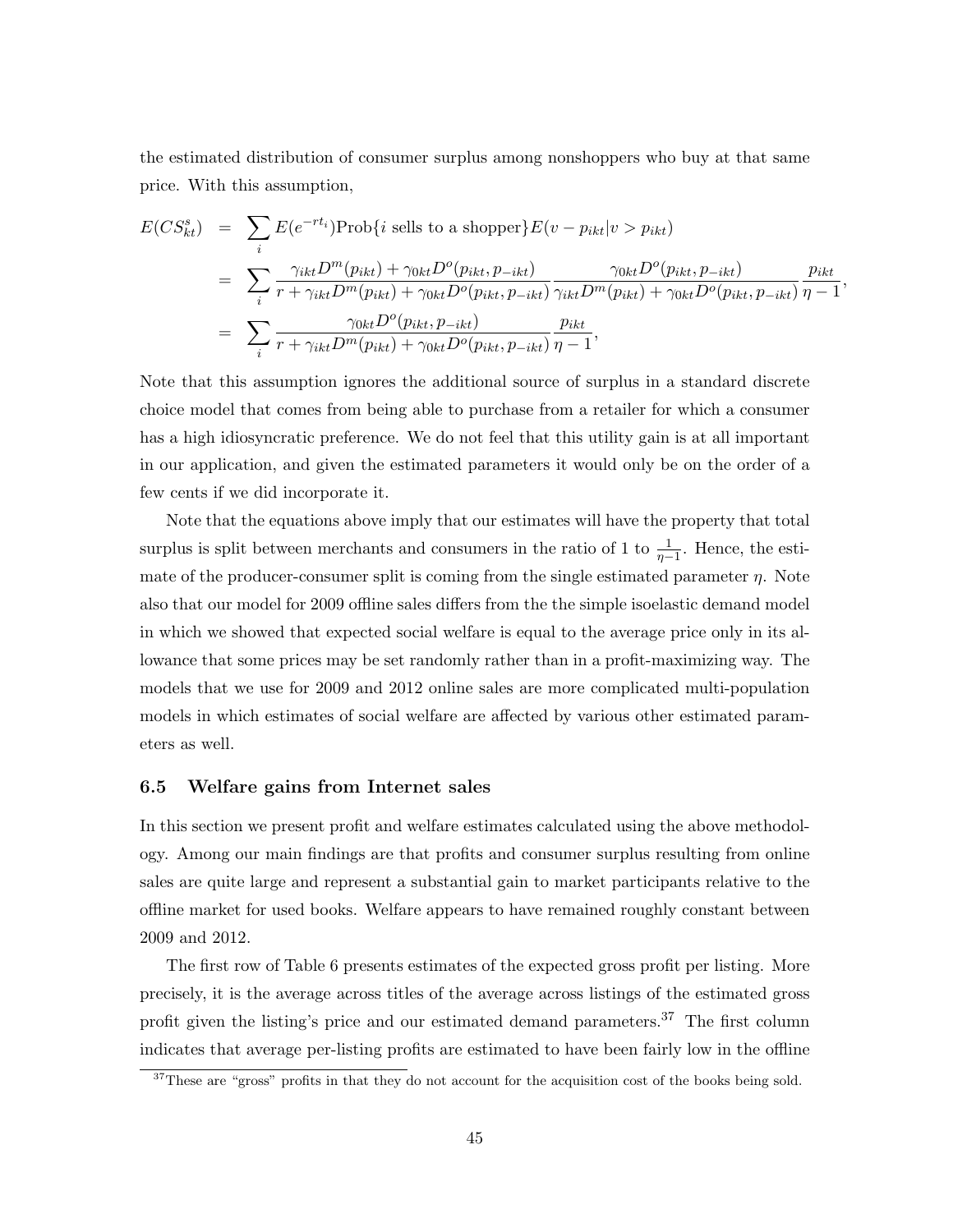world, just \$3.62 per listing. This is the product of the mean price for the titles, \$11.95, and a discount factor reflecting that sales occur probabilistically in the future. The estimated discount factor of 0.30 reflects our estimates that many books would take many years to sell.<sup>38</sup>

The second column gives comparable figures for the 2009 online listings. It illustrates the dramatic increase in profits from moving online: per listing gross profits are estimated to be over twice as large at \$7.86. The higher gross profits reflect both higher average prices and a higher estimated sales rate, which reduces the extent to which the eventual sales are discounted. Note, however, that the ten to twenty times higher arrival rate does not reduce the effective discount factor as much as a naive calculation would indicate: firms react to the higher arrival rate by increasing prices and high-priced listings take longer to sell; and the 5% discount rate we assume means that even selling a book after a decade is not such a bad outcome.

The final column presents estimates for the 2012 listings. The estimates indicate that per-listing profits are still well above the 2009 offline profit level, although not as high as the 2009 online profits. This reflects both that average prices have dropped and price-weighted waiting times have (slightly) increased. The 2012 data contain more listings offered at very low prices and it is primarily these titles that get purchased by the shoppers, so more expensive books are predicted to take longer to sell in 2012 than they did in 2009.

| Average value              | $2009$ offline       | 2009 online          | $2012$ online        |
|----------------------------|----------------------|----------------------|----------------------|
| per listing                | listings             | listings             | listings             |
| Gross profit               | \$3.62<br>(0.27)     | \$7.86<br>(0.37)     | \$6.84<br>(0.41)     |
| Price $\times$ Discounting | $$11.95 \times 0.30$ | $$16.42 \times 0.48$ | $$14.87 \times 0.46$ |
| Consumer surplus           | \$4.15<br>(0.35)     | \$9.01<br>(0.75)     | \$7.84<br>(0.70)     |
| $Nonshoppers + Shoppers$   | $\$4.15 +$ —         | $$7.74 + $1.27$      | $$6.50 + $1.34$      |
| Welfare                    | \$7.76<br>(0.53)     | \$16.87<br>(0.94)    | \$14.68<br>(0.95)    |

#### Table 6: Profit and welfare estimates

<sup>38</sup>It is a price-weighted average so the more expensive (and faster to sell) local interest titles are getting a higher weight in the calculation.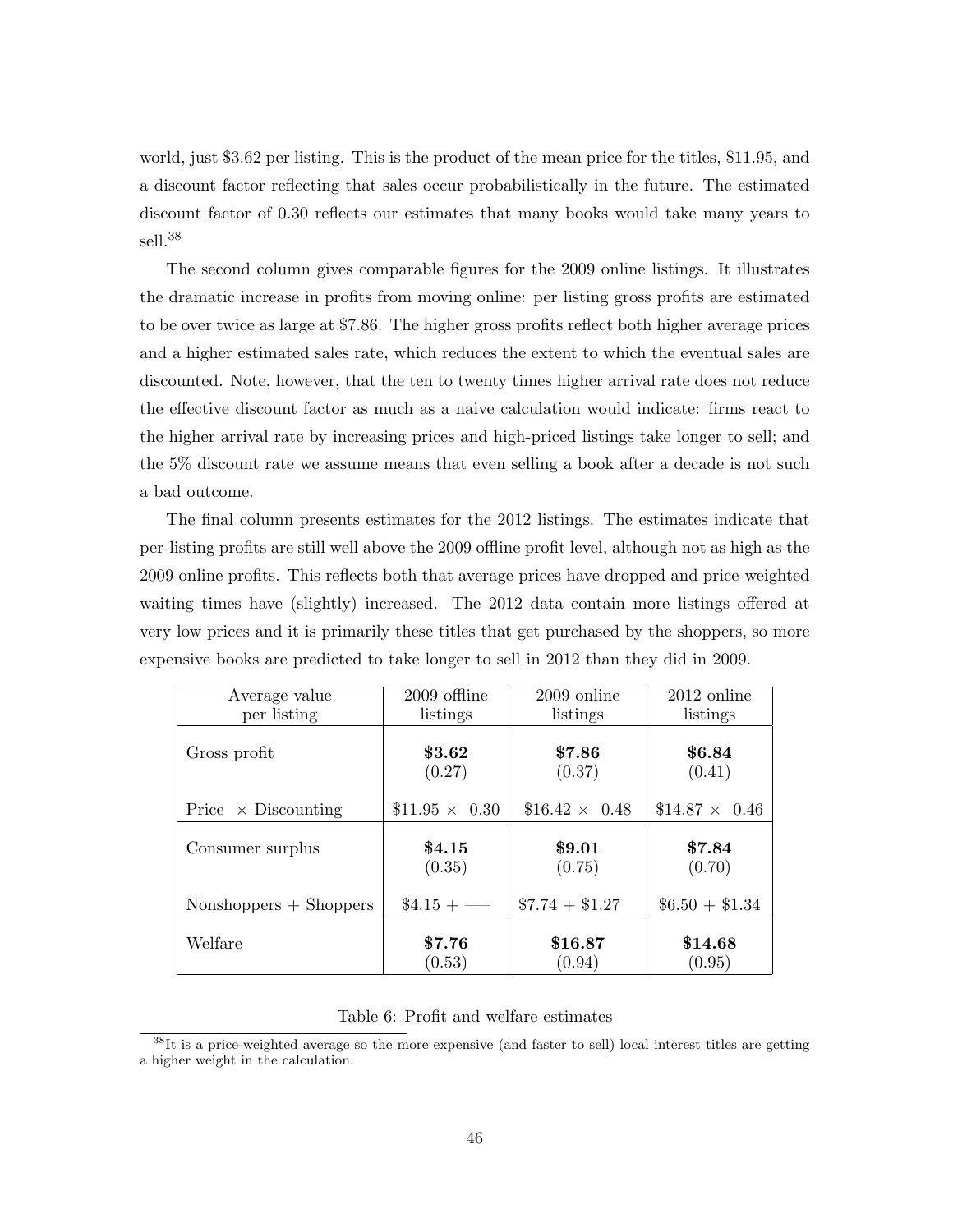In thinking about the reliability of these estimates, it should be noted that the 2012 figures are estimated from better data – it is only in 2012 that we have a proxy for the rate at which listings are sold. The 2009 vs. 2012 online comparison reflects both the observed fact that average online prices were higher – recall that price distributions were otherwise similar but 2012 had more low-priced listings – and the structural model's inferences about demand. The 2009 offline profit estimates are also made without a sales proxy. We know prices were lower but are relying on the model's inference that firms set lower prices because they were facing lower demand.

The second row of the table presents estimates of consumer surplus. Consumers are estimated to receive the majority of the joint surplus.<sup>39</sup> Intuitively, the model rationalizes the substantial price dispersion and patterns of demand with a distribution of valuations that has a thick upper tail, This implies that the average consumer who purchases a book receives a great deal of surplus. The bottom part of the panel provides a breakdown into surplus accruing to shoppers and nonshoppers. This reflects both the relative number of purchases which the model attributes to the two populations and its inference that shoppers on average receive less surplus from their purchases. The latter effect is an implication of the assumed constant elastic demand curve that would not be present with some other specifications and could be leading us to underestimate shopper surplus.<sup>40</sup>

The bottom row of the table presents estimates of total welfare. Recall that our model of the 2009 offline market departs from the simplest model in which the welfare-equals-price theorem holds in its allowance for the possibility that some firms may be pricing randomly. The model estimates imply that there is a high posterior probability that some of the high prices were set randomly (as opposed to sellers having very high arrival rates for those titles) and results in estimated welfare being well below the average price. The models of the online markets also have a second difference – they are assumed to have shopper populations which have the effect of pulling down the lower tail of the price distribution. The model estimates imply that the ratio of welfare to average price is higher for this reason. The estimates are that per-listing welfare was more than twice as high in the 2009 online market than in the 2009 offline market. Recall also that the sample being used here involves an intentional oversampling of local interest titles – they constitute over 60% of the titles in the estimation sample – and we think that welfare gains were much smaller for

 $39$ Recall that given how we have specified the model, the ratio of profit to consumer surplus is assumed to be the same in all three markets.

<sup>&</sup>lt;sup>40</sup>In the constant elasticity demand specification the expected difference between a consumer's valuation and  $p$  conditional on being willing to pay at least  $p$  is directly proportional to  $p$ .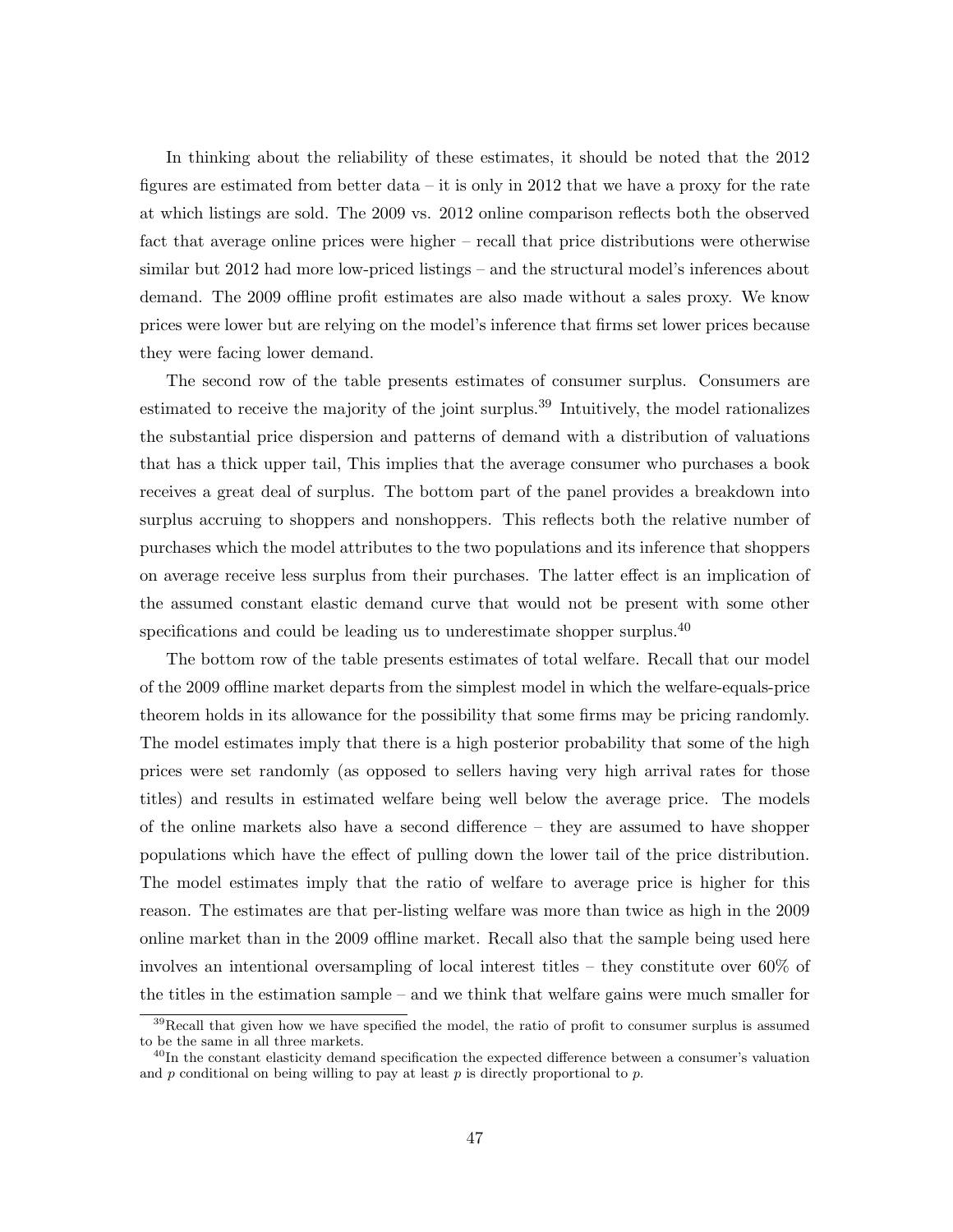these titles than for standard titles. Accordingly, we regard the results as indicating that the shift to online sales led to quite large welfare gains.

Per-listing welfare is estimated to be 13% lower in 2012 than it was in 2009, reflecting the increased fraction of sales to shoppers and the somewhat average lower prices. Note though that this is a reduction in per-listing welfare. The total number of listings in the dataset increases from 3758 in 2009 to 4229 in 2012 which is approximately a  $13\%$  increase.<sup>41</sup> Hence, our estimates suggest that total welfare was similar in 2009 and 2012.

## 7 Conclusion

A number of previous studies have noted that the Internet has not transformed retail markets as some forecast: price declines have been more moderate than revolutionary, and the "law of one price" has not come to pass. We began this paper by noting that the Internet market for used books shows these effects in the extreme: prices increased in a strong sense and there is tremendous price dispersion. We feel that these facts make the Internet market for used books a nice environment in which to try to gain insight into the mechanisms through which the Internet affects retail markets. Crucially, we emphasized that these basic facts do not necessarily indicate that the Internet has failed to live up to its promise. If Internet search allows consumers to find products that are much better matched to their tastes, then it leads to an increase in demand which can lead to higher prices in a variety of models (particularly for goods like out-of-print books for which supply is fairly inelastic).

The match-quality-increased-demand theory is very simple, so we devoted a substantial part of our paper to developing and empirically examining less obvious implications of the theory to help assess its relevance. We examined these implications using three sources of variation. First, we examined how price distributions – as opposed to just price levels – differ between the online and offline markets. Here, our primary observation was that the online price distribution for standard titles has a thick upper tail where the offline distribution had none. Second, we examined how price distributions differed for different types of used books. Here, we noted that there was already an upper tail of prices for local interest books in physical bookstores (which one would expect if physical bookstores were already an effective institution for matching such books to high-value owners) and that the

<sup>&</sup>lt;sup>41</sup>Note also that this statistic underestimates listing growth because we have taken a sample of titles all of which had at most 49 copies in 2009 and then either (1) truncated the 2012 sample to only include the 50 lowest priced copies; or (2) dropped the title entirely if the number of listings had grown to over 300 by 2012.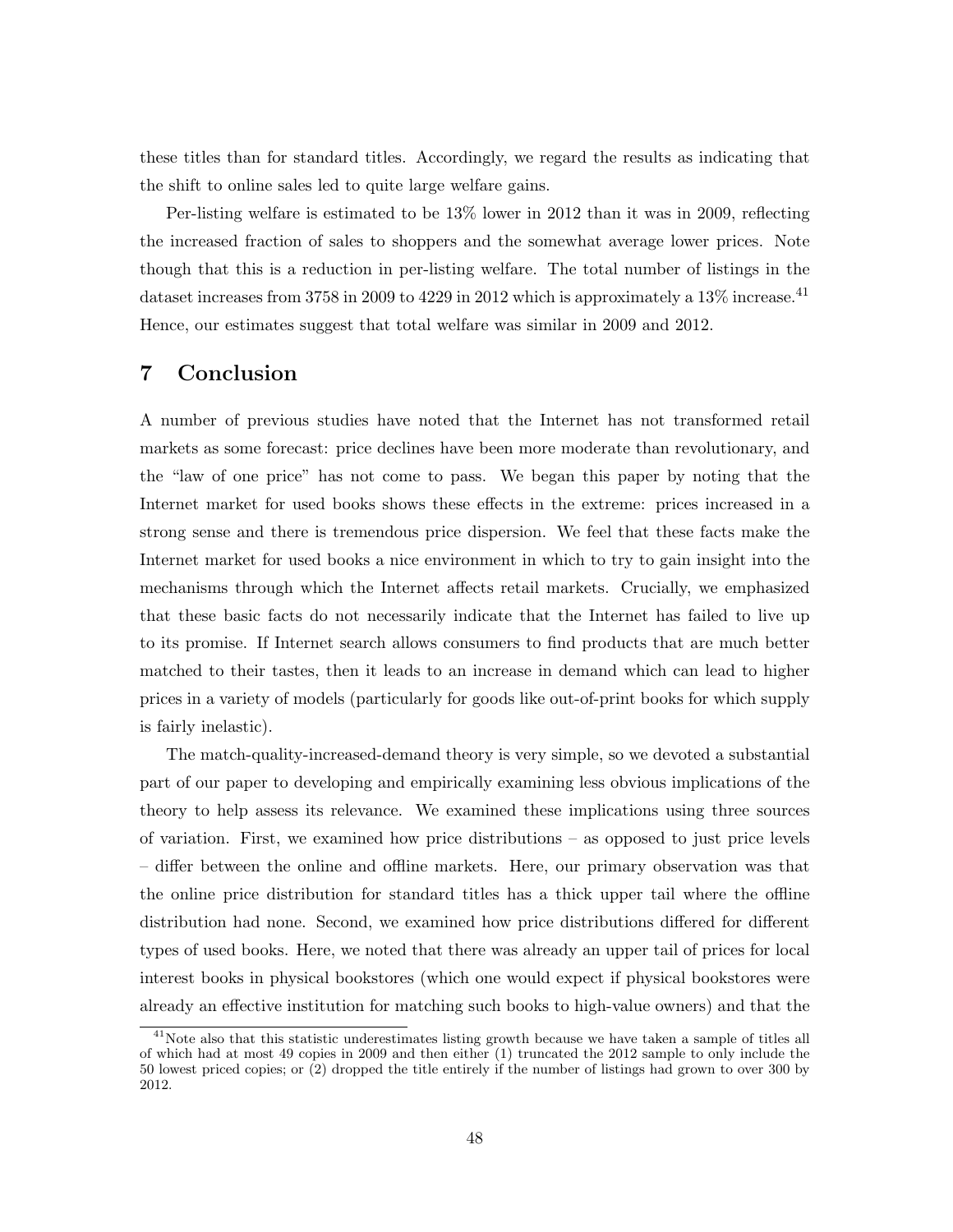growth of the upper tail is less dramatic for popular books (which one would expect if the valuation distribution had less of an upper tail). Our favorite characterization of the former result is that it appears as if the Internet has made all books of local interest. Third, we examined how online price distributions changed between 2009 and 2012. Here, we noted that the Amazon-induced increase in viewing of aggregated listings would be expected to increase the number of sellers offering very low prices but have little impact on the upper part of the price distribution, and found that this was strikingly true in the data. Our demand analysis also revealed patterns that seem consistent with the model's assumption that demand includes a shopper segment that is very sensitive not only to price, but also to differences in the order in which firms appear on a price-ordered list.

The structure of our model – in particular the use of one-dimensional unobserved heterogeneity and the assumption that firms maximize relative to steady-state beliefs – makes it relatively easy to estimate structurally. The one-to-one mapping between unobserved consumer arrival rates and observed prices makes it easy to control for endogeneity in demand and to estimate the model via simulated maximum likelihood. Our implementation of the model suggests that there were substantial increases in both profits and consumer surplus from the move to online sales of used books. We estimate that per-listing welfarewas about 80% higher online than offline in 2009, and feel that this is a very conservative estimate because local interest books are overrepresented in our sample and we would argue (and our reduced-form results suggest) that local interest books have much lower welfare gains from being sold online. Amazon's subsequent incorporation of used-book listings may have slightly reduced the per-listing profits of used book dealers, but the precision of our estimates is such that it is difficult to make precise comparisons, and an overall assessment would also need to consider Amazon's effect on the number of listings which are now available.

Our analysis has a number of limitations that could provide opportunities for future research. On the theory side it would be interesting to analyze a similar dynamic pricing problem without the steady-state beliefs we have imposed in the model: there could be interesting swings in pricing as duopolists hold off on selling in hopes of becoming a monopolist and then lower prices substantially when entry occurs and the potential for monopoly profits becomes less relevant. On the empirical side we think that the combination of assumptions we have used could make other analyses tractable as well, but think that it would also be worth exploring generalizing our model in other ways and allowing for multidimensional heterogeneity among firms. With regard to used books, we think that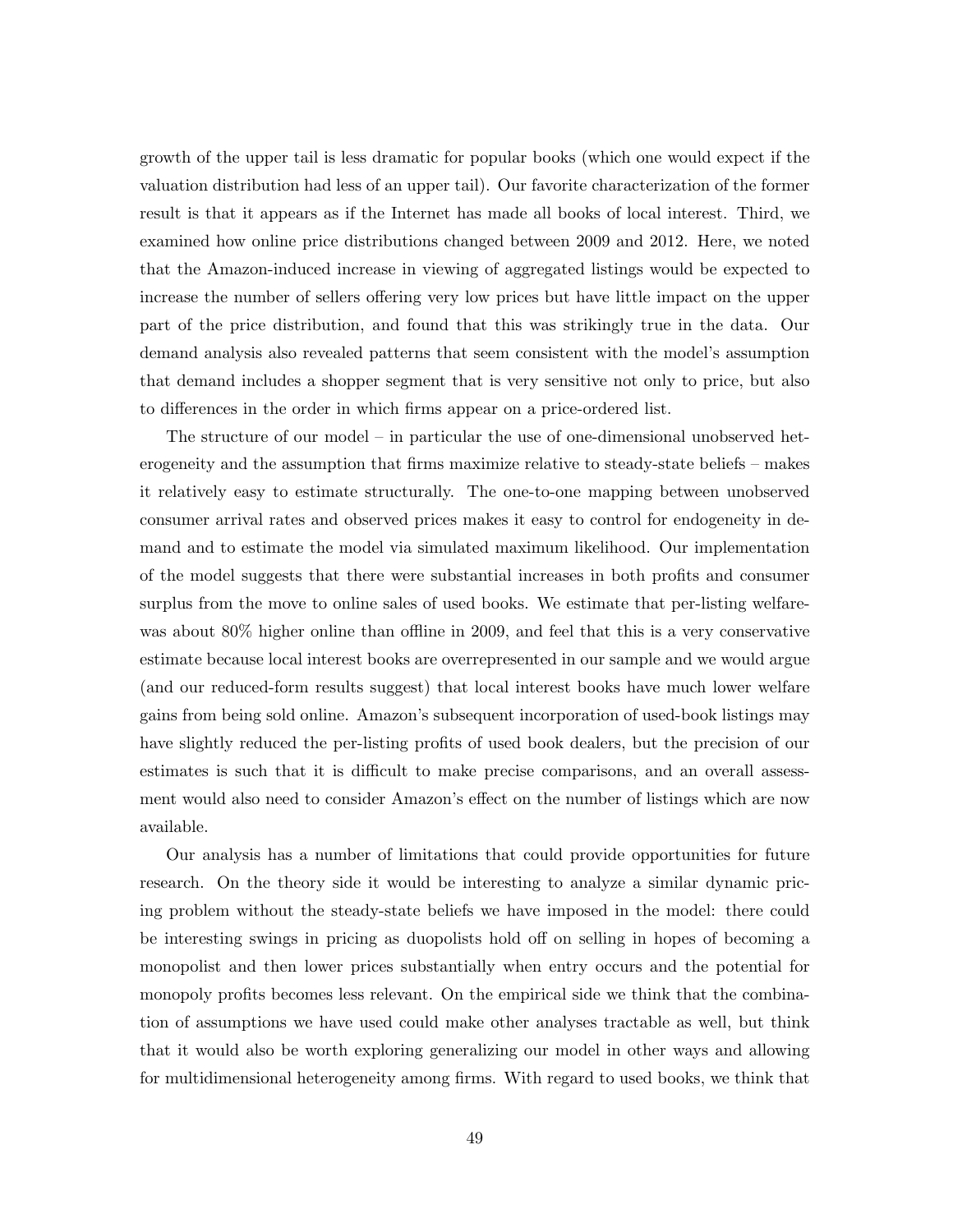among the most important elements we have not incorporated is a relation between market prices and the flow of used books into used book dealers. As is, the model is most relevant to markets in which the supply response to a price increase is limited. This could include markets for collectibles and services like home repair contracting in which small businesses play an important role, the latter because a proprietor's time constraint can limit the number of jobs that a small firm can accept. Building out the model to incorporate a supply response, however, would be useful both in the used book context and in improving our understanding of how different markets have been affected by the Internet.

We hope that this work may also spur further attention to match-quality gains in other markets. In many other retail and personal services markets, there is a great deal of heterogeneity in consumer valuations, and an important welfare consideration is the extent to which each good or service ends up being purchased by the correct consumer. The recent literature on market design has explored this issue in depth in a number of applications in which it had not historically been a prominent concern – medical residents matching, school choice, kidney allocation, etc. – and it may be that greater insights can be obtained in many other industrial organization and labor applications as well.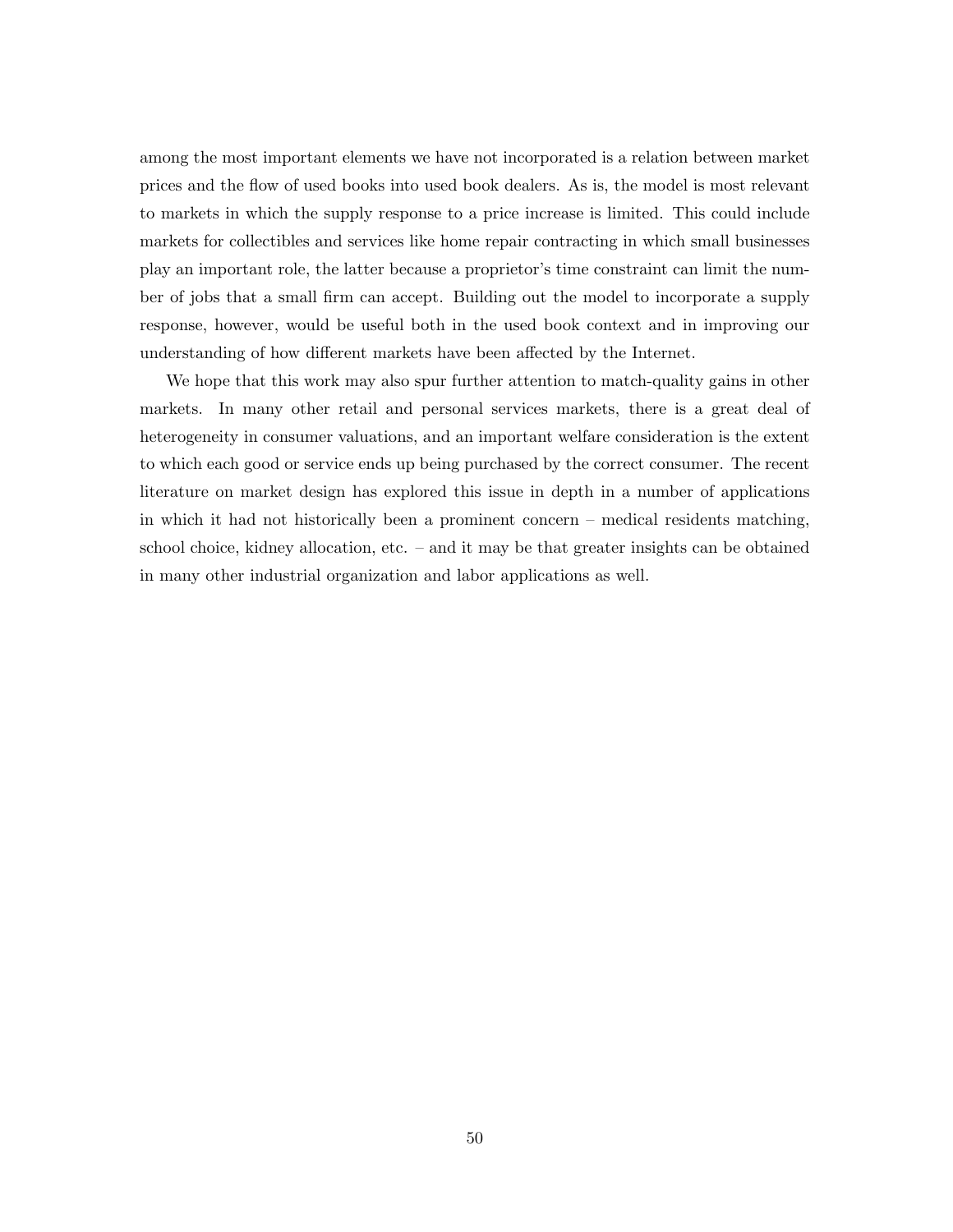# References

Ackerberg, Daniel (2009): "A New Use of Importance Sampling to Reduce Computational Burden in Simulation Estimation," Quantitative Marketing and Economics 7, 343-376.

Armstrong, Mark, and Jidong Zhou (2016): "Search Deterrence," Review of Economic Studies 83, 26-57.

Arrow, Kenneth J., Theodore Harris, and Jacob Marschak (1951): "Optimal Inventory Policy," Econometrica 19, 250-272.

Baye, Michael R., Babur De los Santos, and Matthijs R. Wildenbeest (2015): "Searching for Physical and Digital Media: The Evolution of Platforms for Finding Books," in Shane Greenstein, Avi Goldfard, and Catherine Tucker (eds.) Economics Analysis of the Digital Economy, University of Chicago Press, 2015, 137-165.

Baye, Michael R., and John Morgan (2001): "Information Gatekeepers on the Internet and the Competitiveness of Homogeneous Product Markets," American Economic Review 91, 454-474.

Baye, Michael R., John Morgan, and Patrick Scholten (2004): "Price Dispersion in the Small and the Large: Evidence from an Internet Price Comparison Site," *Journal of Indus*trial Economics 52, 463-496.

Baye, Michael R., John Morgan, and Patrick Scholten (2006): "Information, Search, and Price Dispersion," in Terence Hendershott (ed.) Handbook on Economics and Information Systems. Amsterdam: Elsevier.

Brown, Jeffrey R., and Austan Goolsbee (2002): "Does the Internet Make Markets More Competitive? Evidence from the Life Insurance Industry," Journal of Political Economy 110, 481-507.

Brynjolfsson, Eric, Yu Jeffrey Hu, and Michael D. Smith (2003): "Consumer Surplus in the Digital Economy: Estimating the Value of Increased Product Variety at Online Booksellers," Management Science 49, 1580-1596.

Burdett, Kenneth and Kenneth L. Judd (1983): "Equilibrium Price Dispersion," Econometrica, 51, 955-969.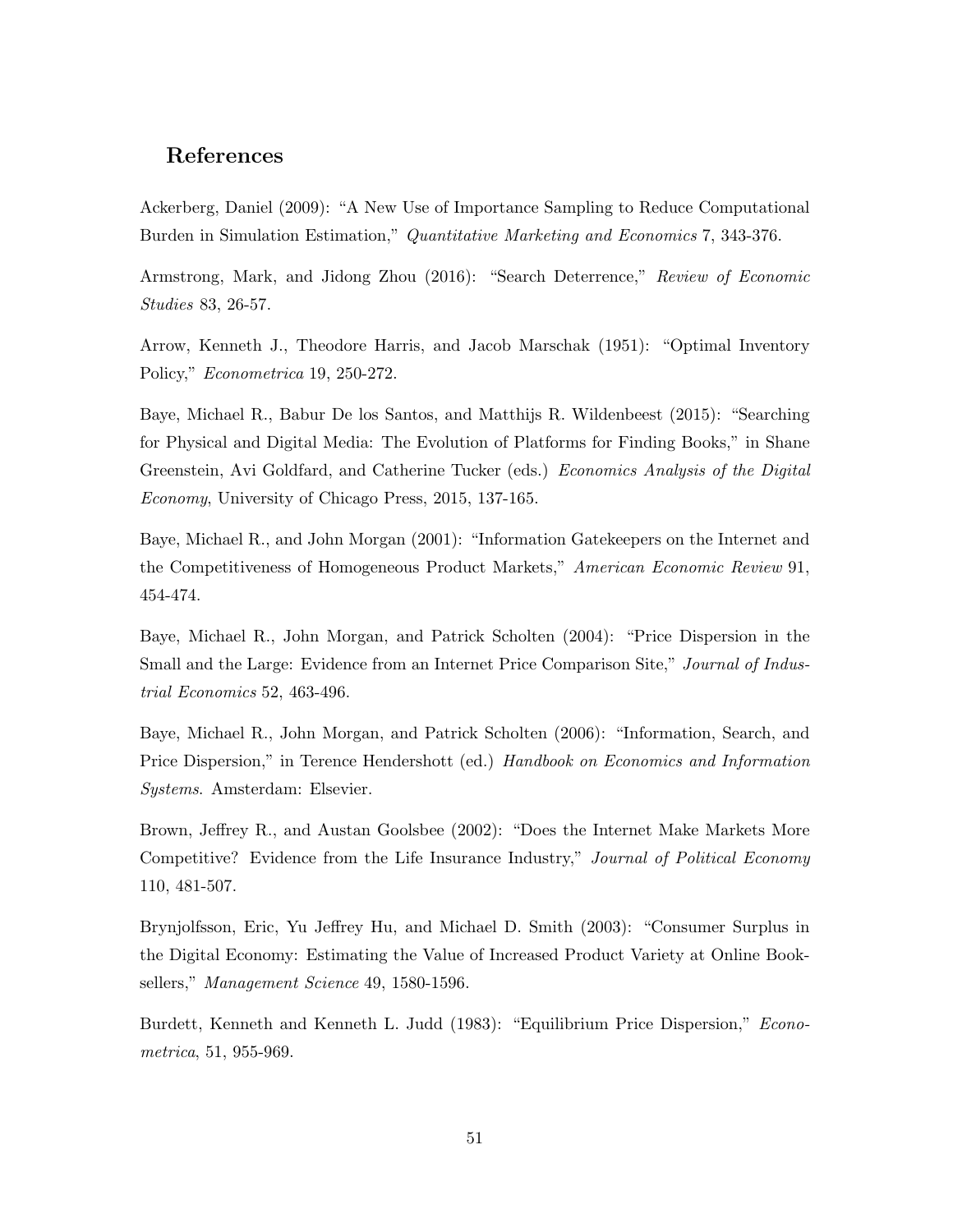Butters, Gerard (1977): "Equilibrium Distributions of Sales and Advertising Prices," Review of Economic Studies, 44, 465-491.

Celerier, Claire, and Boris Vallee (2017): "Catering to Investors Through Security Design: Headline Rate and Complexity," Quarterly Journal of Economics 132, 1469-1508.

Chevalier, Judith, and Austan Goolsbee (2003): "Measuring Prices and Price Competition Online: Amazon vs. Barnes and Noble," *Quantitative Marketing and Economics* 1, 203-222.

Chioveanu, Ioana, and Jidong Zhou (2013): "Price Competition with Consumer Confusion," Management Science 59, 2450-2469.

Clay, Karen, Ramayya Krishnan, and Eric Wolff (2001): "Prices and Price Dispersion on the Web: Evidence from the Online Book Industry," Journal of Industrial Economics 49, 521-539.

Cohen, Adam (2002): The Perfect Store: Inside eBay. Boston: Little, Brown, and Company.

De los Santos, Babur, Ali Hortacsu, and Matthijs R. Wildenbeest (2012): "Testing Models of Consumer Search Behavior Using Data on Web Browsing and Consumer Purchases," American Economic Review, 102(6), 2955-2980.

Ellison, Glenn (2005): "A Model of Add-on Pricing," *Quarterly Journal of Economics*, 120(2), 585-637.

Ellison, Glenn, and Sara Fisher Ellison (2009): "Search, Obfuscation, and Price Elasticities on the Internet," Econometrica 77(2), 427-452. 10570.

Ellison, Glenn and Alexander Wolitzky (2012): "A Search Cost Model of Obfuscation," Rand Journal of Economics 43, 417-441.

Grubb, Michael D. (2015): "Consumer Inattention and Bill-Shock Regulation," Review of Economic Studies 82, 219-257.

Hortacsu, Ali, and Chad Syverson (2004): "Product Differentiation, Search Costs, and Competition in the Mutual Fund Industry," Quarterly Journal of Economics 119, 403-456.

Hong, Han, and Matthew Shum (2006): "Using Price Distributions to Estimate Search Costs," RAND Journal of Economics 37 (2), 257-275.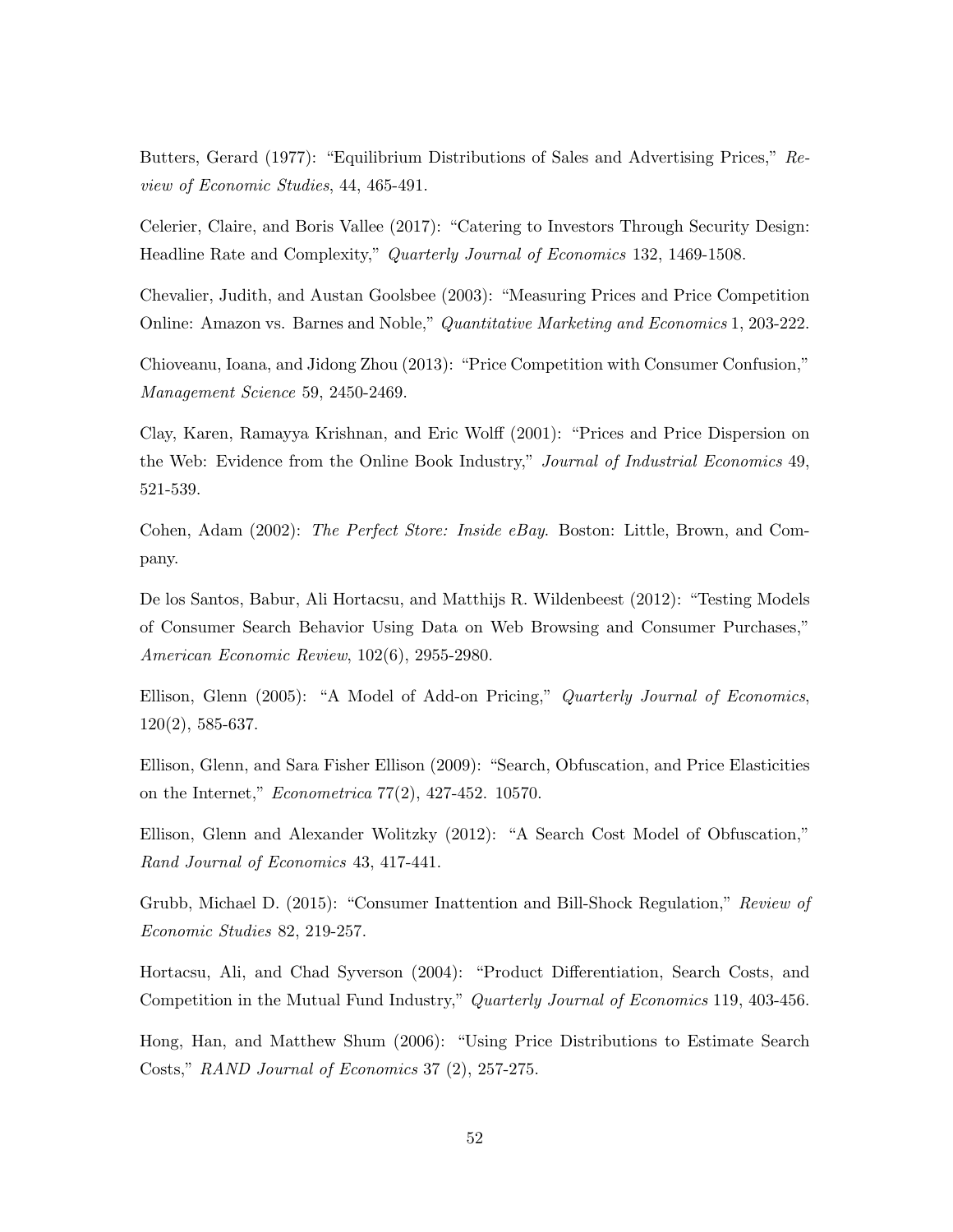Kaplan, Greg and Guido Menzio, "The Morphology of Price Dispersion," International Economic Review 56 (4), 1-41.

Karlin, Samuel (1962): "Stochastic Models and Optimal Policy for Selling an Asset," in Kenneth J. Arrow, Samuel Karlin, and Herbert Scarf (eds.) Studies in Applied Probability and Management Science. Stanford: Stanford University Press.

Kim, Jun B., Paulo Albuquerque, and Bart J. Bronnenberg (2010): "Online Demand Under Limited Consumer Search," Marketing Science 29, 1001-1023.

Koulayev, Sergei (2013): "Search for Differentiated Products: Identification and Estimation," Rand Journal of Economics 45, 553-575.

McCall, J. J. (1970): "Economics of Information and Job Search," Quarterly Journal of Economics 84, 113-126.

McDonald, Stephen, and Colin Wren (2013): "Multiple Price Posting and Consumer Search Obfuscation: Evidence from an Online Market," International Journal of Industrial Organization

Moraga Gonzalez, Jose Luis, and Matthijs R. Wildenbeest (2008): "Maximum Likelihood Estimation of Search Costs," European Economic Review 52, 820-848.

Moraga Gonzalez, Jose Luis, Zsolt Sandor, and Matthijs R. Wildenbeest (2013): "Semi-Nonparametric Estimation fo Consumer Search Costs," Journal of Applied Econometrics 28, 1205-1223.

Moraga Gonzalez, Jose Luis, Zsolt Sandor, and Matthijs R. Wildenbeest (2017): "Prices and Heterogeneous Search Costs," Rand Journal of Economics 48, 125-146.

Piccione, Michele, and Ran Spiegler (2012): "Price Competition Under Limited Comparability," Quarterly Journal of Economics 127, 97-135.

Reinganum, Jennifer (1979): "A Simple Model of Equilibrium Price Dispersion," Journal of Political Economy, 87, 851-858.

Salop, Stephen and Joseph Stiglitz (1977): "Bargains and Ripoffs: A Model of Monopolistically Competitive Price Dispersion," Review of Economics Studies, 49, 3-13.

Smith, Michael D. and Erik Brynjolfsson (2001): "Consumer Decision-Making at an Inter-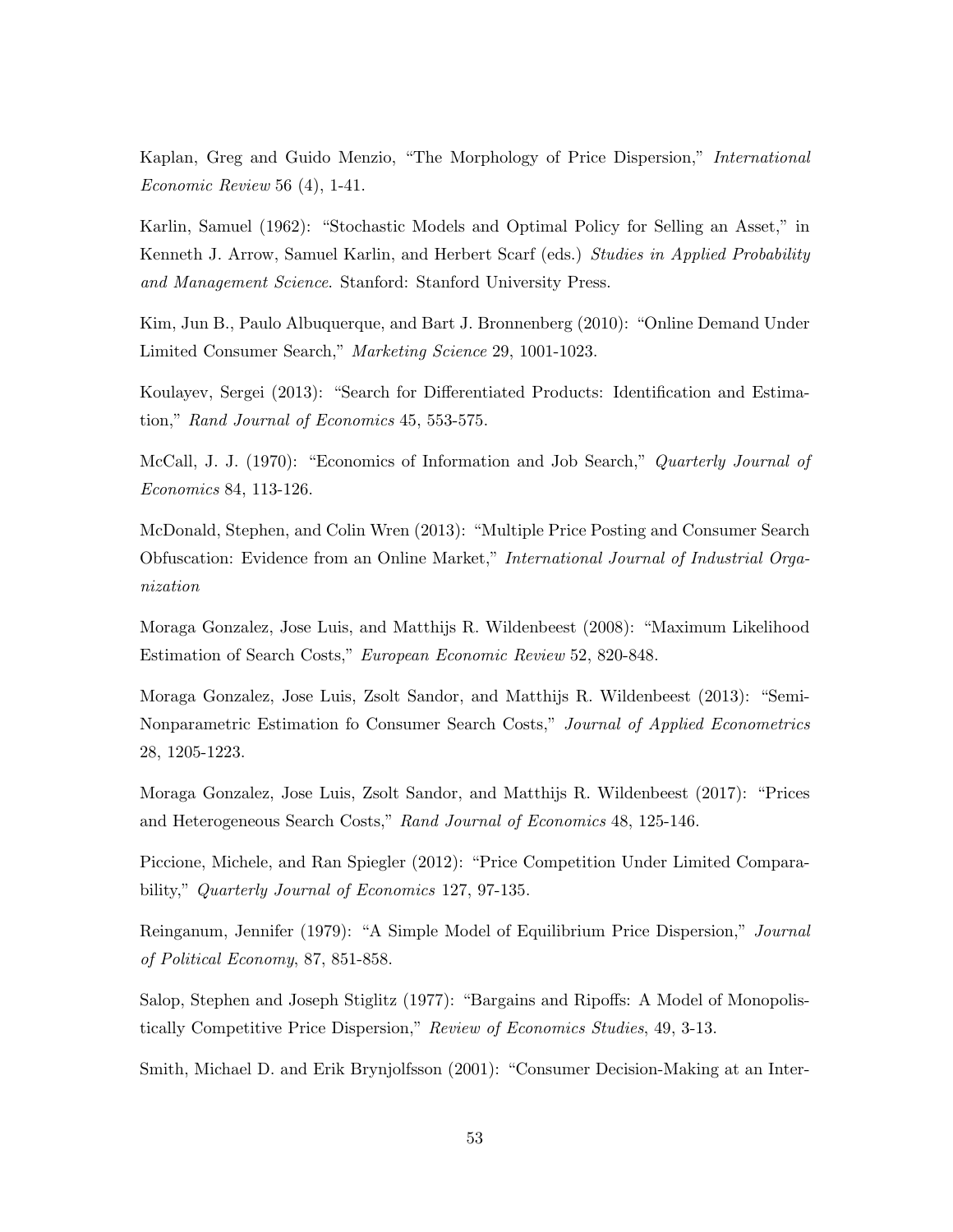net Shopbot: Brand Still Matters," Journal of Industrial Economics 49, 541-558.

Spiegler, Ran, "The Market for Quacks," Review of Economic Studies, 73, 1113-1131.

Stahl, Dale O. (1989): "Oligopolistic Pricing with Sequential Consumer Search," American Economic Review 79, 700-712.

Stiglitz, Joseph E. (1976), "Monopoly and the Rate of Extraction of Exhausitble Resources," American Economic Review 66, 655-661.

Talluri, Kalyan and Garrett van Ryzen (2004), The Theory and Practice of Revenue Management, New York: Springer.

Varian, Hal (1980): "A Model of Sales," American Economic Review, 70, 651-659.

Wilson, Chris M. (2010): "Ordered Search and Equilibrium Obfuscation," International Journal of Industrial Organization 28, 496-506.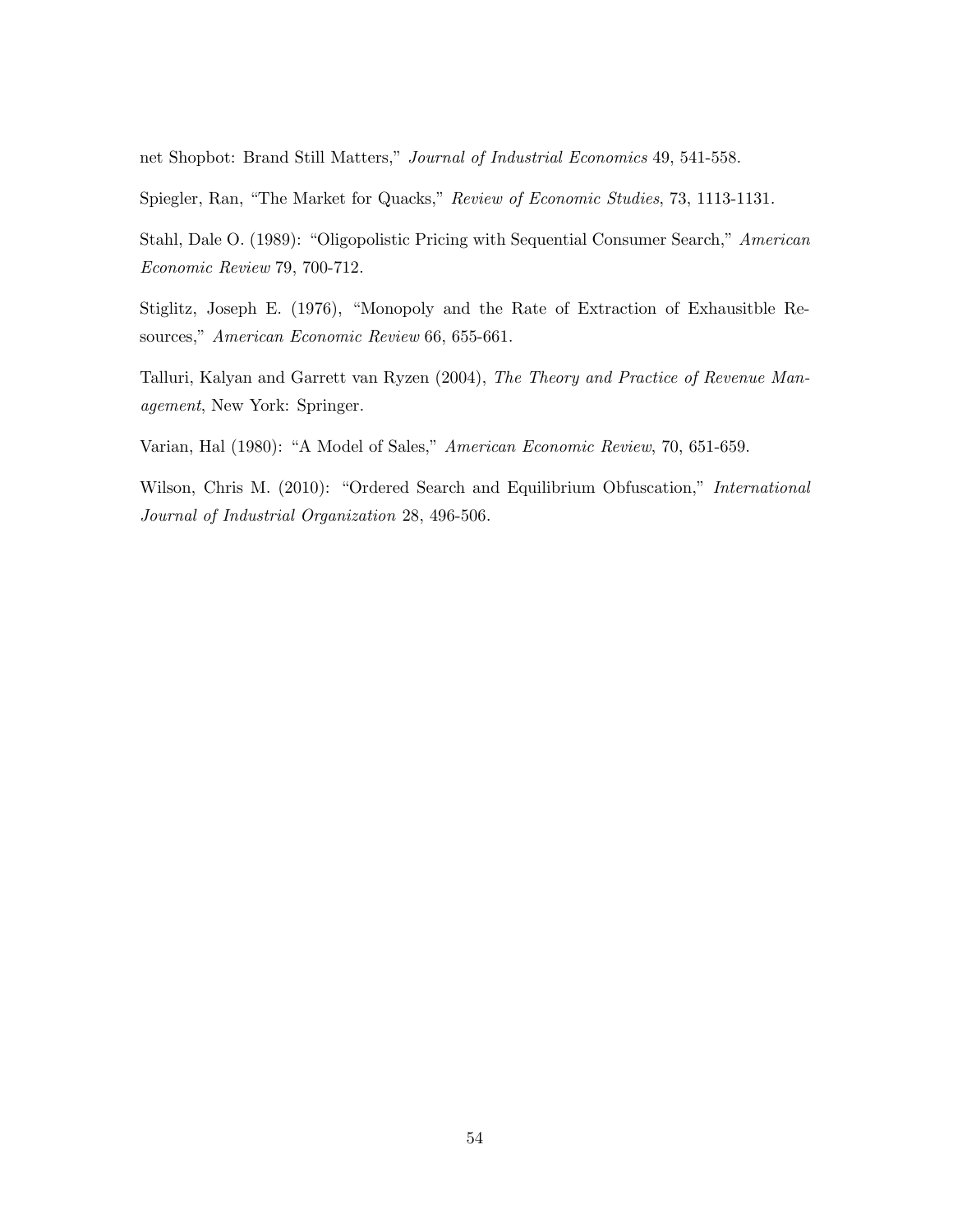# Appendix A

Proof of Proposition 1

The first expression is the standard Lerner index formula for the optimal monopoly markup. The second can be derived from the first by substituting  $\frac{\gamma p^m D(p^m)}{r+\gamma D(p^m)}$  for  $\pi^*$  and solving for  $\epsilon$ . It also follows directly from the first order condition for maximizing  $\pi(p)$ :

$$
rp^m D'(p^m) + r D(p^m) + \gamma D(p^m)^2 = 0.
$$

QED

Proof of Proposition 2

As noted above, the monopoly price can be defined by

$$
p^{m} = \underset{p}{\operatorname{argmax}}(p - \pi^{*}(\gamma/r))D(p).
$$

The function  $\pi^*(\gamma/r)$  is increasing because  $\pi(p, \gamma/r)$  is increasing in  $\gamma/r$  for all p. Hence, the function  $(p - \pi^*(\gamma/r))D(p)$  has increasing differences in  $\gamma/r$  and p and the largest maximizer is increasing in  $\gamma/r$ . QED

Proof of Proposition 3

Let  $k = \frac{1-F(p^m(\gamma/r,F))}{1-G(p^m(\gamma/r,F))}$  be the ratio of demands under the two distributions when the firm charges  $p^m(\gamma/r, F)$ . The desired result follows from a simple two-step argument:

$$
p^{m}(\gamma/r, G) \ge p^{m}(k\gamma/r, G) \ge p^{m}(\gamma/r, F).
$$

The first inequality follows from Proposition 2 because  $k \leq 1$ . (This follows because  $k \leq \frac{1-F(0)}{1-G(0)} = 1.$  The second holds because  $\pi(p; k\gamma/r, G)$  and  $\pi(p; \gamma/r, F)$  are identical at  $p^{m}(\gamma/r, F)$  and their ratio is increasing in p. Hence for any  $p < p^{m}(\gamma/r, F)$  we have  $\pi(p; k\gamma/r, G) \leq \pi(p; \gamma/r, F) \leq \pi(p^m(\gamma/r, F); \gamma/r, F) \leq \pi(p^m(\gamma/r, F); k\gamma/r, G)$ . QED

Proof of Proposition 4

With constant elasticity demand expected consumer surplus of the consumer who purchases the good is directly proportional to the monopolist's profits,  $E(v - p|v > p) = \frac{p}{\eta - 1}$ . Result (i) follows immediately: the maximizer of the sum of profits and consumer surplus is the same as the maximizer of profits.

Welfare is given by

$$
E(W) = \int_0^{\infty} \left( p^m + \frac{p^m}{\eta - 1} \right) e^{-rt} \gamma D(p^m) e^{-\gamma D(p^m)t} dt = \frac{\gamma D(p^m)}{r + \gamma D(p^m)} p^m \left( 1 + \frac{1}{\eta - 1} \right).
$$

The FOC for profit maximization,  $rp^m D'(p^m) + r D(p^m) + \gamma D(p^m)^2 = 0$ , can be manipulated to show that  $r + \gamma D(p^m) = r\eta$  and  $\gamma D(p^m) = r\eta - r$ . Result (ii) then follows from simplifying the formula for welfare given above. QED

Proof of Proposition 5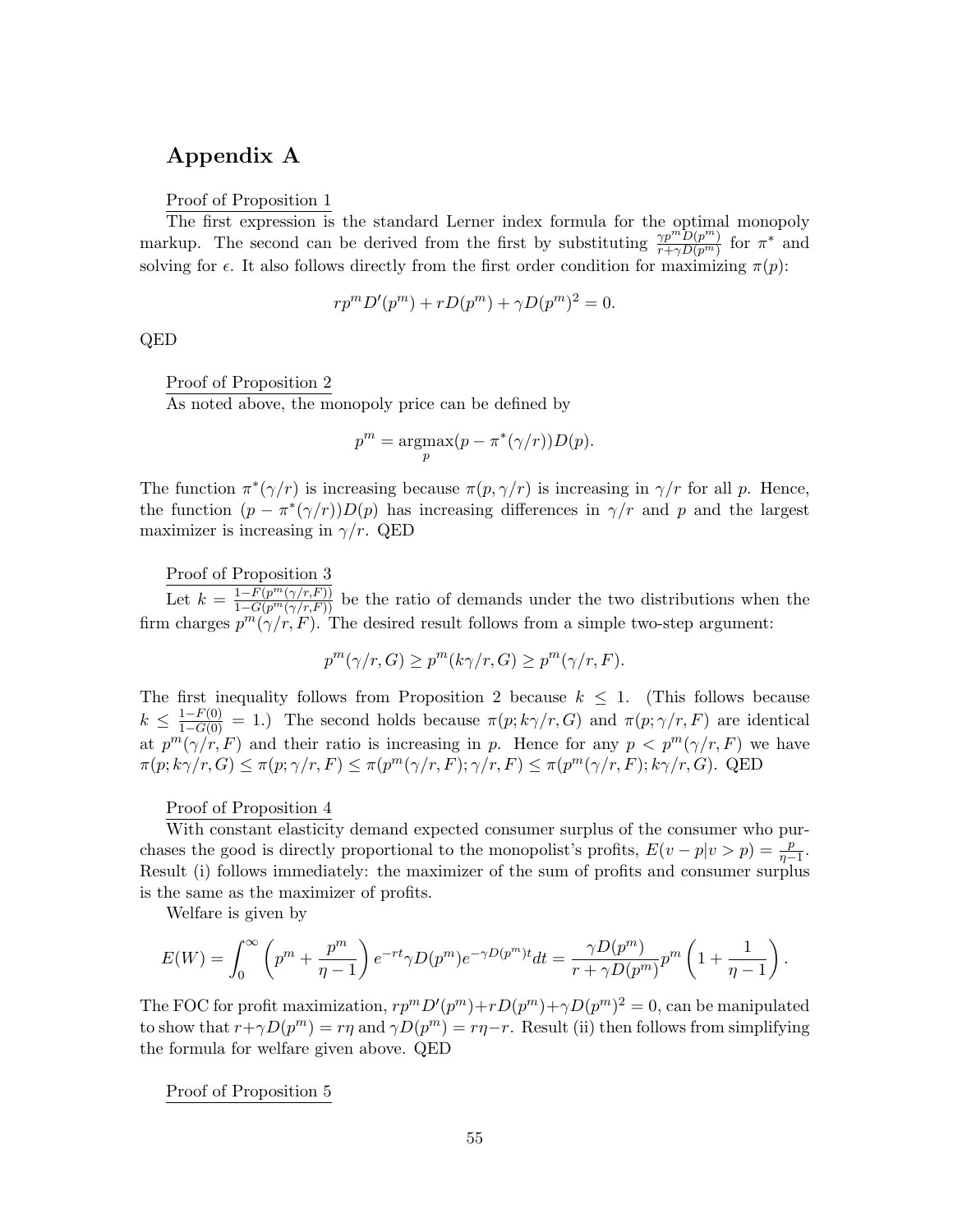Let  $V(p_{-i}) \equiv \max_p \pi(p_i, p_{-i})$  be firm i's profit when it plays a best response to  $p_{-i}$ . The best response correspondences satisfy

$$
BR_i(p_{-i}) = \underset{p_i}{\text{argmax}}(p_i - \overline{V}(p_{-i}))D(p_i, p_{-i}).
$$

This will be montone increasing if the function on the RHS has increasing differences in  $p_i$ and  $p_{-i}$ . Writing  $\tilde{\pi}(p_i, p_{-i})$  for the function and differentiating twice we see

$$
\frac{\partial^2}{\partial p_i \partial p_{-i}} \tilde{\pi}(p_i, p_{-i}) = \frac{\partial^2}{\partial p_i \partial p_{-i}} ((p_i - c)D(p_i, p_{-i}))|_{c = \overline{V}(p_{-i})} - \frac{\partial \overline{V}}{\partial p_{-i}} \frac{\partial D}{\partial p_i}.
$$

The first term on the right is nonnegative by the assumption about the static profit function because we only need to consider prices above  $\overline{V}(p_{-i})$  (because demand is a probability and hence less than one). The second is positive because firm is demand is decreasing in  $p_i$ and the value function are increasing in  $p_{-i}$ . As in Milgrom and Roberts (1990), this also suffices to guarantee equilibrium existence. QED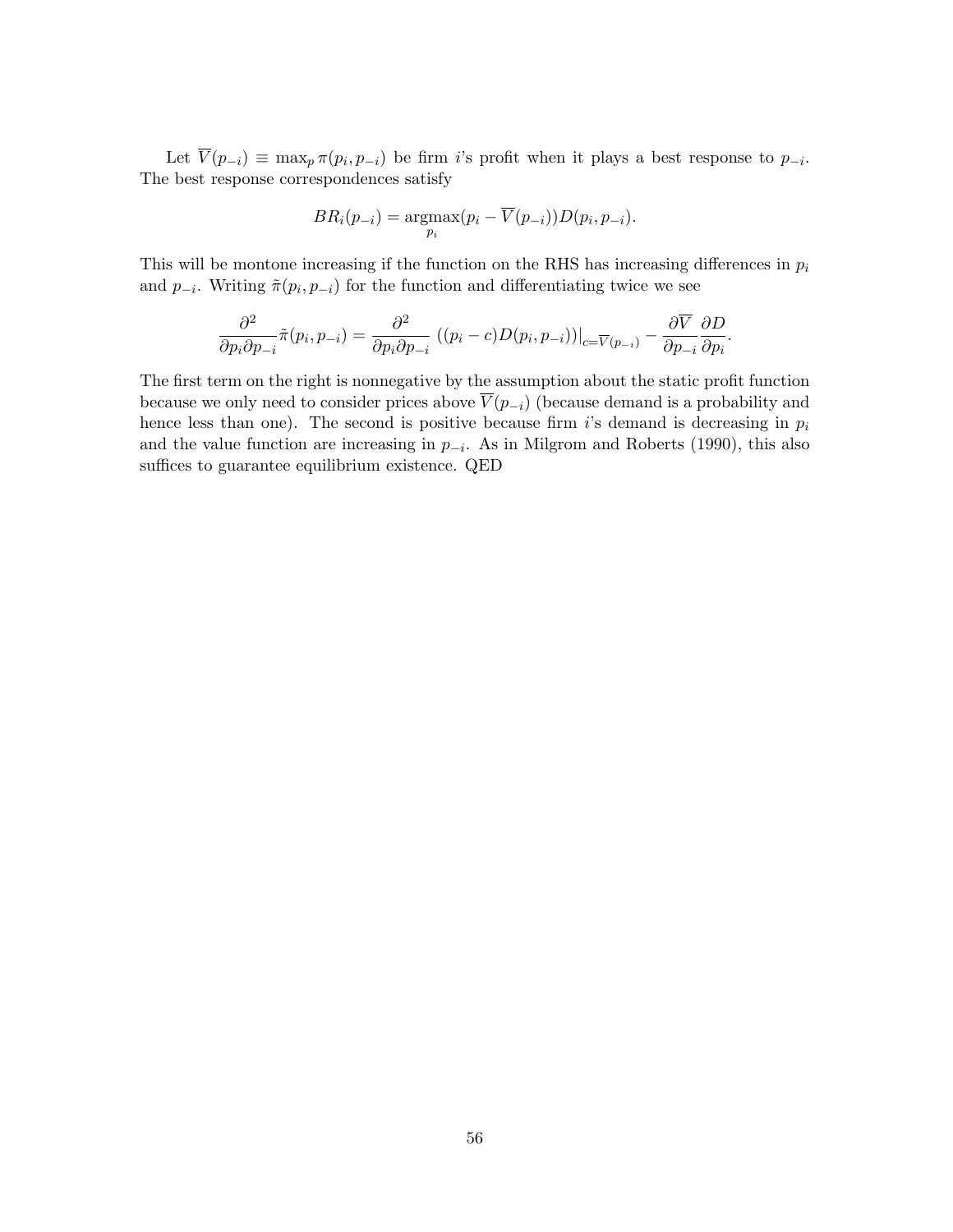# Appendix B

To estimate the model by maximum likelihood we choose the parameter vector  $\Delta$  to maximize the likelihood of observing  $p_1, \ldots, p_N$  given  $\Delta$ , i.e.  $\sum_i \log(L(p_i|\Delta))$ . To avoid computational difficulties that arise in finding exact solutions to first order conditions and evaluating the change of variables derivative  $\frac{1}{\frac{\partial g}{\partial \gamma}(\gamma_{ik})}$  that appears in the likelihood formula, we treat each observed price as if we are observing that the price lies in an interval with width of 5 cents centered at the observed price. The likelihood then contains two parts. The first part is the likelihood assuming the firm optimally sets the price in  $[p - 0.025, p + 0.025]$ . Note that holding fixed the parameters  $\Delta$  we can regard optimal price  $p_i = g(\gamma_i; p_{-i}, \Delta)$  as a function of  $\gamma$ , so we calculate the value of  $\overline{\gamma}_{ik} = g^{-1}(p + 0.025)$ and  $\gamma_{ik} = g^{-1}(p-0.025)$ , and let the likelihood be  $F_{\gamma_{ik}}(\overline{\gamma}_{ik}) - F_{\gamma_{ik}}(\gamma_{ik})$ , according to the parameterized CDF of  $\gamma_{ik}$ <sup>42</sup> The second part is the likelihood assuming the firm sets price randomly in  $[p - 0.025, p + 0.025]$ , so the likelihood is  $f(p_{ik}) \times 0.05$  according to the parameterized CDF  $f$  of random price setting. To summarize,

$$
L(p_i|\Delta)) = (1-q)\left(F_{\gamma_{ik}}\left(\overline{\gamma}_{ik}\right) - F_{\gamma_{ik}}\left(\underline{\gamma}_{ik}\right)\right) + R^p f(p_{ik}) \times 0.05
$$

Note for many of the combinations of  $\Delta$ ,  $\overline{\gamma}_{ik}$  or  $\gamma_{ik}$  is complex number or negative for at least one  $p_{ik}$ . If  $\gamma_{ik}$  is complex or negative, we take  $\gamma_{ik} = 0$  instead; if  $\overline{\gamma}_{ik}$  is complex or negative, the first item is regarded as zero.

To account for the random coefficients we consider a fixed grid of possible  $(\gamma_{0k}, \delta_k)$ constructed by crossing  $\{\gamma_{0k}^{(n)}\}$  $\begin{pmatrix} n \\ 0k \end{pmatrix}$  $\sum_{n=1}^{N}$  and  $\left\{\delta_k^{(m)}\right\}$  $\binom{m}{k}$  $n=1$ . Each point is assigned an importance weight according to the parametrized distribution

$$
I\left(\gamma_{0k}^{(n)}, \delta_k^{(m)}\right) = \left(F\left(\frac{\gamma_{0k}^{(n+1)} + \gamma_{0k}^{(n)}}{2}\right) - F\left(\frac{\gamma_{0k}^{(n-1)} + \gamma_{0k}^{(n)}}{2}\right)\right)
$$

$$
\times \left(F\left(\frac{\delta_k^{(m+1)} + \delta_k^{(m)}}{2}\right) - F\left(\frac{\delta_k^{(m-1)} + \delta_k^{(m)}}{2}\right)\right)
$$
adiustments  $F\left(\frac{\gamma_{0k}^{(0)} + \gamma_{0k}^{(1)}}{2}\right) = F\left(\frac{\delta_k^{(0)} + \delta_k^{(1)}}{2}\right) = 0$  and  $F\left(\frac{\gamma_{0k}^{(N+1)} + \gamma_{0k}^{(N)}}{2}\right) = F\left(\frac{\delta_k^{(M+1)} + \delta_k^{(M)}}{2}\right) = 0$ 

with adjustments  $F\left(\frac{\gamma_{0k}^{(0)}+\gamma_{0k}^{(1)}}{2}\right)$  $= F\left(\frac{\delta_k^{(0)} + \delta_k^{(0)}}{2}\right)$  $= 0$  and  $F\left(\frac{\gamma_{0k}^{(N+1)} + \gamma_{0k}^{(N)}}{2}\right)$  $= F\left(\frac{\delta_k^{(M+1)} + \delta_k^{(M+1)}}{2}\right)$ = 1. Conditional on each  $(\gamma_{0k}, \delta_k)$  evaluate the likelihood of the full set of prices for the titles, i.e. we maximize

$$
\sum_{k} \log(L(p_{1k}, \dots, p_{n_k k} | \Delta)) = \sum_{k} \log \left( \sum_{n,m} L(p_{1k}, \dots, p_{n_k k} | \gamma_{0k}^{(n)}, \delta_k^{(m)}, \Delta) I \left( \gamma_{0k}^{(n)}, \delta_k^{(m)} \right) \right)
$$

$$
= \sum_{k} \log \left( \sum_{n,m} \left[ \prod_{i} (L(p_{ik} | \gamma_{0k}^{(n)}, \delta_k^{(m)}, \Delta)) \right] I \left( \gamma_{0k}^{(n)}, \delta_k^{(m)} \right) \right)
$$

<sup>&</sup>lt;sup>42</sup>We have done several things to ensure at  $\bar{\gamma}_{ik}$ , p + 0.025 is indeed profit-maximizing. First, we check the second order condition to rules out that it is a minimum. Second, we compare the profit, assuming  $\bar{\gamma}_{ik}$  and  $p+0.025$ , to the profit assuming the firm just optimally choose price with  $\bar{\gamma}_{ik}$  and no shoppers. If the latter is higher,  $\bar{\gamma}_{ik}$  is reduced to the level such that  $p + 0.025$  is the firm's optimal choice assuming no shoppers.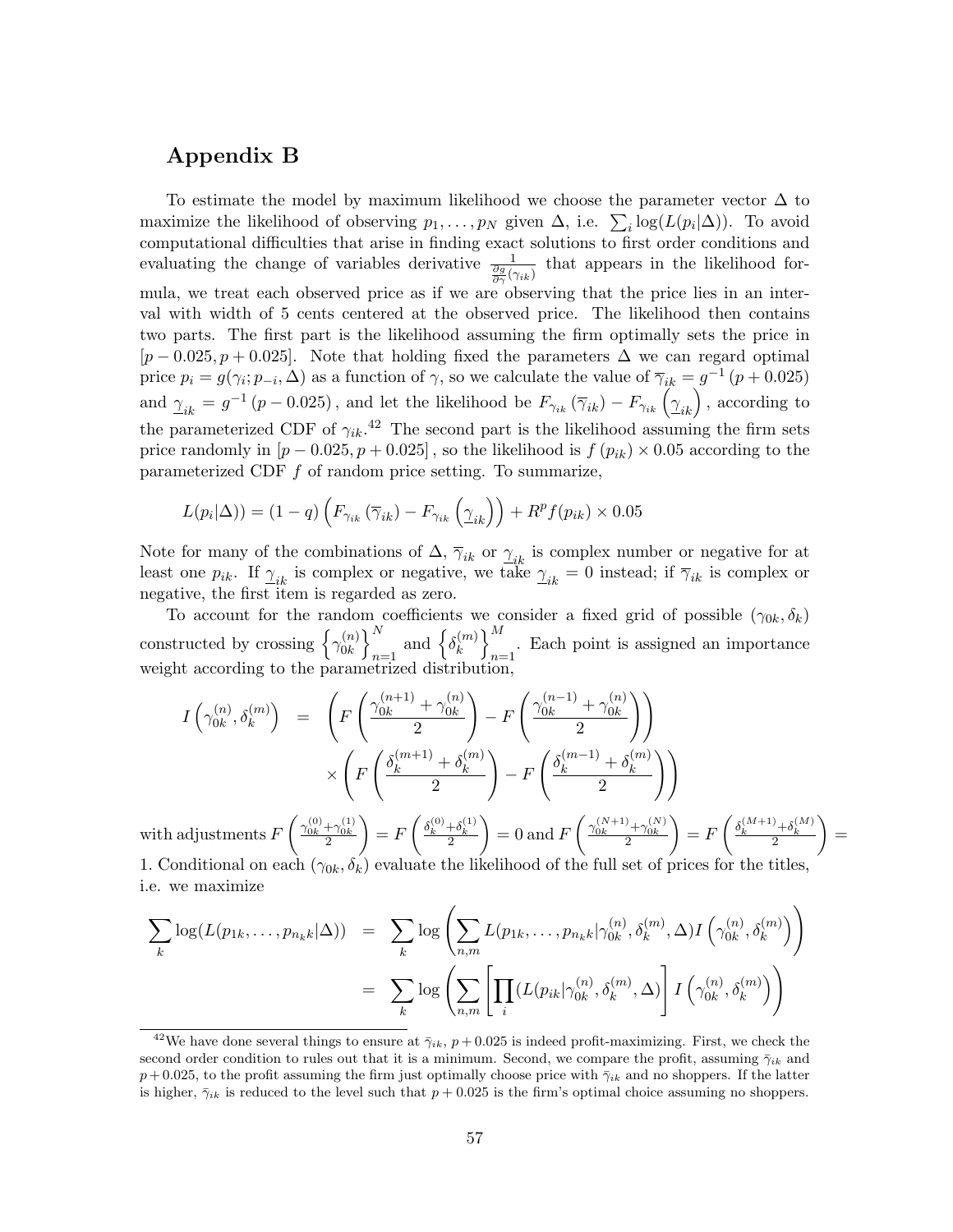For many of the  $(\gamma_{0k}, \delta_k)$  the likelihood will be zero for at least one  $p_{ik}$ . We simply set the product to zero for all such  $(\gamma_{0k}, \delta_k)$ .

For some observations we observe an indicator  $q_{ik}$  for whether the book is sold alongside the price  $p_{ik}$ . When this occurs we compute the joint likelihood of  $(p_{ik}, q_{ik})$  given the parameters and a value for the random coefficients as a sum of two terms. The first comes from the possibility that the price was set at the solution to the first-order condition for optimal pricing. Here, we set  $\tilde{\gamma}_{ik}$  be the mean of the upper and lower bounds on the arrival rate justifying prices in the  $5$  cent interval<sup> $43$ </sup> and multiply the likelihood of the price observation by

$$
(R^{q} + (1 - R^{q})(1 - e^{-d_{ik}\Delta t}))^{wI(q_{ik}=1)}(1 - R^{q} - (1 - R^{q})(1 - e^{-d_{ik}\Delta t}))^{wI(q_{ik}=0)},
$$

where  $d_{ik}$  is the arrival rate of consumers willing to buy the book,

$$
d_{ik} = \gamma_0 D^o(p_{ik}, p_{-ik}) + \tilde{\gamma}_{ik} D^m(p_{ik}).
$$

The second term is a corresponding term reflecting the probability that the price was set to  $p_{ik}$  randomly. We evaluate the joint probability that  $(p_{ik}, q_{ik})$  arose in this manner as the product of the term we used earlier,  $R^p f_q(p_{ik}) \times 0.05$ , the probability that the good was sold assuming that its arrival rate matches the sample mean. The inclusion of the weighting parameter  $w$  in the exponents effectively makes the log-likelihood we compute a weighted sum of the log likelihoods of the price and quantity data. In preliminary investigations we found that the quantity data was sometimes poorly fit without such a weight and adopted a weight of 3.

To calculate expected profit and consumer surplus for a listing we first need a posterior weight on the  $\gamma_{0k}^{(n)}$  $\binom{n}{0k}, \delta_k^{(m)}$ , computed by

$$
I\left(\gamma_{0k}^{(n)},\delta_k^{(m)}|p_{1k},\ldots,p_{nk},q_{1k},\ldots,q_{nk}\right)=\frac{I\left(\gamma_{0k}^{(n)},\delta_k^{(m)}\right)\prod_i(L(p_{ik}q_{ik}|\gamma_{0k}^{(n)},\delta_k^{(m)},\Delta)}{\sum_{n,m}\left\{\left[I\left(\gamma_{0k}^{(n)},\delta_k^{(m)}\right)\prod_i(L(p_{ik}q_{ik}|\gamma_{0k}^{(n)},\delta_k^{(m)},\Delta)\right]\right\}}
$$

Average per-listing welfare for title k can then be computed as

$$
\sum_{n,m} I\left(\gamma_{0k}^{(n)}, \delta_k^{(m)} | p_{1k}, \ldots, p_{nk}, q_{1k}, \ldots, q_{nk}\right) \frac{1}{N_k} \left( E(CS_k) + \sum_i E(\pi_{ik} | p_{ik}, \gamma_{0k}^{(n)}, \delta_k^{(m)}) \right),
$$

where  $N_k$  is the number of listings for title k,  $CS_k$ , is the total discounted consumer surplus generated by the eventual sales of all the listings and  $\pi_{ik}$  is the discounted expected profit that the firm listing copy i will earn. Both  $CS_k$  and  $\pi_{ik}$  have two parts. The first part is calculated assuming the firm chose price optimally. We first derive the posterior probability of random price setting to be

$$
\tilde{q} = \frac{R^p (F (p + 0.025) - F (p - 0.025))}{L(p_i | \Delta))}
$$

<sup>&</sup>lt;sup>43</sup>In practice the upper and lower bounds are quite close together so we simply set  $\tilde{\gamma}_{ik}$  equal to the interval mean rather than worrying about integrating over the small interval.